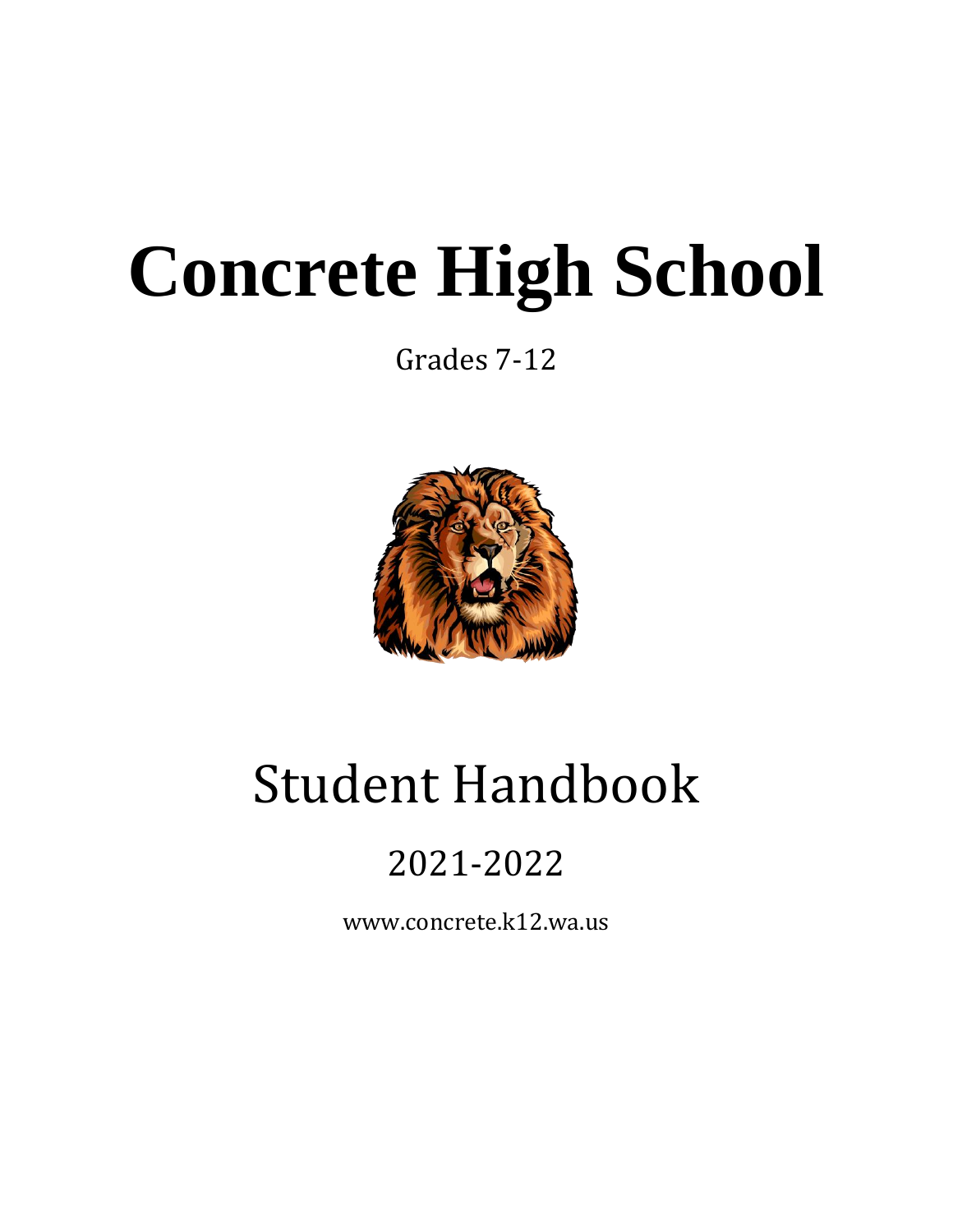# Welcome to Concrete High School!

We seek to support a diverse group of learners who are growing in competence, character and sense of community by actively adhering to those principles that exemplify a safe and civil school. In the following pages, we hope you will find answers to many of your questions about your school and about what is expected of a Concrete Lion. We hope this will be a great year for you! Let's start by looking at those qualities which each student will need to be successful in school and in life.

> For more information about our school or the various programs that concrete school district offers, please visit our website at: [www.concrete.k12.wa.us](http://www.concrete.k12.wa.us/)

# Table of Contents

| Mission, Vision, and Goals                                                  | 3  |
|-----------------------------------------------------------------------------|----|
| <b>Contact Information</b>                                                  | 4  |
| <b>Attendance Policy</b>                                                    | 6  |
| <b>Bus Rules and Procedures</b>                                             | 9  |
| Discipline Policy                                                           | 12 |
| Due Process Statement                                                       | 18 |
| <b>General Handbook Information</b>                                         | 20 |
| Professionalism Grade                                                       | 43 |
| <b>Behavioral Norms</b>                                                     | 44 |
| Annual Notification to Parents Regarding Confidentiality of Student Records | 45 |
| <b>Educational Programs</b>                                                 | 46 |
| <b>Legal Notices</b>                                                        | 48 |
| Maintaining Professional Staff/Student Boundaries                           | 49 |
| Regulation of Dangerous Weapons on School Premises                          | 50 |
| <b>Sexual Harassment Policy</b>                                             | 51 |
| <b>Student Rights and Responsibilities</b>                                  | 52 |
| Title I-Parental Involvement                                                | 53 |
| <b>Technology Use Agreement</b>                                             | 54 |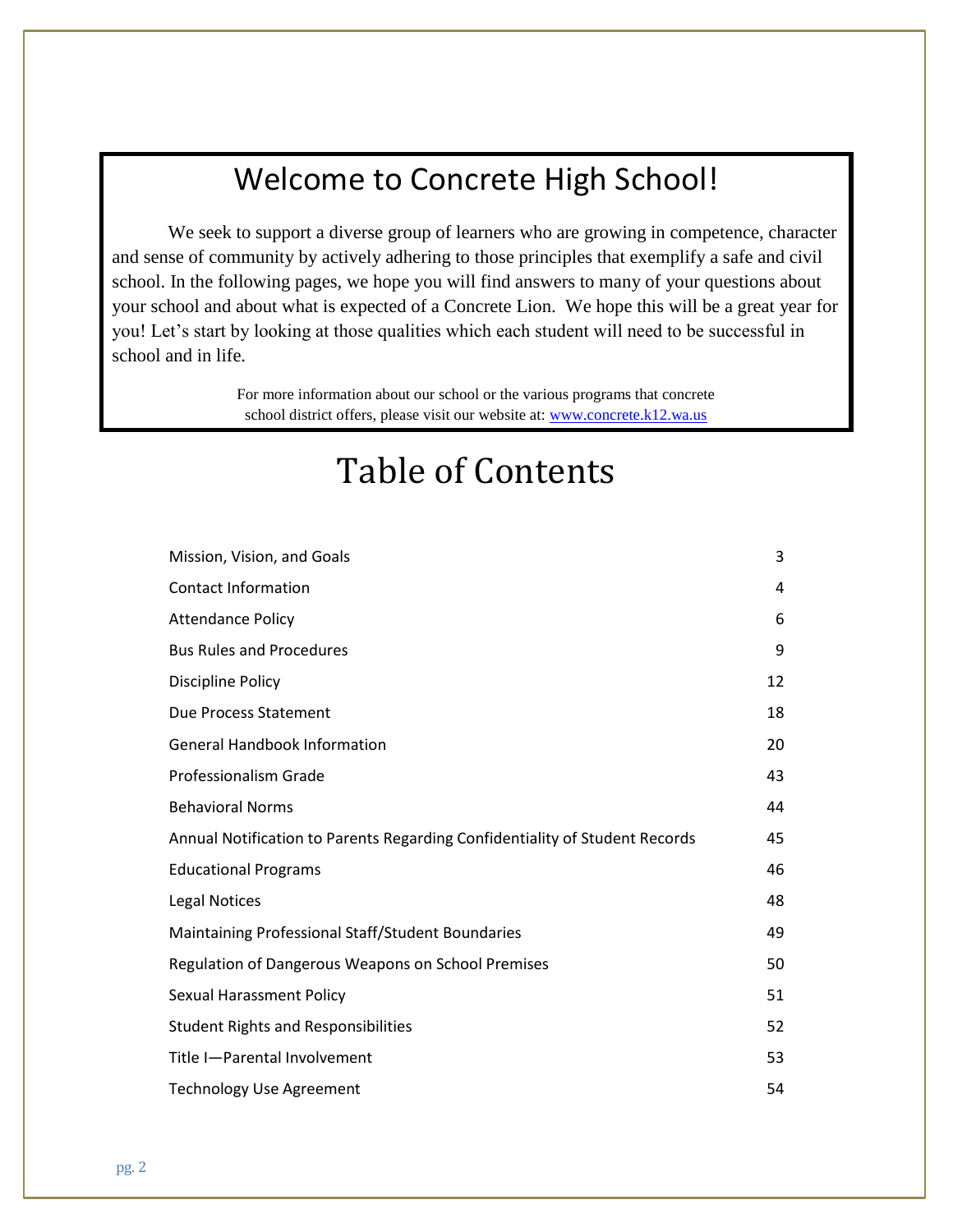# **Mission, Vision, and Goals**

#### **CONCRETE SCHOOL DISTRICT**

#### **MISSION STATEMENT**

*"Concrete School District is an educational cooperative of professionals, parents and community members committed to developing the full academic and civic potential of every student."*

#### **CONCRETE HIGH SCHOOL – GRADES 7-12**

#### **VISION STATEMENT**

*"Sharing responsibility for learning in a positive environment."*

*Specifically, Concrete High School envisions the following:*

- *Extending education beyond the classroom-partnerships within the community, business place, and out of doors.*
- *Aligning the 7-12 curriculum, to prepare students for the work force, the military, community colleges, technical colleges, and four-year universities.*
- *Continuing to develop a performance-based education system where each student demonstrates competence and progress.*
- *Emphasizing citizenship, leadership and community service learning.*
- *Increasing the use of current technology in all facets of a student's education.*

#### **MISSION STATEMENT**

*"Concrete High School is in partnership with the community to provide a safe, nurturing environment that prepares students with the knowledge, skills, attitudes, and ethics to continue a life of learning and to contribute productively in a diverse society."*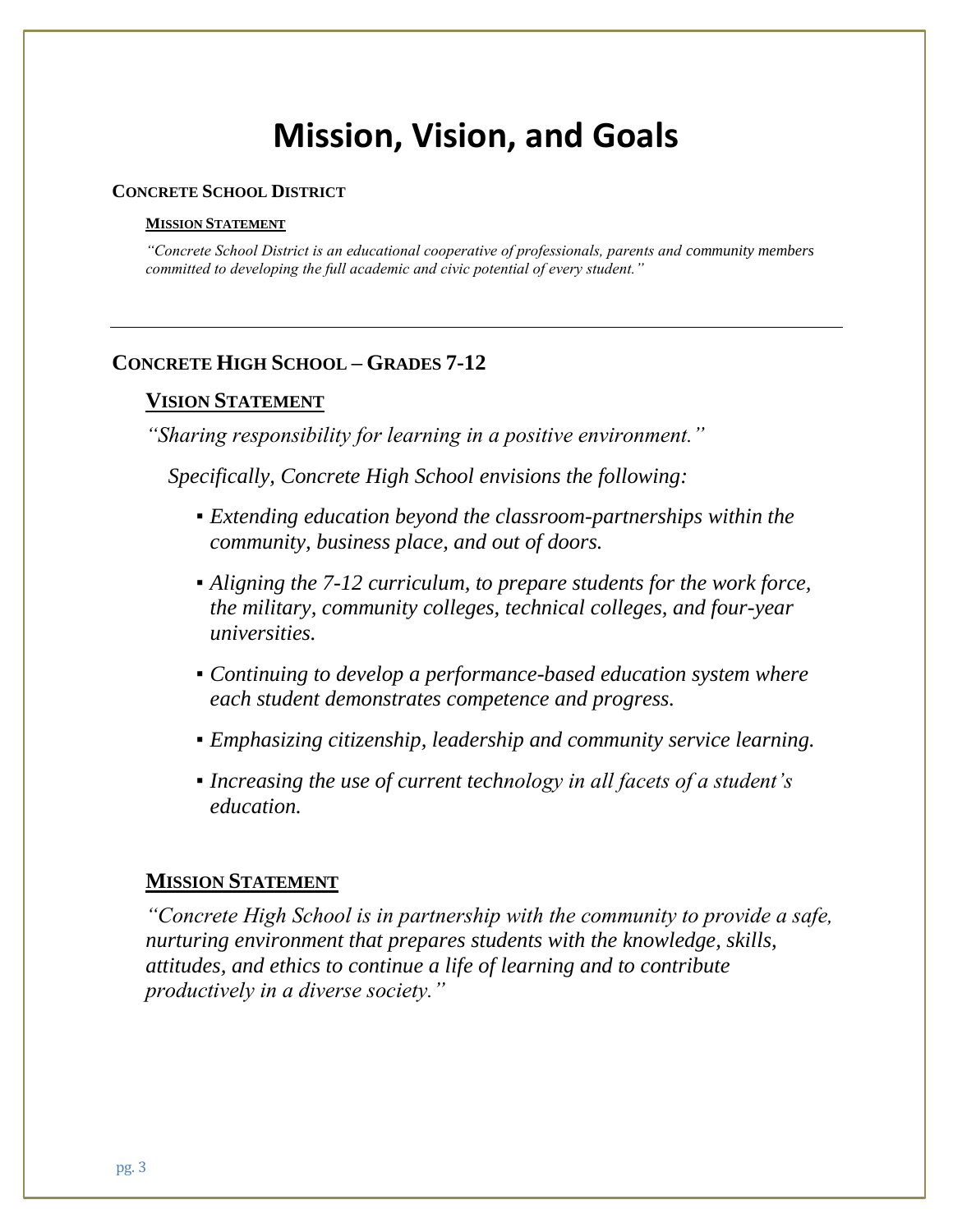# CONTACT INFORMATION

# Concrete High School – Grades 7-12

7830 S. Superior Ave. Concrete, WA 98237 **Phone:** 360-853-4015 **Fax:** 360-853-4066

853-(see numbers below)

П

| <b>Admin. Personnel</b> |                                              |      | <b>Email</b>                   |
|-------------------------|----------------------------------------------|------|--------------------------------|
| Laura Fead              | Principal/Director                           | 4018 | Ifead@concrete.k12.wa.us       |
| Anna Frank              | Attendance Secretary/ASB                     | 4158 | alfrank@concrete.k12.wa.us     |
| Jennifer Law            | Registrar/Athletics                          | 4157 | jlaw@concrete.k12.wa.us        |
| <b>Counselors</b>       |                                              |      |                                |
| Linda Joens             | <b>Counseling and Guidance</b>               | 4025 | ljoens@concrete.k12.wa.us      |
| <b>Mitch Metcalf</b>    | Prevention/Intervention & General Counseling | 4041 | mmetcalf@concrete.k12.wa.us    |
| <b>Rachel Richter</b>   | <b>Mental Health Counselor</b>               | 4045 | rrichter@concrete.k12.wa.us    |
| <b>Librarian</b>        |                                              |      |                                |
| Laura Moffitt           | Librarian                                    | 4015 | Imoffitt@concrete.k12.wa.us    |
| <b>Teachers</b>         |                                              |      |                                |
| Sacha Buller            | 9-12 Science                                 | 4015 | sbuller@concrete.k12.wa.us     |
| Doug Camp               | 7-12 Music                                   | 4015 | dcamp@concrete.k12.wa.us       |
| <b>Bill Howard</b>      | 9-12 English Language Arts                   | 4015 | bhoward@concrete.k12.wa.us     |
| Claus Joens             | 7-12 Info Processing/Computer Apps,          | 4015 | cjoens@concrete.k12.wa.us      |
|                         | <b>Business Communications, Careers, HS</b>  |      |                                |
|                         | Academic Intervention                        |      |                                |
| Jim Newby               | 7-12 PE & 7-12 Woodshop                      | 4015 | jnewby@concrete.k12.wa.us      |
| <b>Rachel Reese</b>     | 7-8 ELA; 7-8 Math; MS Academic Intervention  | 4015 | rreese@concrete.k12.wa.us      |
| Kirstin Rider           | 7-12 Special Education                       | 4015 | krider@concrete.k12.wa.us      |
| Paul Rider              | 7-12 Art, Digital Art, Yearbook              | 4015 | prider@concrete.k12.wa.us      |
| <b>Elliott Weyand</b>   | 7-8 Science/Math/STEM                        | 4015 | eweyand@concrete.k12.wa.us     |
| Sarabeth Smith          | 7-8 History, English Language Arts           | 4015 | ssmith@concrete.k12.wa.us      |
| Cheri VanWagoner        | 7-12 Spanish/Algebra/Algebra 2/Geometry      | 4015 | cvanwagoner@concrete.k12.wa.us |
| <b>Brandon Wright</b>   | 7-12 CWP, US History, World History          | 4015 | bwright@concrete.k12.wa.us     |
| Debbie Zeiser           | 7-12 Health, Culinary Arts, Leadership       | 4015 | dzeiser@concrete.k12.wa.us     |
| <b>Para Educators</b>   |                                              |      |                                |
| Tracie Meacham          | 7-12 Classroom/Student Support               | 4015 | tmeacham@concrete.k12.wa.us    |
| Michele Rooks           | 7-12 Special Education Para-educator         | 4015 | mrooks@concrete.k12.wa.us      |
| <b>Food Services</b>    |                                              |      |                                |
| Marla Reed              | Director                                     | 4035 | mreed@concrete.k12.wa.us       |
| Susan Jarmin            | <b>Head Cook</b>                             | 4035 | sjarmin@concrete.k12.wa.us     |
| Natasha Aiken           | Cook                                         | 4035 | naiken@concrete.k12.wa.us      |
| Desiree Bauer           | Cook                                         | 4035 | lfenley@concrete.k12.wa.us     |
| Vanessa Carroll         | Cook                                         | 4035 | vcarroll@concrete.k12.wa.us    |
| <b>Custodians</b>       |                                              |      |                                |
| Donna Litke             | <b>High School Daytime</b>                   | 4015 | dlitke@concrete.k12.wa.us      |
| Ray Davis               | High School Nighttime                        | 4015 | rdavis@concrete.k12.wa.us      |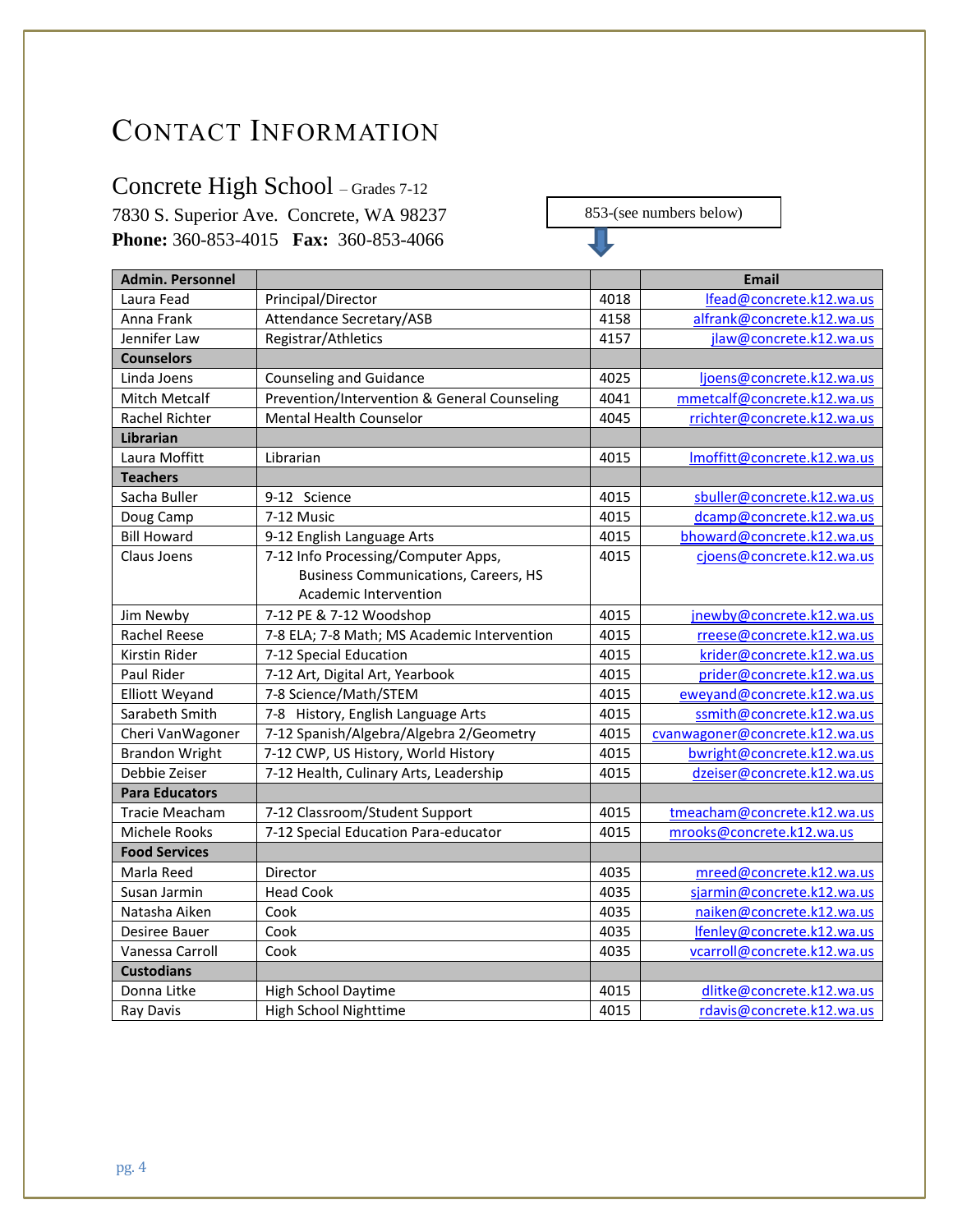### Concrete School District

45389 Airport Way, Concrete, WA 98237 **Phone:** 360-853-4000 **Fax:** 360-853-4004

| <b>Office Personnel</b>  |                            | Phone    | <b>Email</b>                  |
|--------------------------|----------------------------|----------|-------------------------------|
| Wayne Barrett            | Superintendent             | 853-4000 | wbarrett@concrete.k12.wa.us   |
| Lynda Stout              | <b>District Secretary</b>  | 853-4155 | Istout@concrete.k12.wa.us     |
| Danna Rogers             | <b>Business Manager</b>    | 853-4003 | drogers@concrete.k12.wa.us    |
| Shirley Moody            | Payroll                    | 853-4156 | smoody@concrete.k12.wa.us     |
| <b>Nathaniel Martin</b>  | <b>Technology Director</b> | 853-4006 | nmartin@concrete.k12.wa.us    |
| Alex Aiken               | Tech. Support              | 853-4006 | aaiken@concrete.k12.wa.us     |
| <b>Athletics</b>         |                            |          |                               |
| Randy Sweeney            | <b>Athletic Director</b>   | 853-4154 | rsweeney@concrete.k12.wa.us   |
| Anna Frank               | <b>Athletic Secretary</b>  | 853-4157 | jlaw@concrete.k12.wa.us       |
| <b>Special Services</b>  |                            |          |                               |
| Carrie Crickmore         | Director of Federal and    | 853-4151 | ccrickmore@concrete.k12.wa.us |
|                          | <b>State Programs</b>      |          |                               |
| Kristen Fairbank         | Autism                     | 853-4008 | kfairbank@concrete.k12.wa.us  |
|                          | Specialist/Programs        |          |                               |
|                          | Assistant                  |          |                               |
| <b>Maintenance</b>       |                            |          |                               |
| <b>Paul Carter</b>       | Supervisor                 | 853-8125 | pcarter@concrete.k12.wa.us    |
| <b>Matthew McClellan</b> | Maintenance                | 853-8125 | mmcclellan@concrete.k12.wa.us |
| Randy Sweeney            | Groundskeeper              | 853-8125 | rsweeney@concrete.k12.wa.us   |
| <b>Transportation</b>    |                            |          |                               |
| <b>Paul Carter</b>       | Supervisor                 | 853-4072 | pcarter@concrete.k12.wa.us    |
| Marla Reed               | Supervisor                 | 853-4072 | mreed@concrete.k12.wa.us      |
| <b>Alternative Ed.</b>   |                            |          |                               |
| Laura Fead               | Director                   | 853-4015 | Ifead@concrete.k12.wa.us      |
| Mary Janda               | Instructor                 | 853-4070 | mjanda@concrete.k12.wa.us     |

### ASB Advisors

Concrete High School

| Debbie Zeiser      | <b>ASB - General Advisor</b>   | dzeiser@concrete.k12.wa.us     |
|--------------------|--------------------------------|--------------------------------|
| <b>TBD</b>         | 7th Grade Advisor              | TBD                            |
| <b>TBD</b>         | 8th Grade Advisor              | TBD                            |
| Paul Rider         | 9th Grade Advisor              | prider@concrete.k12.wa.us      |
| Cheri VanWagoner   | 10th Grade Advisor             | cvanwagoner@concrete.k12.wa.us |
| <b>TBD</b>         | 11 <sup>th</sup> Grade Advisor |                                |
| <b>Bill Howard</b> | 12 <sup>th</sup> Grade Advisor | bhoward@concrete.k12.wa.us     |
| Desirae Bauer      | <b>Concessions Manager</b>     | TBD                            |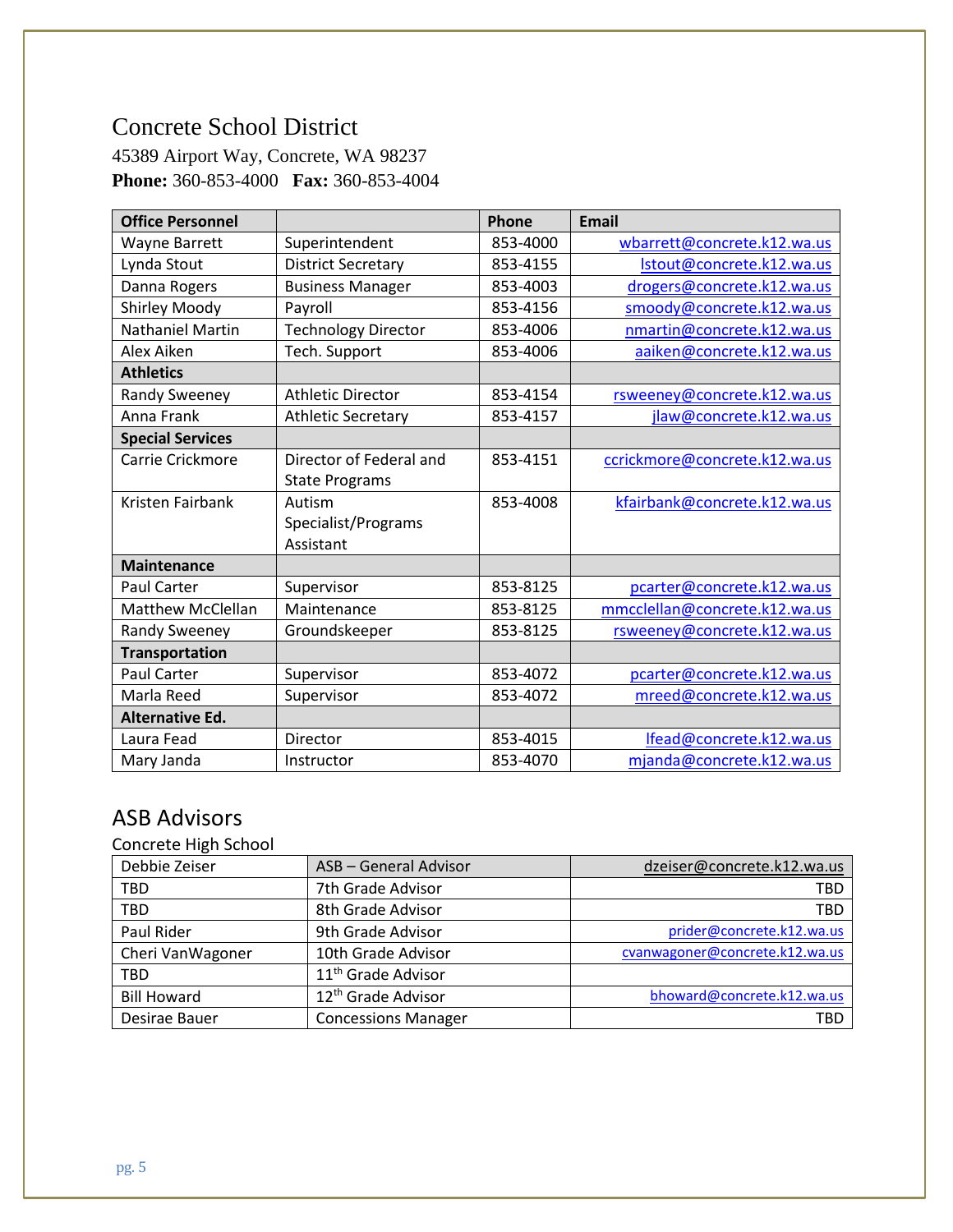# ATTENDANCE POLICY

Consistent with WAC 180-40-010, students are responsible for daily attendance in all classes. If absent, the student is responsible for submitting a note or having the parent call the high school office at 853-4015 within 48 hours of the absence.

#### **ABSENCE DEFINITION**

A student is considered absent when he or she is more than 30 minutes late to class. Note the following descriptions:

**Excused Absences** include illness, family emergencies, medically related appointments, pre-arranged vacation activities with parents, juvenile court appearances, and other activities with prior administrative approval. For every excused absence, teachers will give students three days to make up work. If an assigned date for extended projects is set prior to unit starting, and the student is made aware, the student will be expected to complete the project by the specific date.

**Unexcused Absences** include absences without excuse, skipping, or when a student fails to submit a note or parent phone call within the time limit of reporting an absence. Teachers can impose a loss of points for projects, assignments, quizzes/tests/exams, and participation as outlined in their syllabus.

**School-related absences** include in-school appointments and meetings, field trips, athletic trips, and suspensions. Students must obtain a field trip form from their teachers for planned and extended school-related absences, and they must have their forms signed by their parents prior to departure.

#### **BECCA LAW AND UNEXCUSED ABSENCES**

The attendance office, administrators, and counselors will ensure that Concrete High School complies with the state truancy law, RCW 28A 225 (Becca Law). The law requires parents to ensure their students attend school and to provide valid justification to the school when their student is absent.

State law (Becca) says that after seven (7) unexcused absences in a calendar month, or ten (10) unexcused absences over the course of a school year, the school district must file a petition with the juvenile court system requesting the court to take action will compel the student to attend school.

#### **POTENTIAL LOSS OF CREDIT**

In order to fulfill the credit requirements for a class, a student must be in attendance in each class period eighty-one (81) days of the ninety (90) day semester except for school sponsored activities (interscholastic athletic events, field trips, etc.) and suspension days. Students who have accumulated more than nine (9) absences will be in jeopardy of not receiving credit for the class. If students or parents feel that extenuating circumstances have caused their absences, they may appeal their case to the principal for consideration.

#### **APPEAL PROCESS WHEN CREDITS ARE DENIED**

- a) The decision to deny credit may be appealed by the student or the parents. The request for an appeal hearing must be submitted to the principal, orally or in writing, by the end of the 10<sup>th</sup> school day after the receipt of the notice of opportunity for a hearing.
- b) If a request for a hearing is received within the required 10 days, the principal or designee shall schedule a hearing within three (3) school days. The person appealing the decision will be notified of the hearing date in writing. The appeal hearing committee consists of the principal and two certificated teachers.
- c) The student is to continue attending classes until the appeal is resolved.

#### **TWENTY-DAY WITHDRAWAL**

Any student absent for 20 consecutive days must be deleted from school rolls. Parent/Guardian will be notified by mail.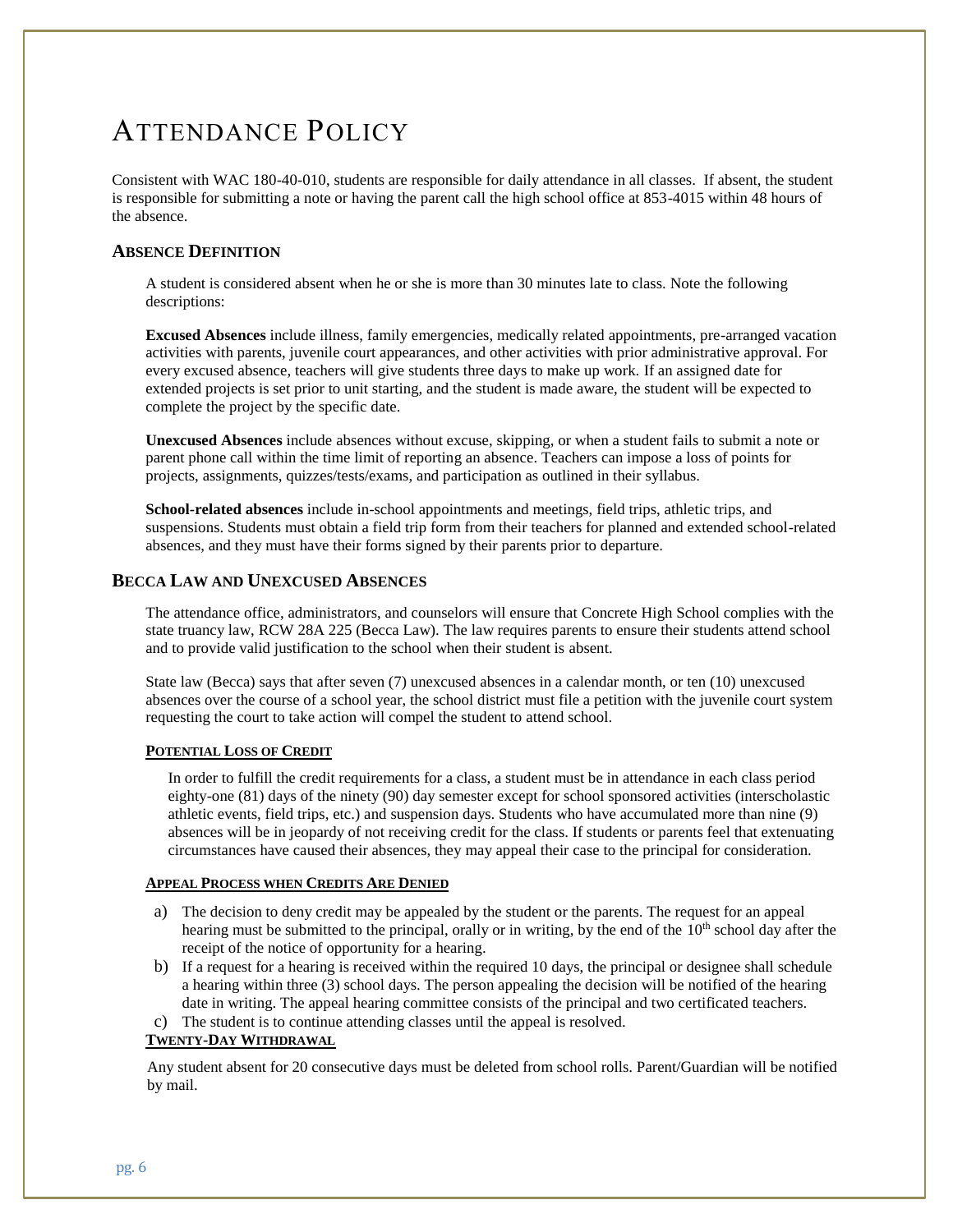#### **CHECKING IN AND OUT OF SCHOOL**

Unless a student receives permission from the principal or his/her designee, students are not permitted to leave the school while it is in session *(this applies to all students including upper class students who are 18 years of age).* If a student is arriving late to school, or if it is necessary for a student to leave the school during the day, the parent must come to the office and sign their student in or out. Students may also present a note to check in or out that his or her parent or guardian has signed. This note shall give the reason for the request. School officials will count as an absence the portion of the school day missed.

#### **MAKE-UP WORK AND HOMEWORK REQUESTS**

Students have the right to make up work after an excused absence. It is the student's responsibility to get make-up assignments from teachers and to do them in a timely manner. Teachers are not required to allow students to make up work for unexcused absences. For every excused absence, teachers will give students three days to make up work. If an assigned date for extended projects is set prior to unit starting, and the student is made aware, the student will be expected to complete the project by the specific date.

Homework requests are available, with 24 hours notification, for students who will be absent for 3 or more days. Students and Parents are encouraged to email or call teachers directly for homework requests for 1 or 2 days of absence.

#### **SKIPPING**

If a student is not in class while school is in session and does not have a note from a teacher or other school official, he/she is skipping and will be assigned a logical consequence. Skipping is an unexcused absence.

#### **STAYING AFTER SCHOOL**

**All students are to go home immediately after the regular school day.** Exceptions to this rule are made for students staying after school if requested by a teacher, participating in the Boys and Girls program, or participation in supervised activities that take place after school with parent/guardian permission (i.e. sports, clubs, etc.).

#### **TARDY POLICY**

A student is tardy to class if they are not in their assigned seat in their assigned classroom when the bell rings. The teacher is to mark all tardies in the attendance system. Tardies are disruptive to the classroom and are subject to the following progressive discipline (including parent notification):

**1 ST LEVEL: CHS Tardy/Hall Pass Punch Card** – Each student will be issued a tardy punch card for the semester. Each time a student is tardy or needs to leave the classroom to use the restroom, go to their locker, etc. this card must be presented to the teacher to be punched. Once all the punches are gone the student will not be allowed to leave the classroom. IF the student is habitually tardy the student will be referred to the office to meet with the attendance clerk. Progressive discipline will be followed; parents will be contacted; and may also involve the student being placed on an attendance/tardy contract.

#### **2 nd LEVEL: Student Interventions**

| 1st tardy | Warning                                     |
|-----------|---------------------------------------------|
| 2nd tardy | <b>Teacher Detention</b>                    |
| 3rd tardy | Lunch Detention & call parent               |
| 4th tardy | After school detention & counselor referral |
| 5th tardy | RTI & Attendance/Tardy Contract             |

When a student arrives more than thirty (30) minutes late to class, depending on circumstances, it may also be considered an unexcused absence for that class. If a student is detained by the office, a staff member, or another teacher, he or she will request a note and present it to the teacher upon entering the room tardy.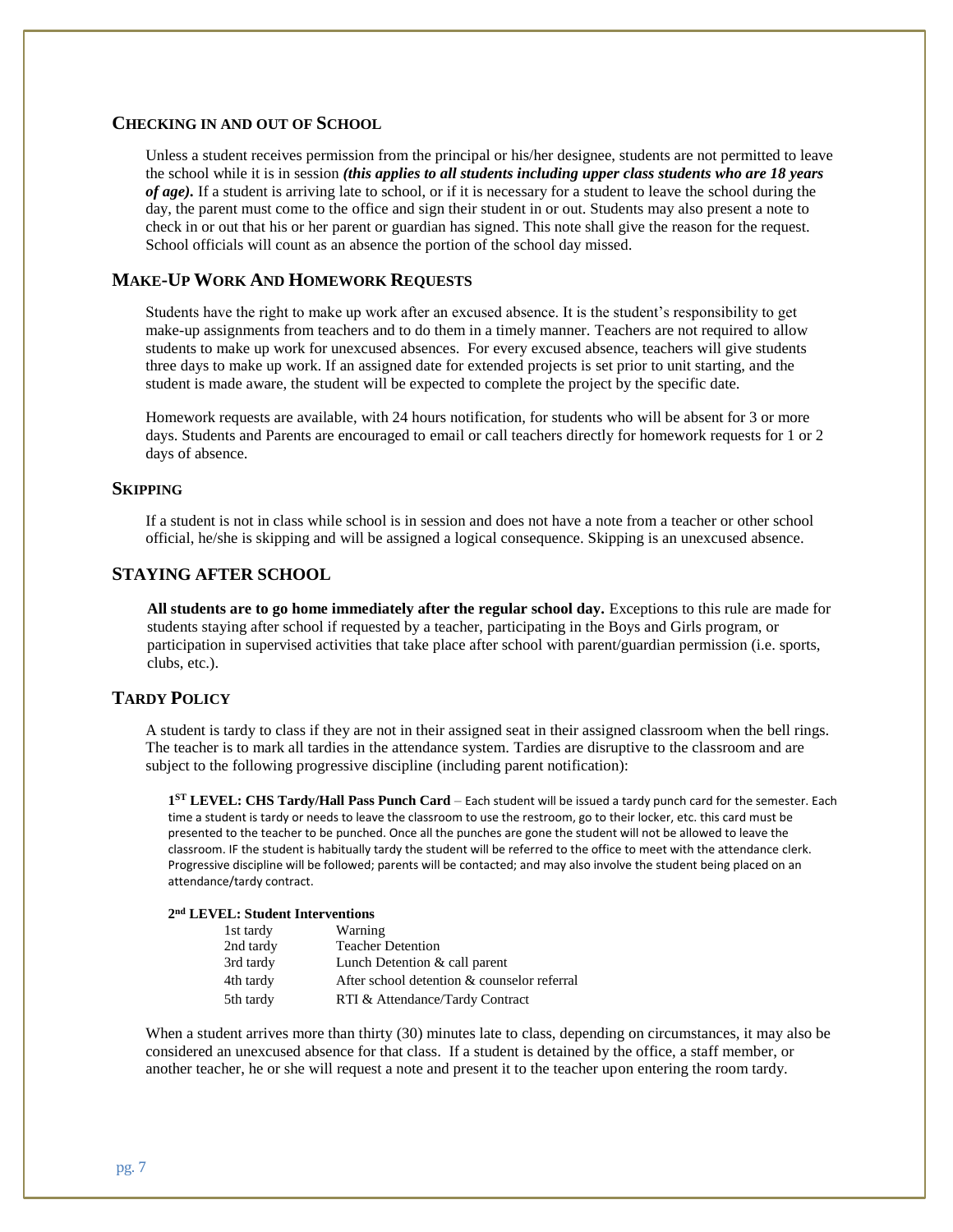# BUS RULES AND PROCEDURES

If a student wishes to get off at another stop or ride another bus to go home with a friend a bus pass must be obtained in the high school office by bringing a note from a parent or guardian. In order to pick up their children and not have them ride the bus, parents need to arrive at the school before bus time. Parents who approach a bus driver to take their children from the bus MUST HAVE A PASS. Remember this is for your children's safety. Please do not try to meet the bus along the route to retrieve your children-the bus driver cannot allow children to leave the bus, except at their own stop.

The driver is in full charge of the bus and passengers at all times. WAC392-145-015 All CSD rules and regulations apply while students are being transported to and from school or participation in school related events.

#### **PRIOR TO LOADING:**

- Students should arrive at the bus stop five minutes prior to expected arrival time of the bus.
- While at the bus stop, students are to remain at a safe distance from the bus until it is stopped.
- Students will refrain from pushing, shoving, striking or engaging in other unsafe activities while on or near the bus.
- Students must cross only in front of the bus, never behind it.

#### **WHILE ON THE BUS:**

- Students will remain seated while the bus is in motion and are not to stand until the bus has come to a complete stop.
- A student may be assigned a seat by the bus driver.
- No student will tamper with bus equipment or controls. Students are not allowed to sit in the driver's seat or be in the driver area.
- No student will smoke, ignite matches or lighters, or use any type of flame or sparking device on the bus, including vaping, vape pens, or paraphernalia.
- No eating or drinking on the bus.
- Bus windows are to remain closed unless permission is granted by bus driver to open them. Students are not to extend head, hands, and arms out of the windows whether the bus is in motion or not.
- Students must refrain from throwing objects on the bus, at the bus, or out of the bus window.
- Students are to assist in keeping the bus clean.
- Students will refrain from using vulgar, obscene or abusive language and/or gestures.
- Items that may cause injury to others, such as sharp objects, breakable containers, any type of firearms, straps or pins extending from clothing are not allowed on the bus. No animals are allowed on the bus, except service dogs.
- Each student must see that his/her books and personal belongings are kept out of the aisle. Special permission must be granted to transport large items.
- Students must not yell/scream on the bus. Conversation must not exceed classroom expectation levels.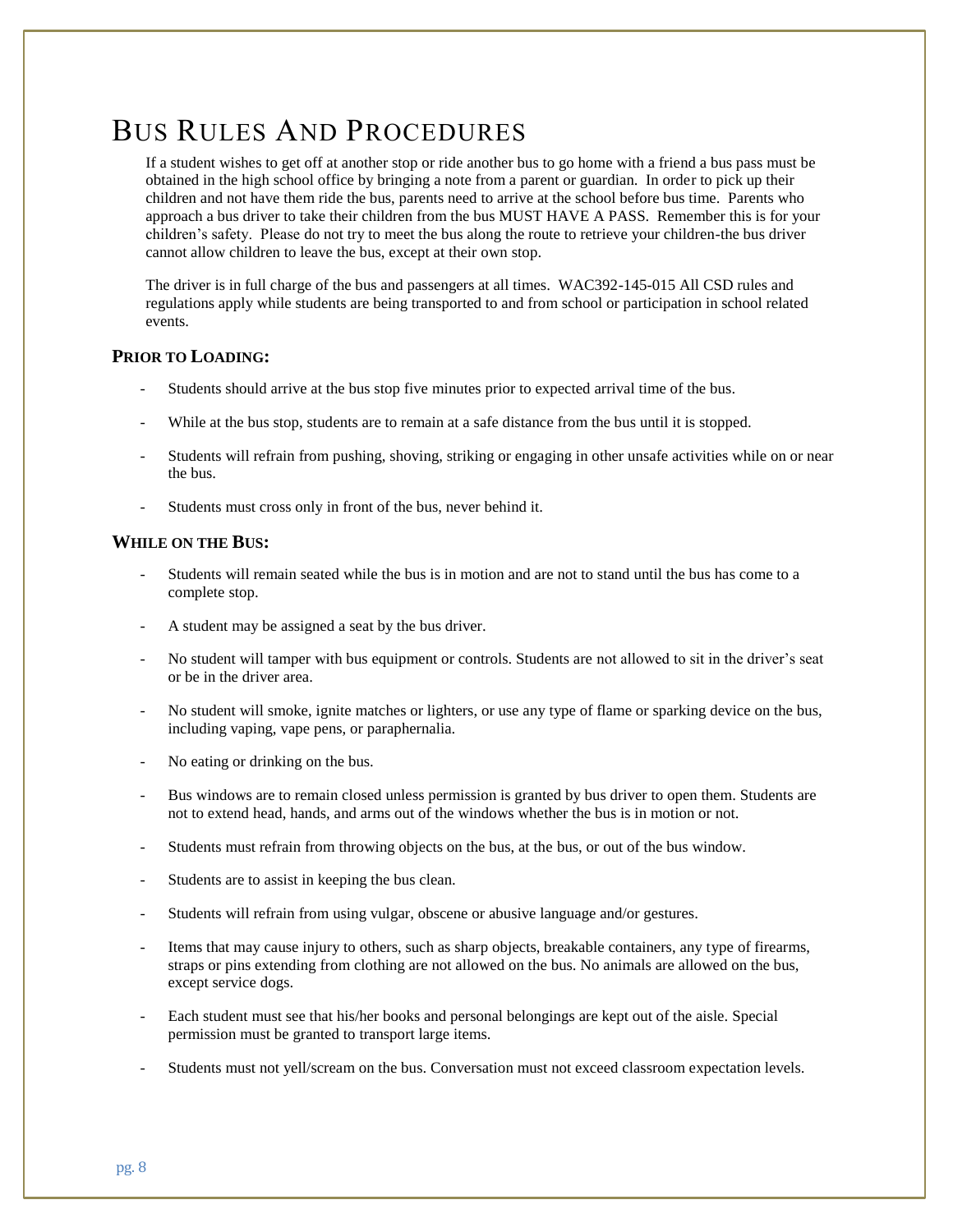#### **LEAVING THE BUS:**

- Students disembarking the bus must move away quickly and safely. Do not run after the bus when it has started to move.
- Students must watch the driver for a signal before crossing the roadway.

#### **DISCIPLINE PROCEDURES**

Riding a school bus is a privilege not a right. When a student's behavior causes an unsafe condition for other students or jeopardizes the safe operation of the school bus, disciplinary action becomes necessary. The seriousness of the action by the student will determine if a conduct report will be filed. Safety for all our students and bus drivers is our number one concern.

Disciplinary action resulting in suspension of bus riding privileges will cause the parents of the student to be inconvenienced because of the need to transport their own student. Students are not excused from attending school because they have been suspended from the bus. It is our expectation that students will make following the bus rules a habit. CSD Transportation is a privilege for students, not a right and may be denied for behavior or safety reasons.

The following examples are considered unacceptable conduct and are classified as minor or major infractions for the purpose of administering school bus disciplinary action.

#### **MINOR INFRACTIONS (GENERAL MISCONDUCT)**

- Creating loud or disturbing noises
- Eating or drink on the bus
- Using vulgar or obscene language and/or gestures
- Littering on the bus
- Failure to keep aisle clear (continued next page)
- Boarding or leaving a bus, except assigned stop, without proper approval
- Riding other than assigned bus without proper approval
- Opening windows without driver's permission

#### **MAJOR INFRACTIONS (VIOLATIONS AFFECTING HEALTH/SAFETY)**

- Pushing, shoving, or striking other passengers
- Tampering with bus controls or equipment
- Sitting in the driver's seat
- Extending body parts out the window
- Use/possession of alcohol, tobacco, or other illegal drugs
- Throwing objects out the window
- Refusing to comply with driver's instructions promptly
- Destruction of property
- Boarding the bus with any type of weapon

#### **DISCIPLINARY ACTIONS ON THE SCHOOL BUS**

#### **MINOR INFRACTIONS:**

When a student's misconduct is of minor nature that does not jeopardize the safety or welfare of others or the operation of the bus, the bus driver talks to the student about inappropriate behavior. The driver may contact the parents at the time to discuss the problem. Elementary students, at the discretion of the Building Administrator and Transportation Supervisor, may have the opportunity to reduce the report number when followed by extended periods of acceptable behavior on the bus. When repeated verbal warnings and driver contact with parents fail to correct the misbehavior, the following written action occurs: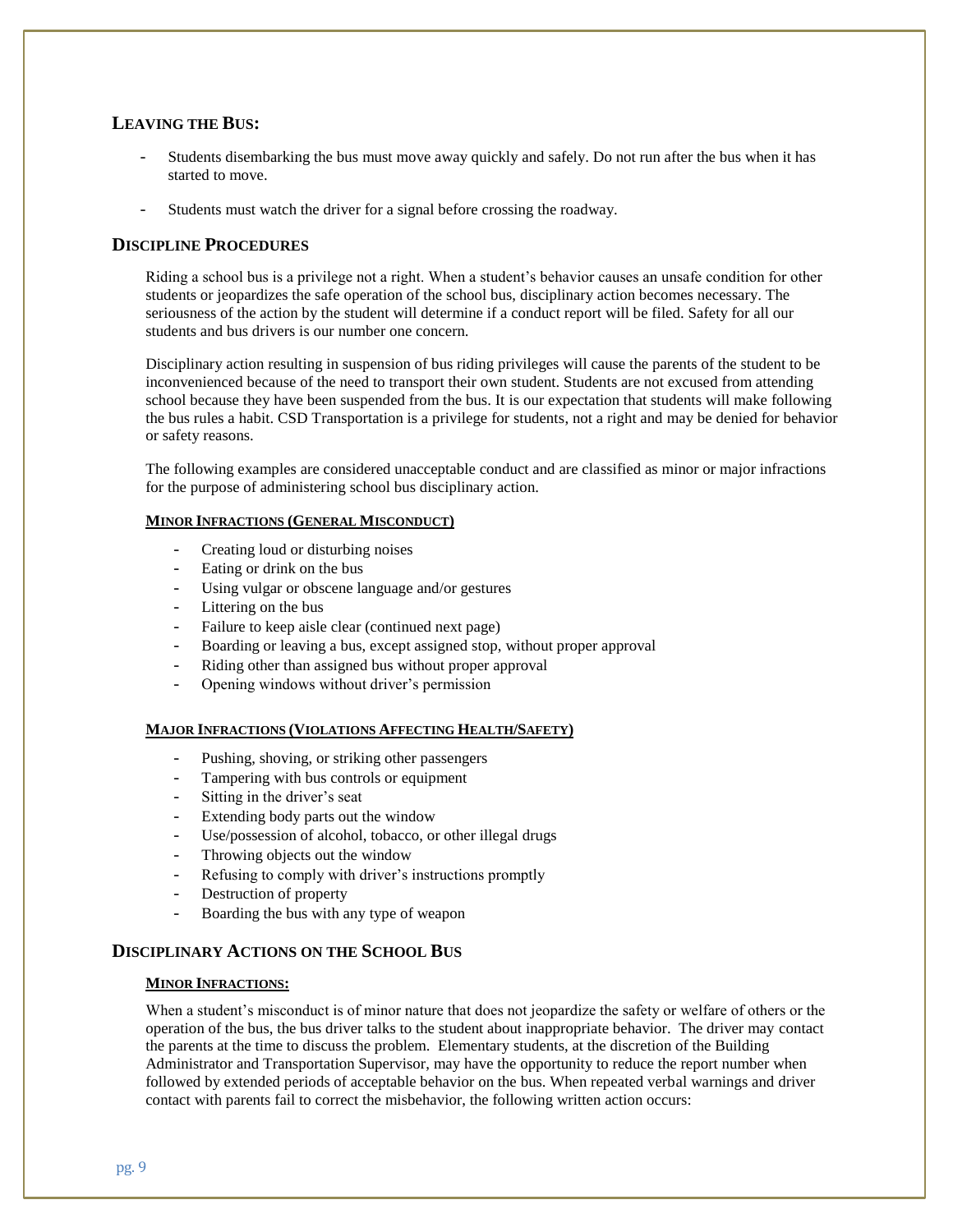- <sup>1st</sup> Report: Constitutes a warning; student conference with the Transportation Supervisor.
- $2<sup>nd</sup>$  Report: 1-day bus suspension. Student conference with Bus Transportation Supervisor. Parents can request to attend the conference.
- $3<sup>rd</sup>$  Report: 3-day bus suspension. Parents will be notified by mail/telephone call. They must schedule a conference with the Building Administrator, Transportation Supervisor and bus driver. Time allowed for parents to receive the mail and call for an appointment is 5 days from the mailing date of the notice. If parents fail to respond, the student will serve the 3-day suspension.
- $4<sup>th</sup>$  Report: 10-day suspension. Shows chronic misbehavior. Parents will be notified by mail/telephone call of a scheduled conference. They must schedule a conference with the Building Administrator, Transportation Supervisor and bus driver. Time allowed for parents to receive the mail and call for the scheduled appointment is 5 days from the mailing date of the notice. If parents fail to respond, the student will serve the 10-day suspension.
- $5<sup>th</sup>$  Report: 30-day suspension. Shows chronic misbehavior. Students will be suspended from the bus immediately upon notification of the parent. Conference to be arranged by the parent.
- $6<sup>th</sup>$  Report: Suspension of bus riding privileges for the remainder of the school year.

#### **MAJOR INFRACTIONS:**

- 1<sup>st</sup> Report: 3-day suspension. Parents will be notified by telephone call of the infraction. The student cannot return to riding the bus without a conference.
- 2<sup>nd</sup> Report: 10-day suspension. Parents will be notified by telephone call of the infraction. The student cannot return to riding the bus without a conference. Shows chronic misbehavior.
- 3<sup>rd</sup> Report: 30-day suspension. Parents will be notified by telephone call of the infraction. The student cannot return to riding the bus without a conference.
- 4<sup>th</sup> Report: Suspension of bus riding privileges for the remainder of the school year.

#### **EMERGENCY ACTION:**

If any student's behavior is such a nature that his/her continued presence would, in the judgment of the driver, endanger the health or safety of others, the bus will be halted until the problem is resolved or the student is removed from the bus by District authorities.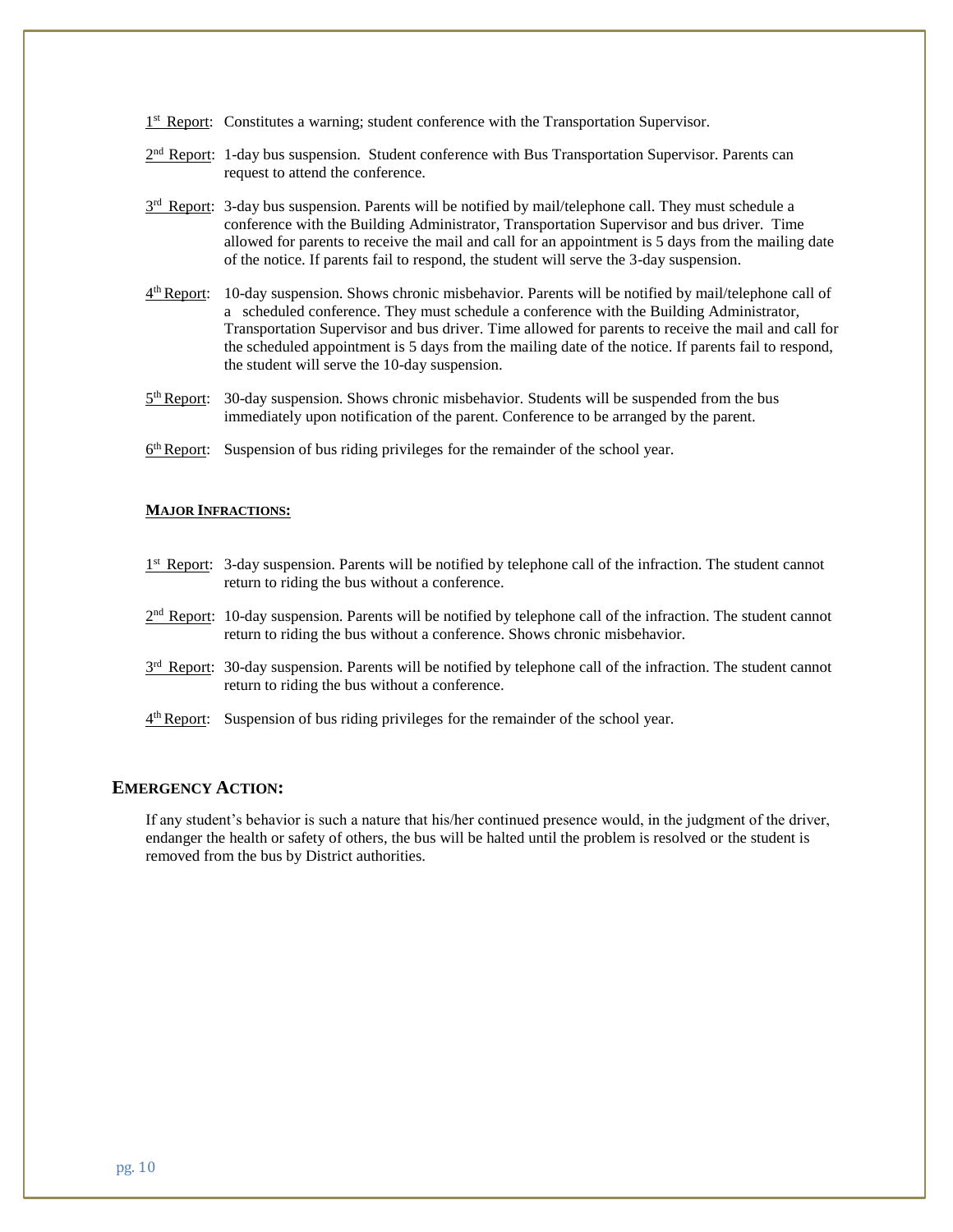# DISCIPLINE POLICY

All students shall obey the board policy, administrative procedures, school rules, and regulations and directives from district personnel. Failure to comply with rules and regulations established for the governing of the school district shall constitute sufficient cause for discipline (corrective action, exclusion, or detention), suspension (short term or long term), or expulsion.

Methods of student control for misconduct generally shall be progressive in nature with the exception of exceptional misconduct.

#### **TYPICAL MINOR VIOLATIONS (TEACHER MANAGED)**

- Cell phone/electronics violations, cheating and plagiarism, classroom disruptions, defiance, inappropriate language, horseplay/unsafe behavior, dress code violations, public displays of affection, tardiness, unprepared for class, misuse of property

#### **TYPICAL OFFICE MANAGED VIOLATIONS**

- Serious violation of personal space
- Students in an unauthorized area
- Extreme disrespect/rudeness directed toward any adult
- Harassment, Intimidation, Bullying, Racial or Gender Slurs, Verbal Assault
- Vandalism, Theft
- Fighting or Physical Assault
- Tobacco Possession or Use
- Drug/Alcohol/Vape Paraphernalia Possession or Use
- Dangerous Weapons on Campus, Shooting or Bomb Threats, Arson

#### **EXCEPTIONAL MISCONDUCT**

"Exceptional misconduct" is that misconduct which the school district determines to (a) be of such frequent occurrence, notwithstanding past attempts of district personnel to control such misconduct through the use of disciplinary actions, as to warrant an immediate resort to suspension or expulsion and/or (b) be so serious in nature and/or so serious in terms of the disruptive effect upon the operation of the schools as to warrant an immediate resort to suspension or expulsion.

Disciplinarians and hearing officers may grant exceptions in cases involving extenuating circumstances. Exceptional misconduct includes:

- Possession, use, or being under the influence of alcohol or any controlled substance or substance purported to be a controlled substance, excluding tobacco, not prescribed by a physician for such possessor or user.
- Possession, use or administration of oral medication (other than a controlled substance or substance purported to be a controlled substance), whether prescribed or non-prescribed, with the exception of asthmatic inhalants, without district authorization in accordance with district policy.
- Delivery and/or sharing of alcohol or any controlled substance or substance purported to be a controlled substance, excluding tobacco, not prescribed by a physician for such user, with another person.
- Selling of alcohol or any controlled substance, or substance purported to be a controlled substance, to another person.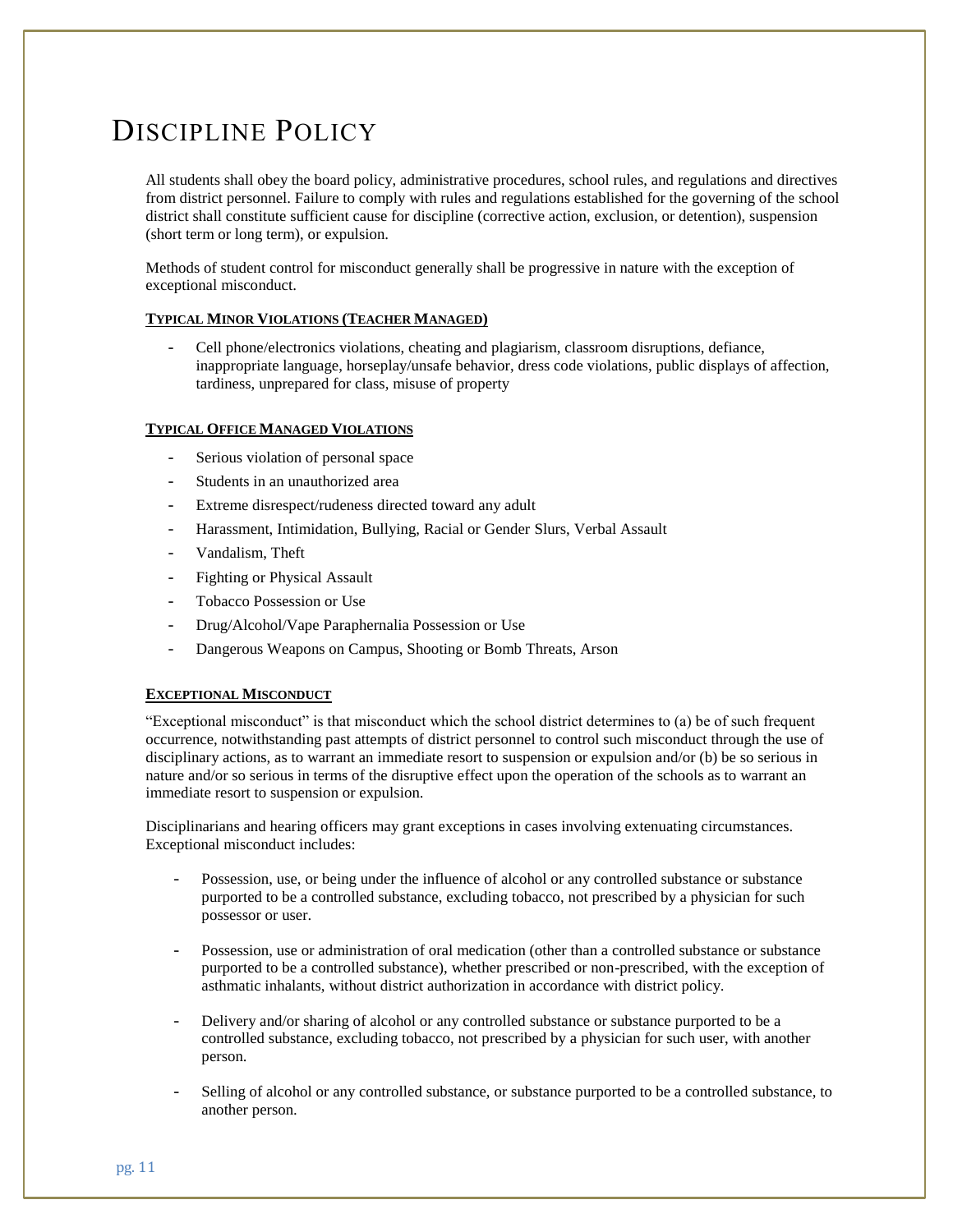- Intimidation or assault of another student or staff member, including sexual harassment (overt sexual comments and/or inappropriate touching) or other forms of unlawful harassment.
- Instigating, leading, conspiring, taunting, harassing, encouraging or refusing to disperse (leave the scene) when instructed to do so, or otherwise influencing by action, word, omission or intimidation, whether directly or indirectly, someone to violate school rules or commit a crime within the jurisdiction of the school.
- Carrying, possession, or use of a firearm on school premises, school-provided transportation, or areas of facilities while being used exclusively by public, or private schools.
- Possession or use of other weapons or explosive devices, described as articles commonly used to inflict bodily harm and/or to intimidate other persons (knuckles, switchblade/butterfly knives, chains, clubs, stars, pellet guns, pocket knives, nunchaku sticks, etc.), or articles which are designed for other purposes but which are used to inflict bodily harm and/or intimidate.
- Commission of a misdemeanor under Washington law including, without limitation, use to inflict bodily harm and/or to intimidate other persons, selling and/or giving to another person: pepper spray, tear gas or other personal spray devices; sniffing glue or other toxic vapors; opening a sealed letter intended for another; attempting to commit a gross misdemeanor; malicious mischief where damage to the property is less than \$50; criminal trespass in the second degree; failure to disperse and disorderly conduct.
- Commission of a criminal act classified as a felony or a gross misdemeanor under Washington law including, without limitation, arson, assault/battery, harassment, possession of an explosive or firearm, and theft/burglary/robbery.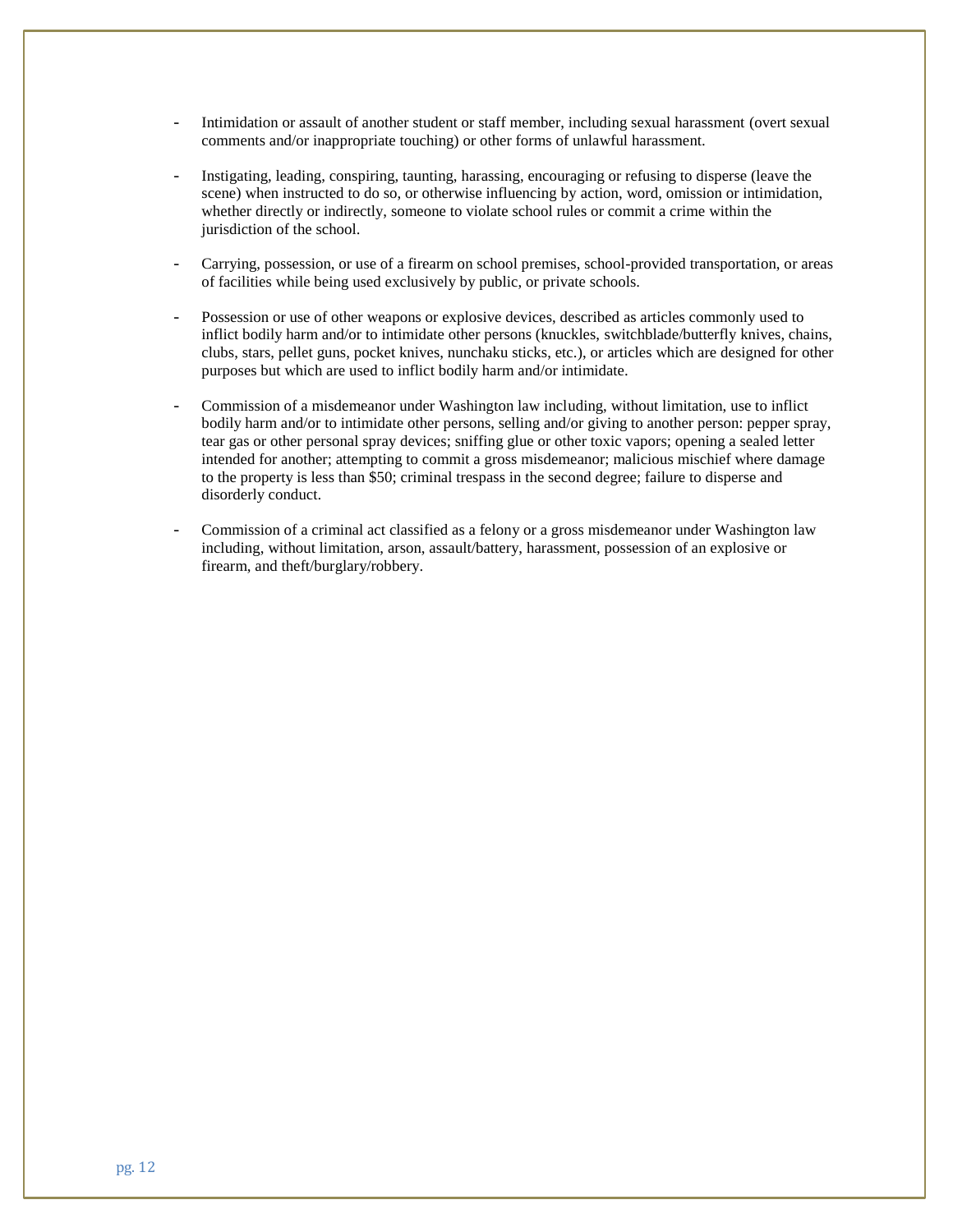#### **SYSTEM OF SUPPORT FOR STUDENTS**

In an effort to provide effective guidance and support to students and families, Concrete High School will implement Integrated Student Supports to promote student academic success. This may include a wide variety of supports aimed at addressing academic and non-academic barriers to achievement. We believe every student can learn and thrive if given the right guidance and support.

The following is a brief summary for disciplinary guidelines. It is neither comprehensive nor absolute. In some cases, a range of consequences is given.

| $CD - Classroom$ Detention      |
|---------------------------------|
| PN – Parent Notification        |
| $WRN - Warning$                 |
| $RI - Restorative$ Justice      |
| BIP – Behavior Improvement Plan |
| $ISS - In School$ Suspension    |

- CD Lunch Detention<br>
PM Parent Meeting RPC Required Parent Conference  $SR - Student Reflection$  CR – Corrective Action RES – Restitution SC – Student Contract  $SAP - Substance$  Abuse Program EE – Emergency Expulsion ISS – In School Suspension STS – Short Term Suspension OSS – Out of School Suspension
	- RPC Required Parent Conference
	-

| <b>BEHAVIOR TIERS &amp; PROGRESSIVE RESOLUTIONS</b>                                                                                                                                                                                                                                                                                                                                                                                                                                                                                                                            |                                                                                                                                                                                                                                                                                                                                   |                                                     |  |  |  |  |
|--------------------------------------------------------------------------------------------------------------------------------------------------------------------------------------------------------------------------------------------------------------------------------------------------------------------------------------------------------------------------------------------------------------------------------------------------------------------------------------------------------------------------------------------------------------------------------|-----------------------------------------------------------------------------------------------------------------------------------------------------------------------------------------------------------------------------------------------------------------------------------------------------------------------------------|-----------------------------------------------------|--|--|--|--|
| <b>TIERI</b>                                                                                                                                                                                                                                                                                                                                                                                                                                                                                                                                                                   | TIER II                                                                                                                                                                                                                                                                                                                           | <b>TIER III</b>                                     |  |  |  |  |
| $\rightarrow$ Reminder<br>Redirection<br><b>Review of Rule</b><br>→<br>Warning<br>→<br><b>Timeout or Location</b><br>→<br>Change w/Reflection<br>$\rightarrow$ Phone Parent or<br>Guardian<br>Detention<br>$\rightarrow$<br>(Teacher/Lunch/After<br>School)<br><b>Parent Teacher</b><br>→<br>Conference<br><b>Office Referral</b><br>→<br>Administrative<br>$\rightarrow$<br><b>Corrective Action:</b><br>includes all staff<br>corrective action,<br><b>Required Parent</b><br>Conference (RPC),<br>short-term suspension,<br>alternative placement,<br>long-term suspension. | $\rightarrow$ Required Parent<br>Conference (RPC)<br>$\rightarrow$ In School Suspension<br>with Instruction and<br>Academic Support<br>$\rightarrow$ Out of School<br>Suspension with<br>Instruction and<br>Academic Support<br>$\rightarrow$ Alternative Placement<br>$\rightarrow$ Discretionary<br>Expulsion<br>Recommendation | $\rightarrow$ Mandatory Expulsion<br>Recommendation |  |  |  |  |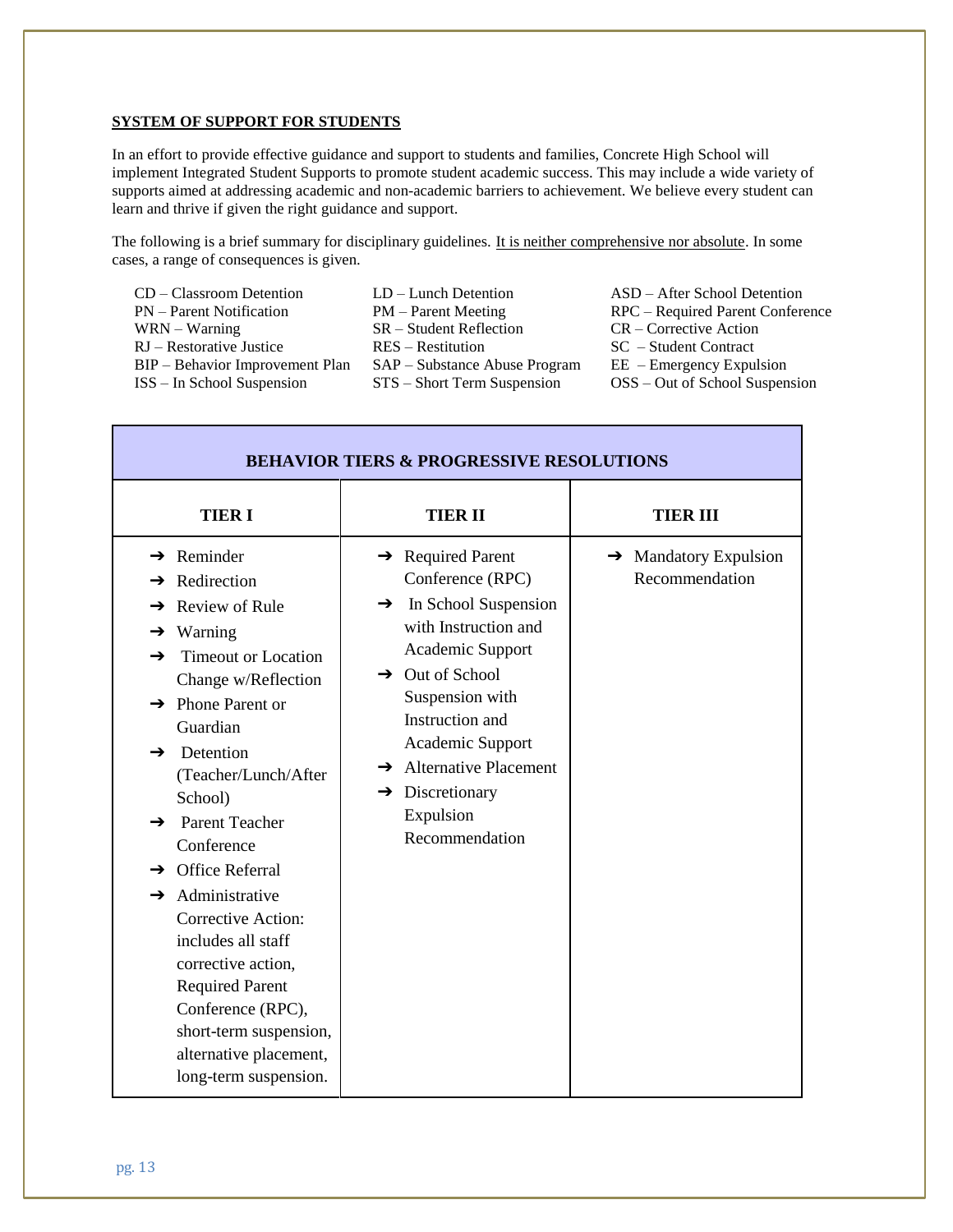#### **BEHAVIOR INFRACTIONS MATRIX**

| <b>BEHAVIOR</b>                                    | <b>TIERI</b> | <b>TIER II</b>                    | <b>TIER III</b>                   |
|----------------------------------------------------|--------------|-----------------------------------|-----------------------------------|
| Absence                                            | $\checkmark$ | $\checkmark$ (Repeated)           |                                   |
| Acceptable Use Policy (Technology)                 | ✓            | $\checkmark$ (Repeated or severe) |                                   |
| Aggressive Behavior                                | ✓            | $\checkmark$ (Repeated or severe) |                                   |
| Alcohol - Distribution*                            |              |                                   | $\checkmark$                      |
| Alcohol - Possession*                              |              | $\checkmark$ (SAP)                | $\checkmark$ (Repeated)           |
| Alcohol - Use*                                     |              | $\checkmark$ (SAP)                | $\checkmark$ (Repeated)           |
| Arson*                                             |              |                                   |                                   |
| Assault - Staff                                    |              | ✓                                 |                                   |
| Assault - Student                                  |              | ✓                                 |                                   |
| Auto Misuse                                        | $\checkmark$ | $\checkmark$ (Repeated)           |                                   |
| Battery - Staff                                    |              |                                   |                                   |
| Battery - Staff with Injury*                       |              |                                   |                                   |
| Battery - Student                                  |              | ✓                                 | $\checkmark$ (Repeated)           |
| Battery - Student with Injury*                     |              | $\checkmark$                      | ✓                                 |
| <b>Bus Infraction</b>                              | ✓            | $\checkmark$ (Repeated)           |                                   |
| Bullying/Cyberbullying<br>Harassment/Intimidation* |              | ✓                                 | $\checkmark$ (Repeated or severe) |
| Campus Disruption                                  |              | $\checkmark$                      |                                   |
| Cheating/Plagiarism                                | ✓            | $\checkmark$ (Repeated)           |                                   |
| Classroom Disruption                               | $\checkmark$ |                                   |                                   |
| Closed Campus                                      | ✓            | $\checkmark$ (Repeated)           |                                   |
| Controlled Substance - Distribution*               |              | $\checkmark_{\rm (SAP)}$          | $\checkmark$ (Repeated)           |
| Controlled Substance - Possession*                 |              | $\checkmark$ (SAP)                | $\checkmark$ (Repeated)           |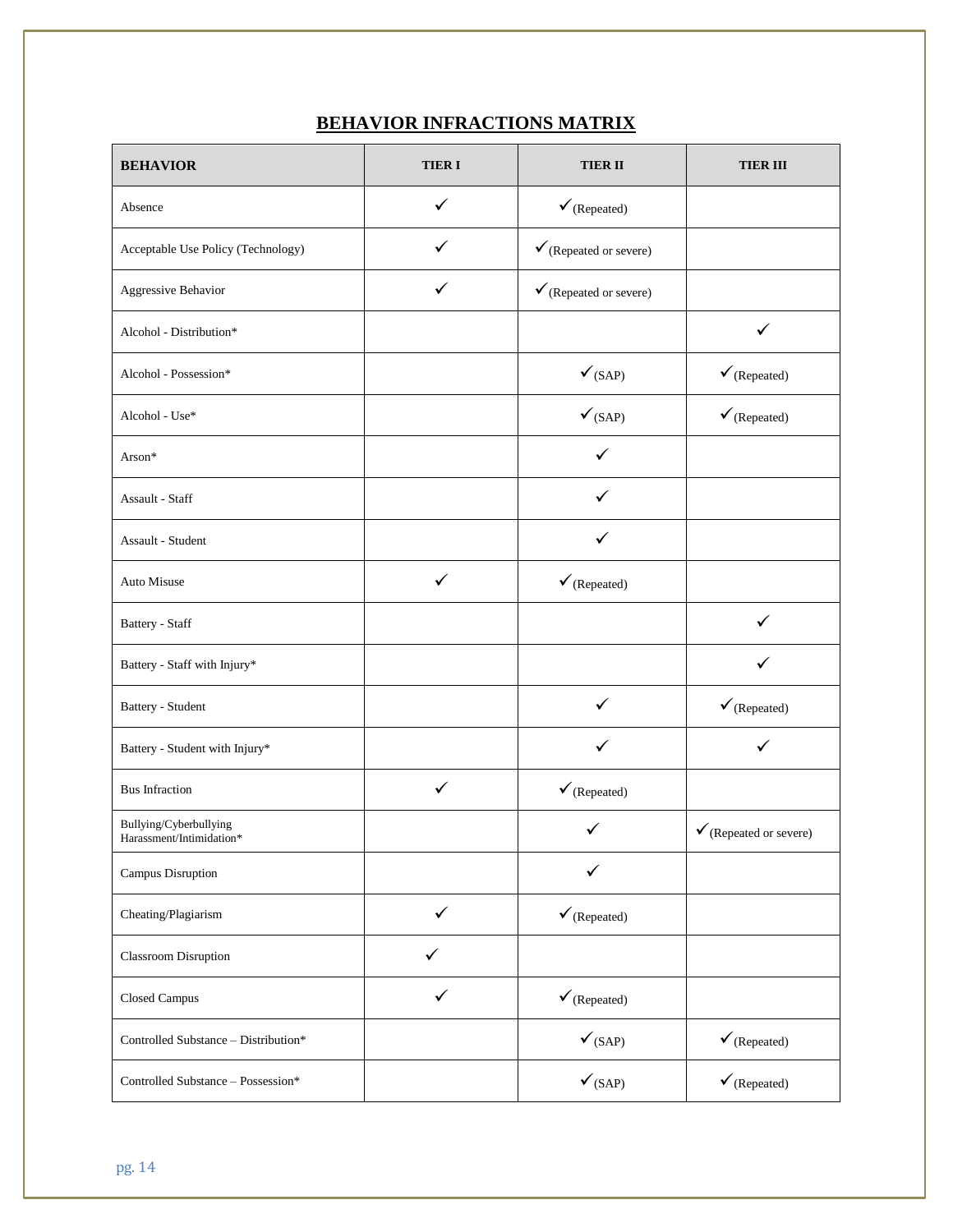| <b>BEHAVIOR</b>                                    | <b>TIERI</b> | <b>TIERII</b>                     | <b>TIER III</b>                   |
|----------------------------------------------------|--------------|-----------------------------------|-----------------------------------|
| Controlled Substance - Use*                        |              | $\checkmark_{\rm (SAP)}$          | $\checkmark$ (Repeated)           |
| Controlled Substance - With Intent*                |              | $\checkmark$ (SAP)                | $\checkmark$ (Repeated)           |
| Disregard of Rules and Regulations                 | $\checkmark$ |                                   |                                   |
| Drug - Distribution*                               |              | $\checkmark_{\rm (SAP)}$          | $\checkmark$ (Repeated)           |
| Drug - Possession*                                 |              | $\checkmark$ (SAP)                | $\checkmark$ (Repeated)           |
| $\text{ Drug} - \text{Use*}$                       |              | $\checkmark$ (SAP)                | $\checkmark$ (Repeated)           |
| Disrespect                                         | $\checkmark$ | $\checkmark$ (Repeated or severe) |                                   |
| Dress Code                                         | ✓            | $\checkmark$ (Repeated)           |                                   |
| Drug Paraphernalia                                 | ✓            | $\checkmark$ (Repeated) (SAP)     |                                   |
| Electronics/Cell phone                             | ✓            | $\checkmark$ (Repeated)           |                                   |
| Extortion                                          |              | $\checkmark$                      |                                   |
| Fighting                                           |              | ✓                                 |                                   |
| Fire Alarm Pull                                    |              | $\checkmark$                      |                                   |
| Forgery/Dishonesty                                 | $\checkmark$ | $\checkmark$ (Repeated or severe) |                                   |
| Gambling                                           |              | $\checkmark$                      |                                   |
| Gang Involvement/Display*                          |              |                                   |                                   |
| Graffiti*                                          |              | $\checkmark$                      |                                   |
| Habitual Truancy                                   |              | ✓                                 |                                   |
| Harassment/Intimidation<br>Bullying/Cyberbullying* |              | ✓                                 | $\checkmark$ (Repeated or severe) |
| Hazing                                             |              | ✓                                 |                                   |
| Health Regulations COVID                           |              | $\checkmark$                      |                                   |
| Hitting                                            |              | ✓                                 |                                   |
| <b>Immoral Conduct</b>                             |              | ✓                                 |                                   |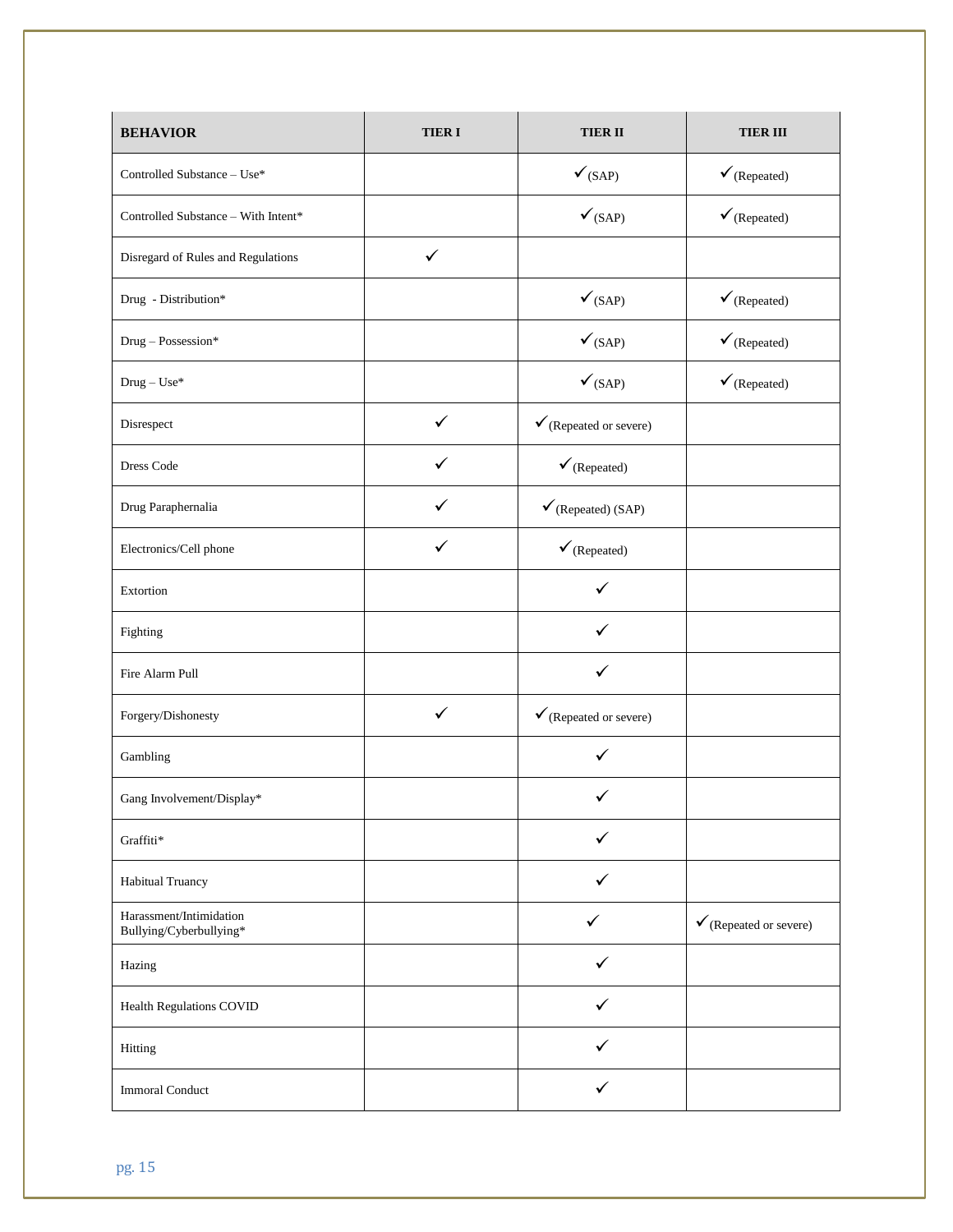| <b>BEHAVIOR</b>                                    | <b>TIERI</b> | <b>TIERII</b>                     | <b>TIER III</b>                   |
|----------------------------------------------------|--------------|-----------------------------------|-----------------------------------|
| Inappropriate Language                             | ✓            |                                   |                                   |
| Intimidation/Harassment<br>Bullying/Cyberbullying* |              | $\checkmark$                      | $\checkmark$ (Repeated or severe) |
| Inappropriate Touching                             |              |                                   |                                   |
| Insubordination/Defiance                           | ✓            | $\checkmark$ (Repeated or severe) |                                   |
| Misuse of Property                                 |              |                                   |                                   |
| No-Show Detention                                  | $\checkmark$ | $\checkmark$ (Repeated)           |                                   |
| No-Show Office                                     | ✓            | $\checkmark$ (Repeated)           |                                   |
| Nuisance Item                                      | ✓            | $\checkmark$ (Repeated)           |                                   |
| Outbursts                                          | ✓            | ✓                                 |                                   |
| Personal Communication Device                      |              | $\checkmark$ (Repeated)           |                                   |
| Possession of Weapon(s)*                           |              | ✓                                 | $\checkmark$ (Repeated)           |
| Possession of Weapon(s) with Injury*               |              |                                   |                                   |
| Possession of Weapon(s) with Threat*               |              |                                   |                                   |
| Public Display of Affection (PDA)                  | $\checkmark$ | $\checkmark$ (Repeated)           |                                   |
| Sexual Assault*                                    |              | ✓                                 | $\checkmark$ (Repeated or severe) |
| Tardiness                                          |              |                                   |                                   |
| <b>Unprepared for Class</b>                        | ✓            |                                   |                                   |
| <b>Unsafe Behavior</b>                             | ✓            |                                   |                                   |
| Tardy Lockout/Sweeps                               |              |                                   |                                   |
| <b>Technology Use Policy</b>                       | ✓            |                                   |                                   |
| Threat - Student*                                  |              | ✓                                 | $\checkmark$ (Repeated or severe) |
| Threat - Staff*                                    |              | ✓                                 | $\checkmark$ (Repeated or severe) |
| Threat - School*                                   |              | ✓                                 | $\checkmark$ (Repeated or severe) |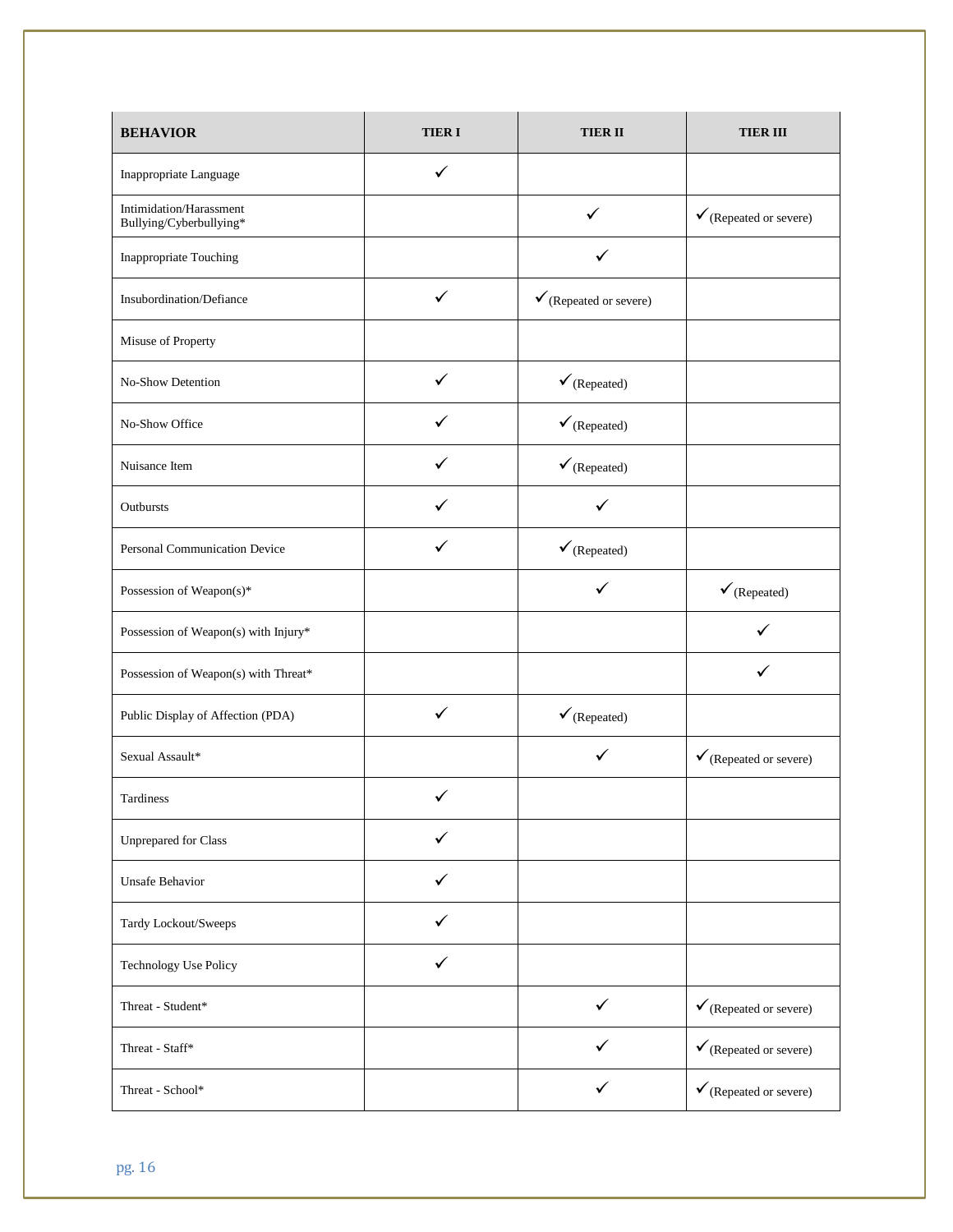| <b>BEHAVIOR</b>              | <b>TIERI</b> | <b>TIER II</b>           | <b>TIER III</b>                   |
|------------------------------|--------------|--------------------------|-----------------------------------|
|                              |              |                          |                                   |
| Tobacco - Possession         |              | $\checkmark$ (SAP)       | $\checkmark$ (Repeated)           |
| Tobacco - Use                |              | $\checkmark_{\rm (SAP)}$ | $\checkmark$ (Repeated)           |
| Trespassing *                |              | ✓                        | $\checkmark$ (Repeated)           |
| Truancy                      | ✓            | $\checkmark$ (Repeated)  |                                   |
| Unacceptable Language        | ✓            | $\checkmark$ (Repeated)  |                                   |
| Unacceptable School Behavior | $\checkmark$ | $\checkmark$ (Repeated)  |                                   |
| Vandalism *                  |              | ✓                        | $\checkmark$ (Repeated)           |
| Verbal Abuse                 |              | ✓                        | $\checkmark$ (Repeated)           |
| Verbal Confrontation         |              | ✓                        | $\checkmark$ (Repeated)           |
| Violent/Dangerous behavior   |              | ✓                        | $\checkmark$ (Repeated or severe) |

**\*Law Enforcement may be contacted** 

\**We care deeply about your health and expect all students to be engaged learners. We believe substance use impacts a student's ability to be healthy and to engage fully in their learning. We expect all students in our school to refrain from using or possessing any kind of substance, including tobacco, vapes, e-cigs, cannabis, cannabis products, alcohol, and other illicit substances, including prescription drugs not prescribed to them by a physician. Students can access support for substance use by connecting with our Student Assistance Professional.*

#### **DUE PROCESS STATEMENT**

Discipline is nurtured and in place to build better citizens for the future. Each student will be granted his or her full legal rights of:

- Notification, either written or verbal, of any charges against him/her.
- Defending himself/herself against any charges, with adequate legal and/or parental counsel
- Appealing, within given periods of time, any decisions or action taken to correct a disciplinary problem, as provided by the Constitution and Statutes of the State of Washington and the United States. An overview of the appeal process is available in policy at the district level.

All procedures must be conducted in a fair, reasonable and expedient manner. Only reliable and factual information may be used in determining the outcome of each situation. Refer to School Board Policy #3241.

-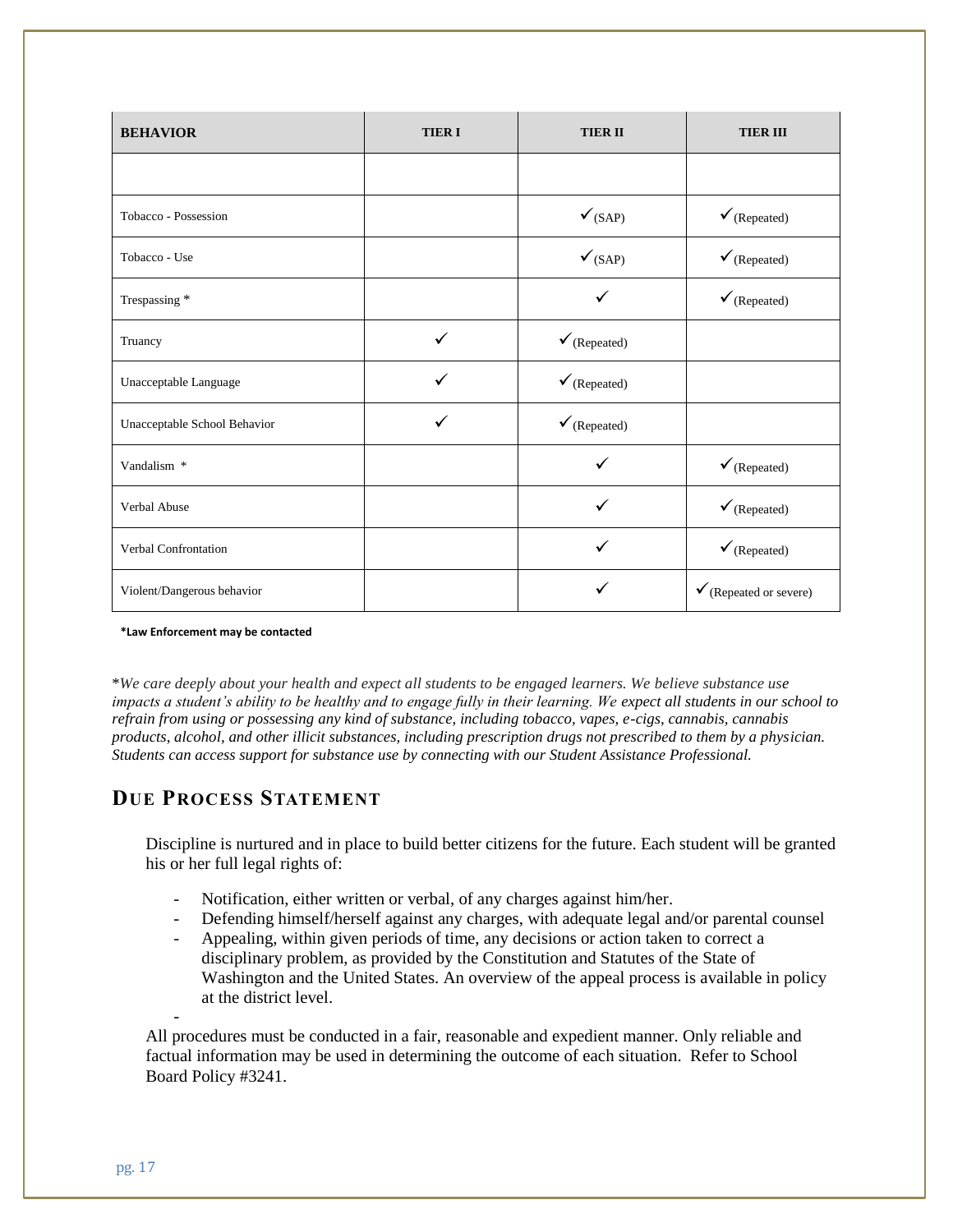#### **GRIEVANCE/HEARING/APPEAL INFORMATION**

| Type of<br><b>Discipline</b> | Grievance/<br>Hearing/<br><b>Appeal</b> | Person(s) Responsible                                                                                   | <b>Timeline</b> | <b>Manner of</b><br>Informing the<br><b>District that an</b><br><b>Appeal or</b><br>Grievance is<br><b>Desired</b> | <b>Timeline</b> | <b>Manner of</b><br>Informing the<br><b>District that an</b><br><b>Appeal or</b><br>Grievance is<br><b>Desired</b> | <b>Timeline</b> |
|------------------------------|-----------------------------------------|---------------------------------------------------------------------------------------------------------|-----------------|--------------------------------------------------------------------------------------------------------------------|-----------------|--------------------------------------------------------------------------------------------------------------------|-----------------|
| Discipline                   | Grievance                               | School Principal, School<br>Employee, Adult<br>Student or Student and<br>his/her<br>Parent(s)/Guardians | <b>ASAP</b>     | Letter of grievance<br>to the<br>Superintendent                                                                    | Two<br>days     | Letter and/or<br>oral grievance<br>to the Board of<br><b>Directors</b>                                             | Ten days        |
| Short-Term<br>Suspension     | Grievance                               | School Principal, School<br>Employee, Adult<br>Student or Student and<br>his/her<br>Parent(s)/Guardians | <b>ASAP</b>     | Letter of grievance<br>to the<br>Superintendent                                                                    | Two<br>days     | Letter and/or<br>oral grievance<br>to the Board of<br><b>Directors</b>                                             | Ten days        |
| Long-Term<br>Suspension      | Hearing                                 | Hearing Officer, Adult<br>Student or Student and<br>his/her<br>Parent(s)/Guardian(s)                    | Three<br>days   | Written Appeal to<br>the<br>Superintendent                                                                         | Three<br>days   | Written appeal<br>to the Board of<br><b>Directors</b>                                                              | Ten days        |
| Emergency<br>Expulsion       | Hearing                                 | Hearing Officer, Adult<br>Student or Student and<br>his/her<br>Parent(s)/Guardian(s)                    | Ten days        | Oral or Written<br>Appeal to the<br>Superintendent                                                                 | Three<br>days   | Written appeal<br>to the Board of<br><b>Directors</b>                                                              | Ten days        |
| Expulsion                    | Hearing                                 | Hearing Officer, Adult<br>Student or Student and<br>his/her<br>Parent(s)/Guardian(s)                    | Ten days        | Written Appeal to<br>the<br>Superintendent                                                                         | Three<br>days   | Written appeal<br>to the Board of<br><b>Directors</b>                                                              | Ten days        |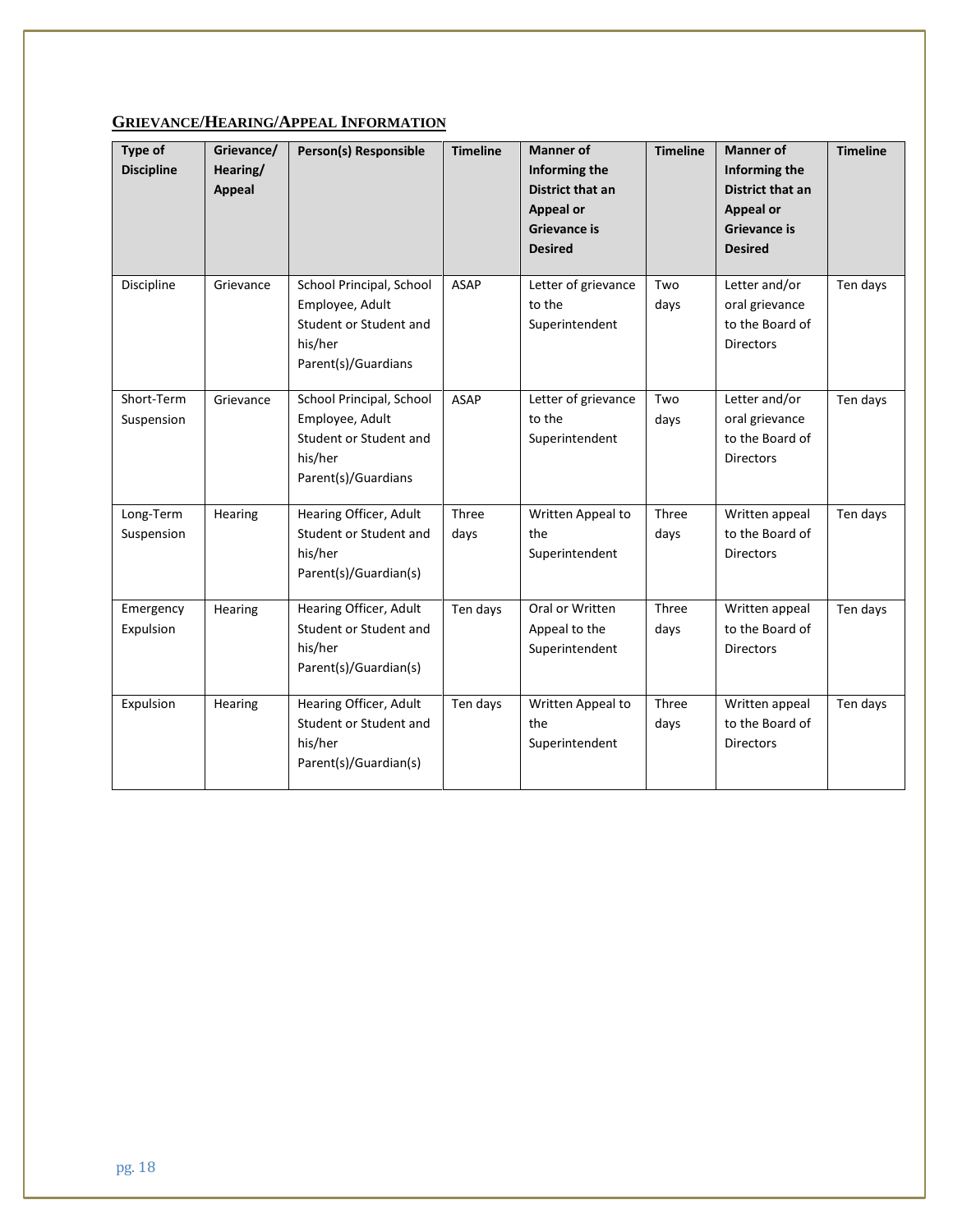# GENERAL HANDBOOK INFORMATION

#### **ACADEMIC INTEGRITY**

Academic integrity can be defined as the pursuit of scholarly activity in an open, honest and responsible manner. We expect that all students will uphold a high standard of ethical behavior in all academic endeavors. This means that students will be honest and sincere in putting forth their best effort in all academic work produced. Any work submitted by a student will be taken as a guarantee that the thoughts and expressions are the student's own, unless when properly credited to another. Students are never to engage in, or tolerate in others, cheating, plagiarizing or any deceptive misrepresentation of their schoolwork. To protect the rights and maintain the trust of honest students, the faculty will communicate high standards of integrity and reinforce them.

#### **CHEATING DEFINED**

According to the *Funk and Wagnall's' Standard Dictionary of the English Language*, to cheat is, "to deceive and act dishonestly." Cheating includes, but is not limited to:

- Obtaining test or quiz materials prior to assessment without instructor's knowledge.
- Inappropriate use of graphing calculators, programmable watches, palm pilots, cell phones, and other computer or electronic devices.
- Sharing student work that should be individually/independently produced.
- Using crib notes during test situations.
- Substituting another source, such as Cliff Notes, in place of completing an assignment.
- Discussing information about a quiz or test with students who have not completed the assessment.

#### **PLAGIARISM DEFINED**

According to Webster's *New International Dictionary of the English Language*, to plagiarize is "to steal or purloin and pass off as one's own the ideas, words, artistic productions of another; to use without due credit the ideas, expressions, or productions of another." The *MLA Handbook* defines plagiarism as "the use of another person's ideas or expressions in your writing without giving proper credit to the source."

Plagiarism can be viewed as a continuum. At one end is the use of a few phrases or lines of text without citation or with incorrect citation. More serious actions could include use of multiple paragraphs of someone else's work—**whether a published work or that of a peer**—the use of significant portions of text without citation, or with incorrect citation, or use of copyrighted graphics without permission or proper citation. More serious than that would be submitting someone else's work, in its entirety, as the student's own. Repeat violations will be viewed as exceptional misconduct.

Students with questions on proper citations should seek assistance from their teacher. It is the responsibility of the student to follow proper MLA guidelines and ask for help when needed. Plagiarism is cheating. It is academically dishonest as well as ethically offensive.

#### **LEARNING WITH INTEGRITY**

Teachers design learning activities and assessments designed to enhance the academic competence of students. All students will be expected to do their own work, whether it is on assignments, papers, projects, quizzes, tests, etc. Any student violating this trust will be subject to serious consequences.

**1st Offense**: Teacher will respond to the incident with appropriate in-class consequence(s)/possible detention and failure on assignment or test, and parent contact. Notification of the cheating will be entered in the student's discipline file.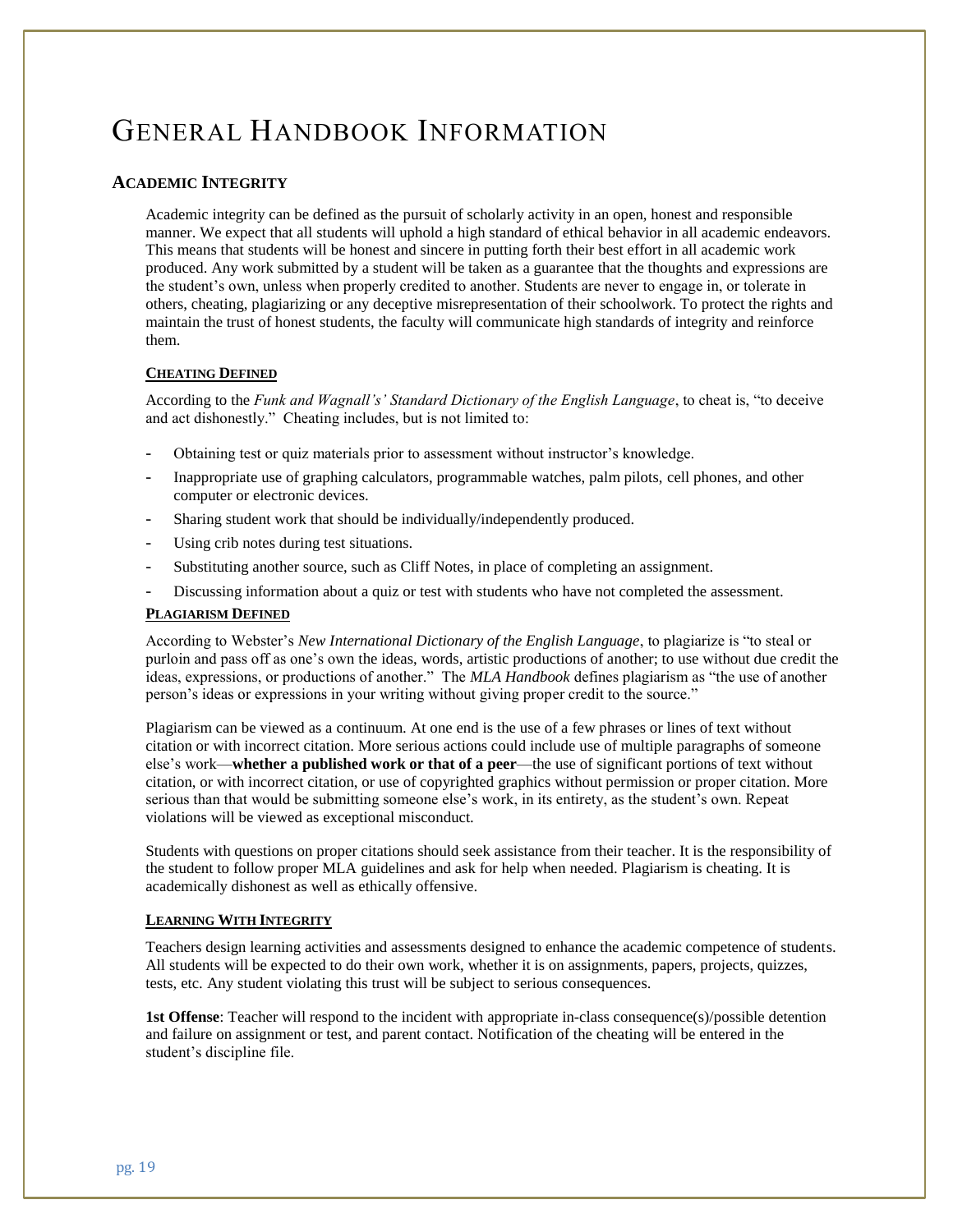**Further Offenses:** Teacher will respond to the incident with appropriate in-class consequence(s) as before. If cheating has occurred in the same class as the first offense, a conference with the principal will be required. Loss of points on assignment or test and/or further disciplinary action may also occur.

#### **ACCIDENTS/INJURIES**

The procedures to be followed after any injury are listed below, except for emergencies. Unless these procedures are followed, protection under insurance cannot be granted.

- 1. Immediately report all accidents to the adult in charge or the main office.
- 2. Upon notification the certified or classified staff in charge will complete an accident report at the time of the accident.

#### **ACTIVITIES**

The Concrete High School provides a variety of activities for students. The school staff encourages students to get involved in as many activities as they are able to handle. This is an excellent opportunity for students to develop skills that often are not available in the classroom.

#### **ASB CARD**

Student ASB cards are available in the main office. Every Concrete High School student should support his/her school by purchasing an ASB card. Ticket takers will admit all ASB cardholders FREE to all home games and at reduced prices on away games. The ASB card supports the ASB. Students involved in ASB activities are required to purchase an ASB card for \$30. Students doing sports are also required to pay a separate \$30 activity fee. Please write separate checks for these fees. (See "Athletics" on next page.)

Students are encouraged to participate in any of the following extra-curricular (ASB) activities:

| Pep Band                  | Cheerleading     |
|---------------------------|------------------|
| National Honor Society    | <b>Athletics</b> |
| <b>Student Government</b> | FBLA or FCCLA    |
| Varsity in Volunteerism   | <b>Robotics</b>  |

#### **ACTIVITY CODE**

The community, the Concrete School Board of Education, and the staff follow and support the Activities Code. A copy is available in the main office. This code is one of the strong contributors to the development of good attitudes and sportsmanship. Participants in activities should read and understand it thoroughly.

#### **ELIGIBILITY FOR EXTRA-CURRICULAR ACTIVITIES**

Qualifying for eligibility is required for all interscholastic activities and travel. Inter-scholastic activities are those that involve student participation and/or competition between two or more schools. For a student to participate he/she must meet all the eligibility standards of the Washington Interscholastic Activities Association and the district policy.

#### **ASB OFFICES**

The governing officers of the Associated Student Body shall be President, Vice-president, Secretary, Treasurer, and School Board Representative. All officers must be passing their classes in accordance with the Athletics/Activities Code. The President must be an incoming senior. Incoming sophomores through seniors can hold all other offices. Elections for ASB officers will be held each spring with one general election. Each candidate shall fill out a qualification form drawn up by the election committee. Qualification forms will be turned in to the Activities Coordinator by the due date, or the student name will not appear on the ballot. The future freshman class will vote for ASB officers.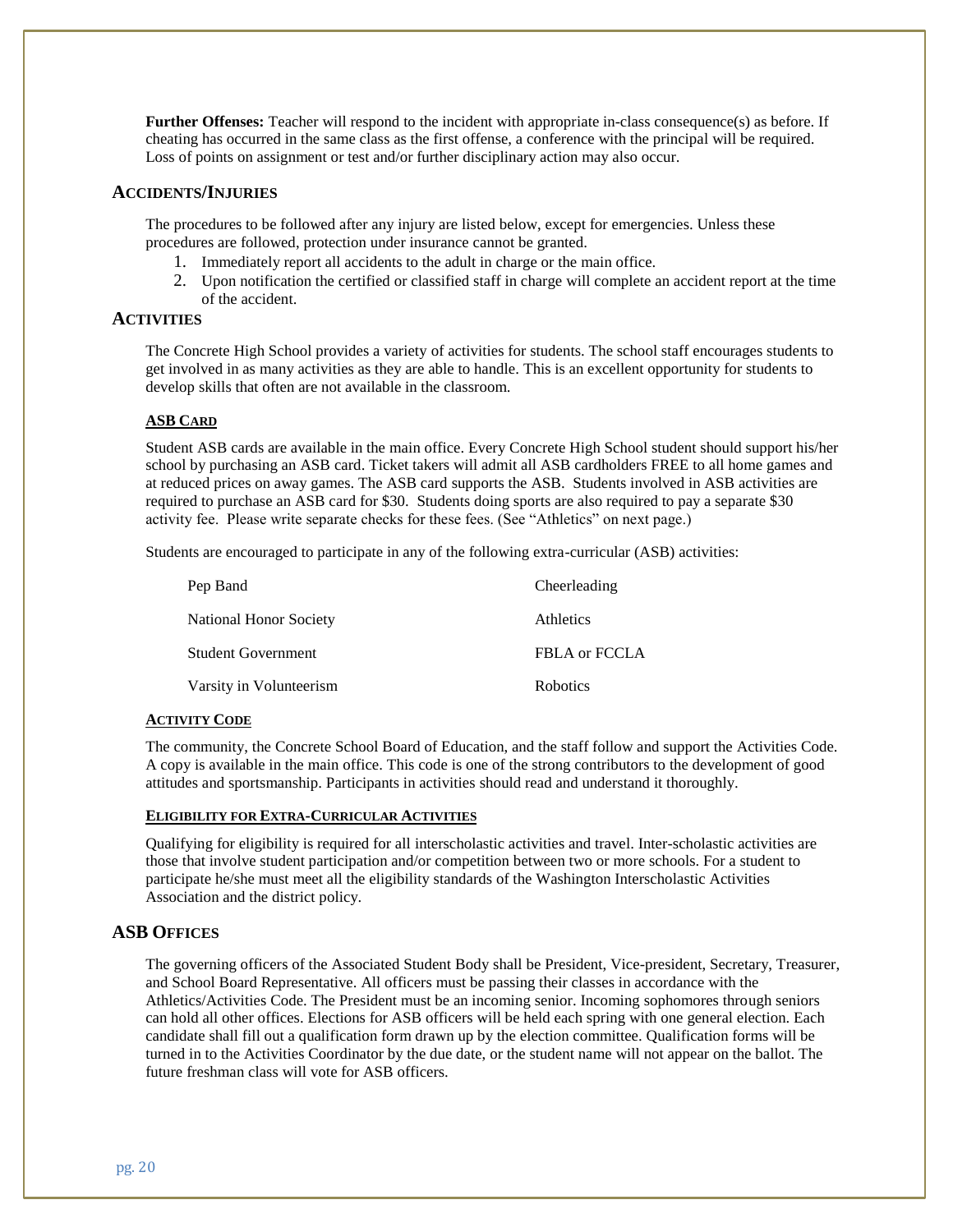#### **ATHLETICS**

Participation in interscholastic athletics at Concrete High School is a privilege and the WIAA, the Northwest Middle School League, the Northwest 2B League (high school), and our own District Athletic Code and Standards govern participation. Students are to follow the standards that are set forth in the code. During the school year, eligible students may take part in the following athletics depending on grade level (some sports are not available to middle school students):

| <b>FALL</b>          | <b>WINTER</b>     | <b>SPRING</b> |
|----------------------|-------------------|---------------|
| Football             | Boys' Basketball  | Baseball      |
| Volleyball           | Girls' Basketball | Softball      |
| <b>Cross Country</b> | Wrestling         | Track         |

During each season, students may also participate as a team manager(s), game statisticians, line referees (volleyball and soccer), running the clock, and team mascot.

#### **ACTIVITIES FEE**

All students participating in sports must pay a \$30 activity fee (pay-to-play) as well as purchase an ASB card. (See "ASB card" on the previous page.)

#### **ATHLETIC LETTER**

Each varsity coach will determine the players who will receive an athletic letter. The Athletic Director will have the final decision in determining awarding athletic letters.

#### **ASSEMBLIES**

#### **LISTENING ASSEMBLIES**

This requires that the audience participate and support the presenters in the following way:

- 1. Be respectful
- 2. Be responsible
	- No talking at all.
	- Sit up. Be attentive. Do not eat or do distracting things.
	- Applaud at appropriate times. Do not hoot or yell.
	- During music presentations, talking interferes with the audio experience.
	- Remember that at an assembly we are judged not as an individual but as a school, and a community.
	- If you would like other kinds of assembly opportunities, get involved with student government.

#### **PEP ASSEMBLIES**

- 1. Be respectful
- 2. Be responsible
	- You are encouraged to cheer and yell at appropriate times and are not to make derogatory remarks.
	- When performances are occurring such as music, cheers, or chants, you are expected to participate.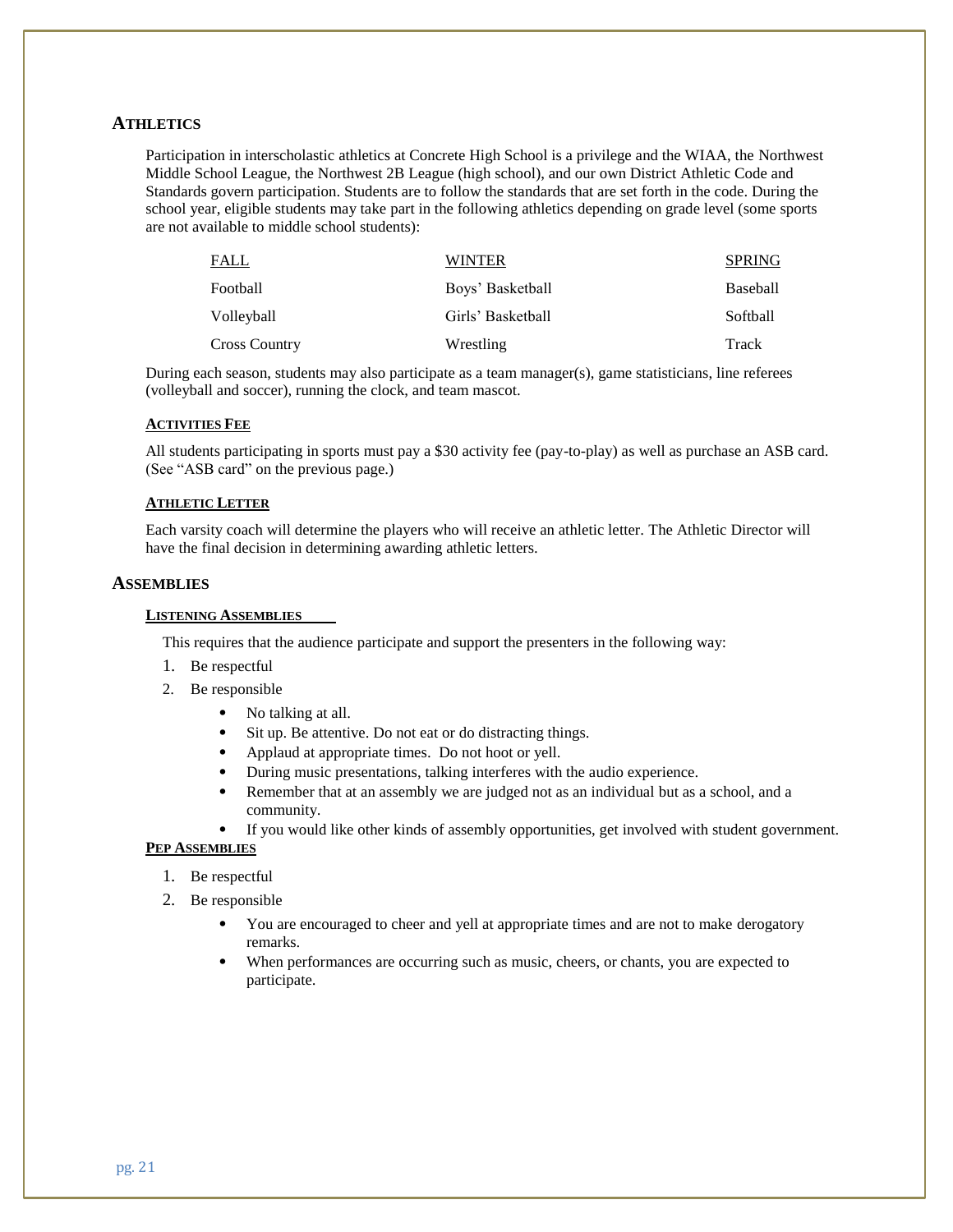#### **BELL SCHEDULES**

| <b>DAILY BELL SCHEDULE</b> |               |          |  |  |
|----------------------------|---------------|----------|--|--|
| 1st                        | 7:55 AM       | 8:45 AM  |  |  |
| 2 <sub>nd</sub>            | 8:50 AM       | 9:40 AM  |  |  |
| 3rd                        | 9:45 AM       | 10:35 AM |  |  |
| 4th                        | 10:40 AM      | 11:30 AM |  |  |
| 7/8 Lunch                  | 11:30 AM      | 12:00 PM |  |  |
| 7/8 5th B                  | 12:05 PM      | 12:55 PM |  |  |
| HS 9/12 5th A              | 11:35 AM      | 12:25 PM |  |  |
| HS 9/12 Lunch              | 12:25 PM      | 12:55 PM |  |  |
| 6th                        | 1:00 PM       | 1:50 PM  |  |  |
| 7th                        | 1:55 PM       | 2:45 PM  |  |  |
| $\mathbf{L}$<br>---- --    | $\frac{1}{2}$ |          |  |  |

#### **Note**:

Late Start: Buses run 2 hours late and the first bell will ring at 9:40 and classes start (tardy bell) at 9:45.

Early Dismissal: All students 7-12 will go through the first 4 periods then lunch at 11:30 with the buses loading at 12:00 to go home.

#### **BULLETINS AND ANNOUNCEMENTS**

The school staff will read a daily bulletin of student and staff information. School staff will also post the bulletin in the main office. If a student wishes for the staff to publish their item in the printed bulletin, the staff must receive it in the main office no later than the day prior to publication, and it must be approved by the club's advisor or principal. If you would like the bulletin emailed to you daily, please email Anna Frank (afrank@concrete.k12.wa.us).

#### **CAFETERIA--BREAKFAST AND LUNCH \* ALL STUDENTS EAT FOR FREE \***

The Concrete School District is participating in a federal meal program called Community Eligibility Provision (CEP). This program provides all students a nutritious breakfast and lunch **at no cost**, regardless of family income. However, some of the education programs the district provides are funded from state dollars that require our school to collect household information for all students attending CEP schools. The Family Income Survey will capture this information and ensure the district/school receives all entitled funding. Please contact the District Office at 360-853-4000 if you have questions.

As directed by the State Auditor's Office, there will be no charging of any type for the first meal. However, students will have to pay for all second meals, ala carte purchases, or additional milk.

**Second Meal Prices:** Breakfast \$1.50; Lunch \$2.95; \$.60 for additional milk

#### **CELL PHONES**

*Telecommunication devices shall be turned on and operated only before and after the regular school day and during the student's lunch break, unless an emergency situation exists that involves imminent physical danger or a school staff authorizes the student to use the device. Students shall not use telecommunication devices in a manner that poses a threat to academic integrity, disrupts the learning environment or violates the privacy rights of others. – School Board Policy 3245.* 

Schoolwide usage indicator: Red/Yellow/Green indicators

 $Red = No$  cell phone use

 $Y$ ellow = w/permission of the teacher

Green = usage permitted for academic purposes.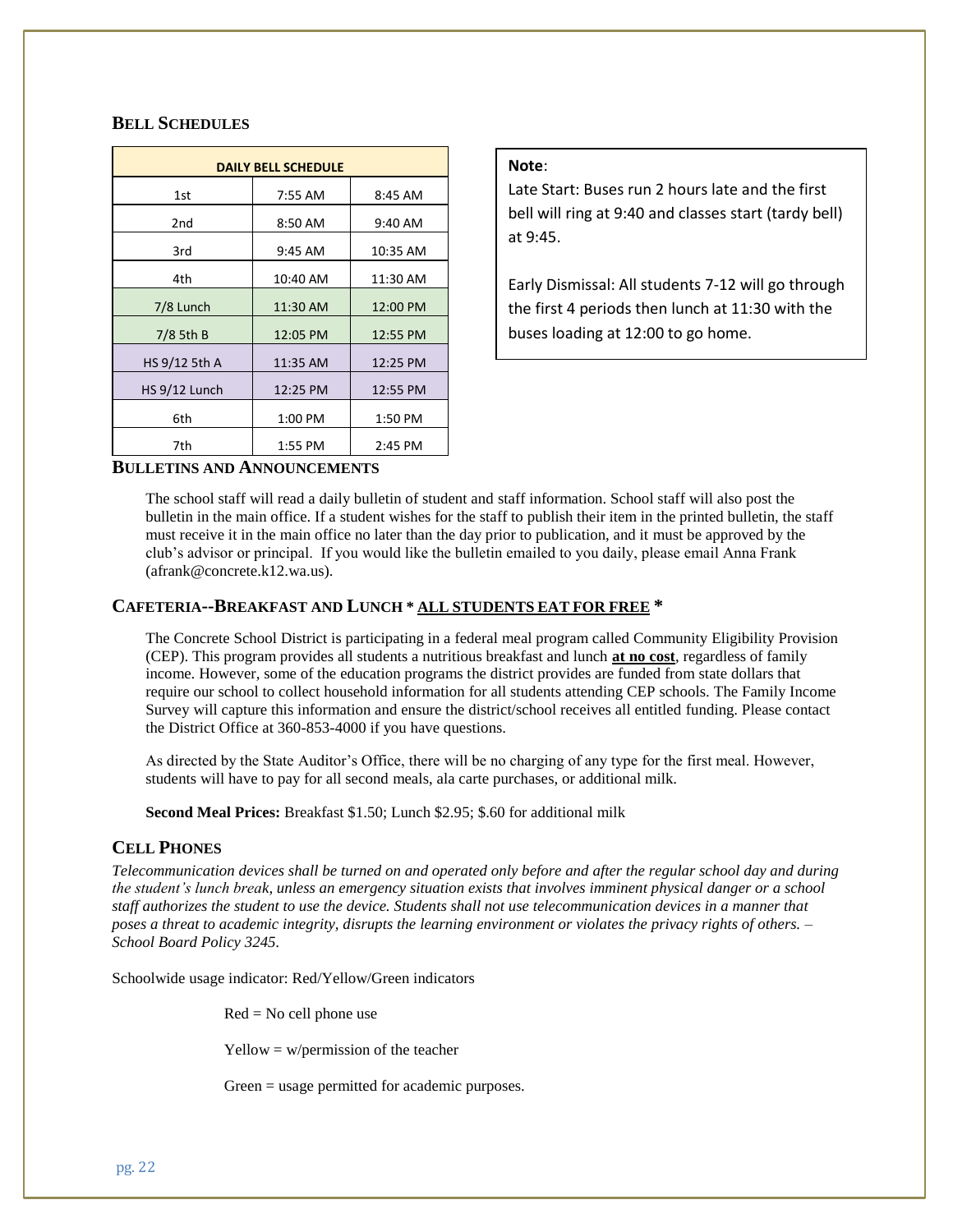Teachers are permitted to confiscate cell phones when a student is in violation of the cell phone policy. The first offense will result in the student phone confiscated until the end of the regular school day and may be picked up in the office (by the student). The second violation will result in a parent-required pick up in the office. The third violation will result in the student losing the privilege of bringing their device to school. \*NOTE: Students are not permitted to leave class to use their cell phone without direct consent of the teacher.

#### **CHANGE OF ADDRESS**

Please notify the office of changes to the following information:

- New address or new home and/or work telephone numbers
- Change in parent or guardian
- Change in emergency contact person
- Change in e-mail address

#### **CHECK WRITING POLICY**

When paying for items at school, please make checks payable to Concrete High School. Due to the State Auditor's requirement, it is the District's policy to accept checks in the amount of the purchase only. Checks over the purchase price cannot be accepted. We cannot cash checks for students.

#### **CLOSED CAMPUS**

By School Board Policy, our school is a closed campus. Students are to remain on campus (see "High School Campus Definition") from time of arrival until the close of the school day. Violation of this policy will result in progressive discipline*.* 

#### **COMMENCEMENT CEREMONY**

The Commencement ceremony is an opportunity for students, parents, relatives, and friends to celebrate a student's successful completion of Concrete High School graduation requirements. Participation in graduation is not a requirement for receiving a diploma. In order to participate in the Commencement ceremony, graduates must have completed all check-out procedures of the high school office; be cleared of all fines and fees; and not owe any detention. *All graduates are required to attend graduation practice and be on time.* **Students who miss graduation practice may not participate in the commencement ceremony. \*Appropriate dress and behavior are required to participate in award ceremonies, Baccalaureate, and graduation ceremonies.**

#### **COMPLAINT PROCEDURES**

The Concrete High School administration recognizes that students and parents may have concerns regarding the professional staff, support staff, or the instructional program. In general, most complaints can be resolved by informal discussions between the citizen and the staff member. Should the matter not be resolved, the principal shall attempt to resolve the issue through a conference with the citizen and the staff member.

The following school district procedures (Board Policy 4220) apply to the processing of a complaint which cannot be resolved in the manner described above:

- A. If the problem is not satisfactorily resolved at the building level, the citizen should file a written complaint with the superintendent which describes the problem, and a suggested solution. The superintendent should send copies to the principal and staff member.
- B. The principal and staff member shall respond to the superintendent in writing or in person.
- C. The superintendent shall then attempt to resolve the matter through a conference with the citizen, staff member, and principal.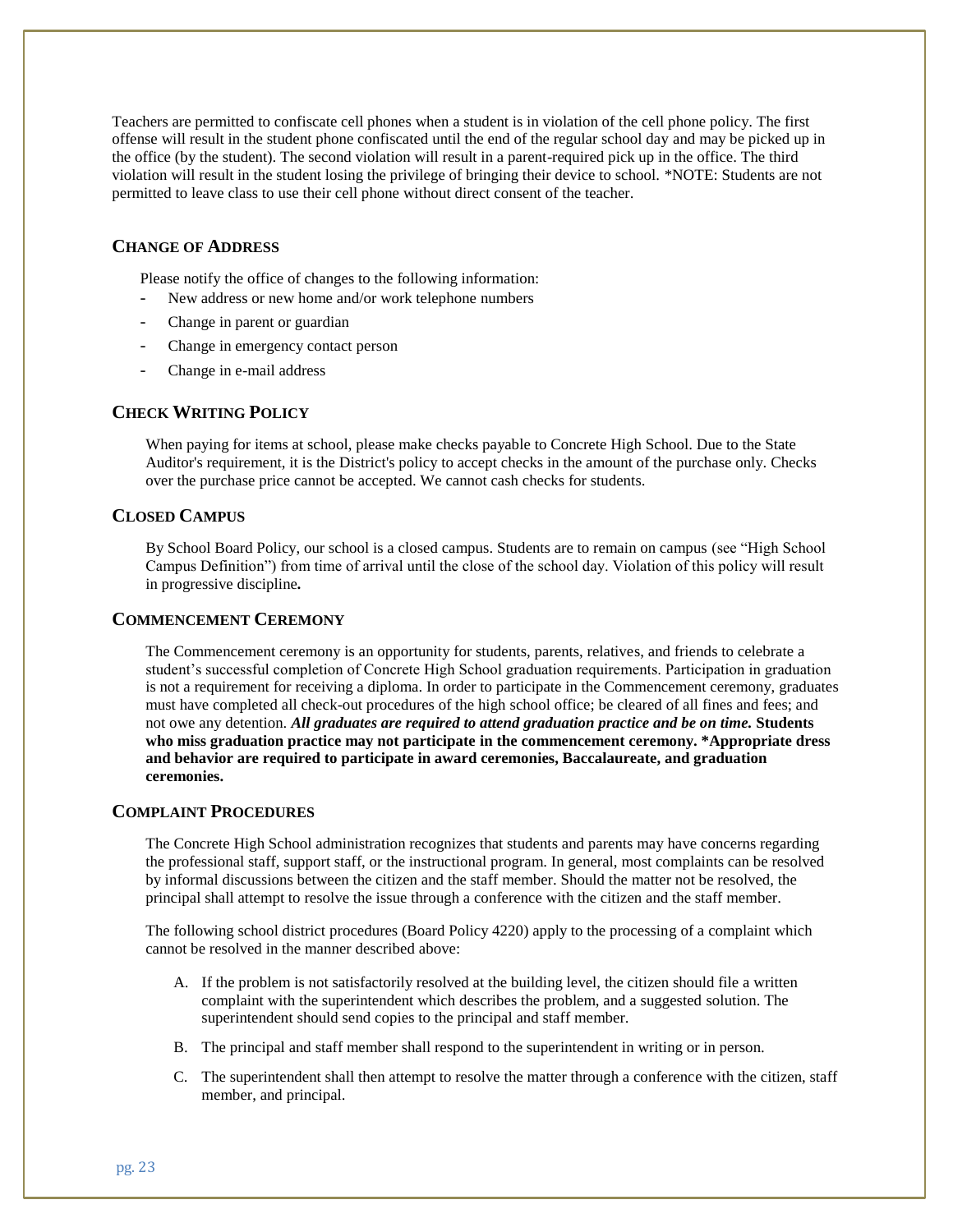D. If the matter is still not resolved, the superintendent shall present the issue to the board. If the complaint is against a staff member, the complaint shall be handled in executive session in the presence of the staff member. The board shall attempt to make a final resolution of the matter. Any formal actions by the board must take place at an open meeting. If such action may adversely affect the contract status of the staff member, the board shall give written notice to the staff member of his/her rights to a hearing.

#### **COUNSELING-GUIDANCE**

Guidance services are available for every student in the school and include assistance with educational planning, interpretation of test scores, occupational information, study skills help, help with home, school, and/or social concerns, or any question the student would like to discuss with the counselor. Students should contact counselors directly to arrange for an appointment. All students' records are available through the counselor's office.

#### **DANCES**

- Dances are intended for Concrete School District students.
- Guests must obtain a signed permission slip from the Principal and/or advisor.
- Age limit for high school dances is 19 years of age.
- Middle School students will not attend High School dances.
- High School students will not attend Middle School dances.
- School authorities generally close the doors to the dance one (1) hour after the dance begins.
- Once inside, school authorities will NOT allow students to LEAVE AND RETURN without permission of the supervisor.
- All school rules and regulations apply at all extra-curricular activities.
- No bumping or grinding dance techniques.
- No backpacks or large purses/handbags will be allowed.
- Those attending dances are expected to follow the school dress code and to dance appropriately.
- School authorities will not admit to the dance any student who appears to be under the influence of drugs or alcohol. If a student appears to be under the influence of drugs or alcohol, the school authorities will contact the supervisor of the event as well as the student's parents, and the police officer on duty.
- The District reserves the right to test students it suspects are under the influence of a controlled substance or alcohol.

#### **HOMECOMING**

The Homecoming Dance generally takes place on a Saturday night. Although the structure differs from yearto-year, it is generally a dance for which couples dress up. Homecoming royalty is determined by vote and recognized at the dance. Homecoming is for students grades 9-12. The junior class typically runs this dance.

#### **TOLO**

The Tolo is held in the spring of the year and is typically run by the sophomore class.

#### **SENIOR PROM**

The Senior Prom is typically held in May. This is a formal dance. Formal attire excludes jeans, and other forms of casual, everyday clothing. Prom royalty is determined by vote and recognized at the dance. The Senior Prom is for students grades 9-12. The senior class typically runs this dance.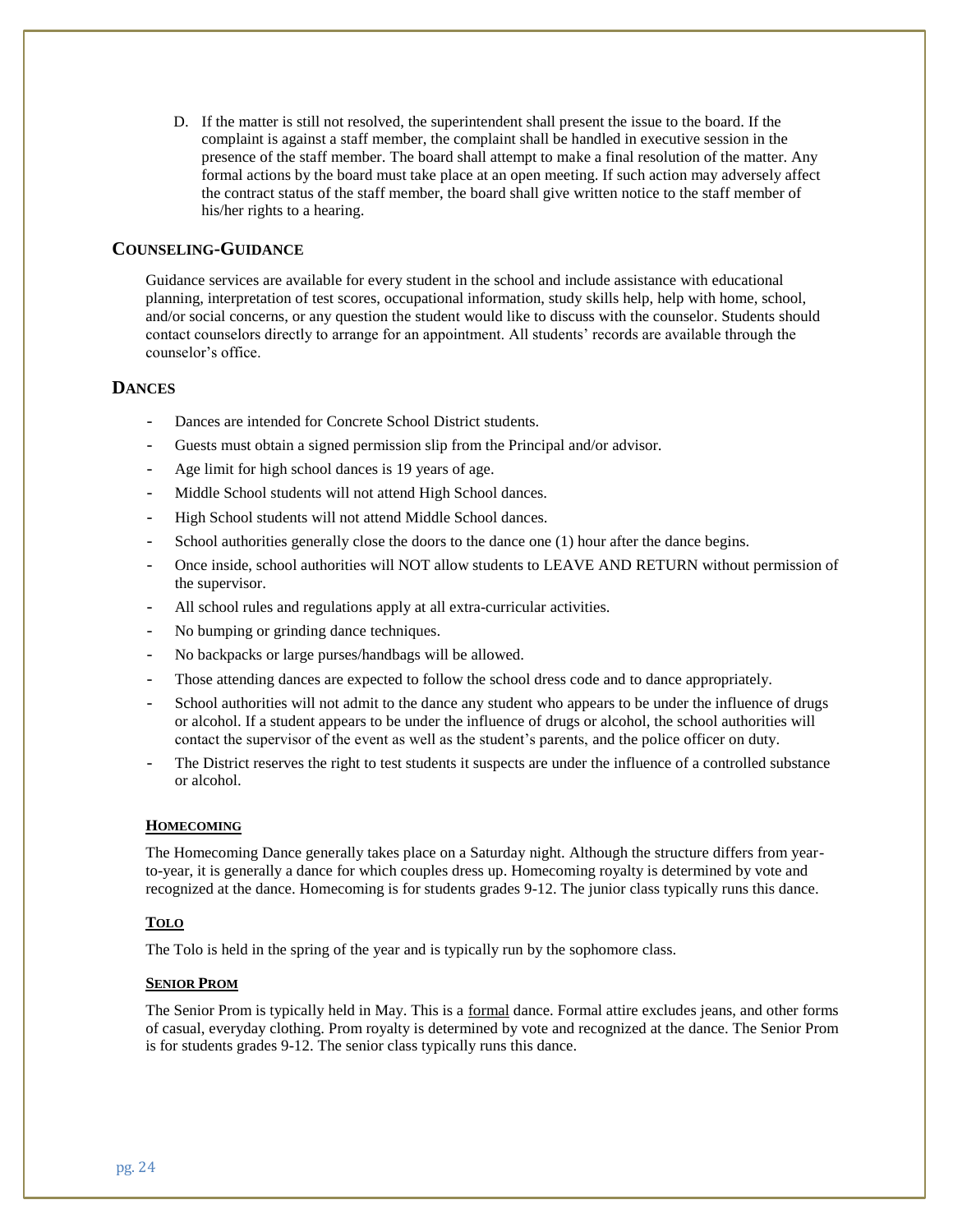#### **DISCRIMINATION**

#### **WHAT IS DISCRIMINATION?**

Discrimination is unfair or unlawful treatment of a person or group because they are part of a defined group, known as a protected class. Discrimination may include treating a person differently or denying someone access to a program, service, or activity because they are part of a protected class, or failing to accommodate a person's disability.

#### **WHAT IS A PROTECTED CLASS?**

A protected class is a group of people who share common characteristics and are protected from discrimination and harassment by federal, state, or local laws. Protected classes under Washington state law include sex, race, color, religion, creed, national origin, disability, sexual orientation, gender expression, gender identity, veteran or military status, and the use of a trained dog guide or service animal.

#### **HOW DO I FILE A COMPLAINT ABOUT DISCRIMINATION?**

If you believe that you or your child has experienced unlawful discrimination or discriminatory harassment at school based on any protected class, you have the right to file a **formal** complaint. For a full copy of the school district's nondiscrimination procedure, visit www.concrete.k12.wa.us or contact the school district at 360-853- 4000.

Before filing a complaint, you may wish to discuss your concerns with your child's principal or with the school district's Section 504 Coordinator, Carrie Crickmore, 360-853-4151; Title IX Officer, or Civil Rights Compliance Coordinator, Wayne Barrett, 360-853-4000. This is often the fastest way to revolve your concerns.

#### **Step 1: Complaint to the School District**

In most cases, complaints must be filed within one year from the date of the event that is the subject matter of the complaint. A complaint must be in writing, describe what happened, and state why you believe it is discrimination. It is also helpful to include what actions you would like the district to take to resolve your complaint.

Complaints may be submitted by mail, fax, e-mail, or hand delivery to any district or school administrator or the district's Compliance Coordinator.

When the school district receives your written complaint, the Compliance Coordinator will give you a copy of the district's discrimination complaint procedure. The Compliance Coordinator will then make sure that the school district conducts a prompt and thorough investigation. You may also agree to resolve your complaint in lieu of an investigation.

The school district must respond to you in writing within 30 calendar days after receiving your complaint, unless you agree on a different date. If exceptional circumstances related to the complaint require an extension of the time limit, the school district will notify you in writing about the reasons for the extension and the anticipated response date.

When the school district responds to your complaint, it must include:

- 1. A summary of the results of the investigation.
- 2. Whether or not the school district has failed to comply with civil rights requirements related to the complaint;
- 3. Notice of your right to appeal, including where and to whom the appeal must be filed; and
- 4. Any corrective measures determined necessary to correct any noncompliance.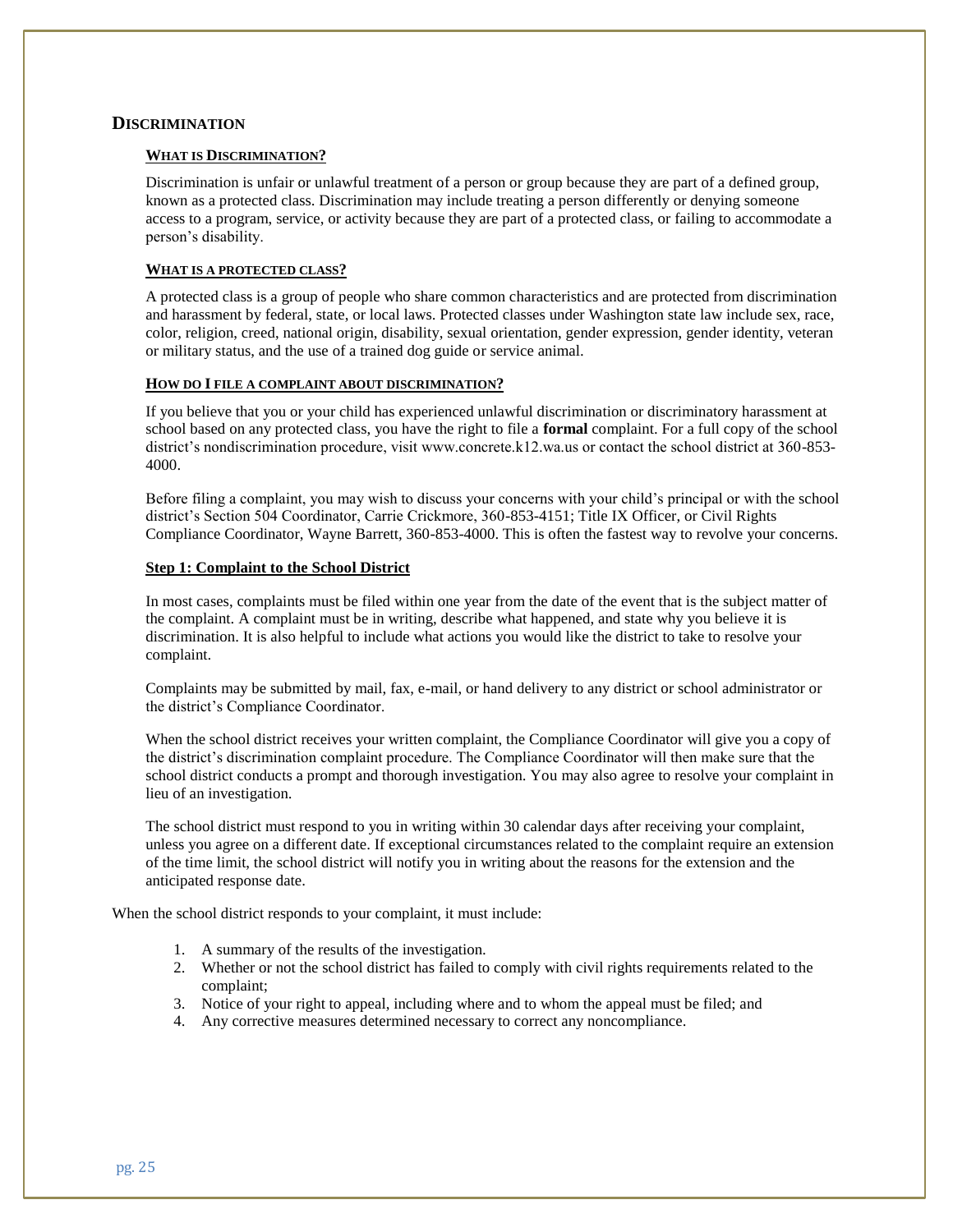#### **Step 2: Appeal to the School District**

If you disagree with the school district's decision, you may appeal to the school district's board of directors. You must file a notice of appeal in writing to the secretary of the school board within 10 calendar days after you received the school district's response to your complaint.

The school board will schedule a hearing within 20 calendar days after they received your appeal, unless you agree on a different timeline. At the hearing, you may bring witnesses or other information related to your appeal.

The school board will send you a written decision within 30 calendar days after the district received your notice of appeal. The school board's decision will include information about how to file a complaint with OSPI.

#### **Step 3: Complaint to OSPI**

If you do not agree with the school district's appeal decision, you may file a complaint with the Office of Superintendent of Public Instruction (OSPI). A complaint must be filed with OSPI within 20 calendar days after you received the district's appeal decision. You may send your complaint to OSPI by e-mail, mail, fax, or hand-delivery:

E-mail: [Equity@k12.wa.us](mailto:Equity@k12.wa.us) Fax: (360) 664-2967 Mail: OSPI Equity and Civil Rights Office, PO Box 47200, Olympia, WA 98504-7200

Complaints cannot be filed with OSPI unless they have already been raised with the school district and appealed, as outlined in Steps 1 and 2 above, or if the school district did not follow the correct complaint and appeal procedures.

For more information, visit [www.k12.wa.us/Equity/Complaints.aspx,](http://www.k12.wa.us/Equity/Complaints.aspx) or contact OSPI's Equity and Civil Rights Office at (360) 725-6162/TTY: (360) 664-3631 or by e-mail at [equity@k12.wa.us.](mailto:equity@k12.wa.us)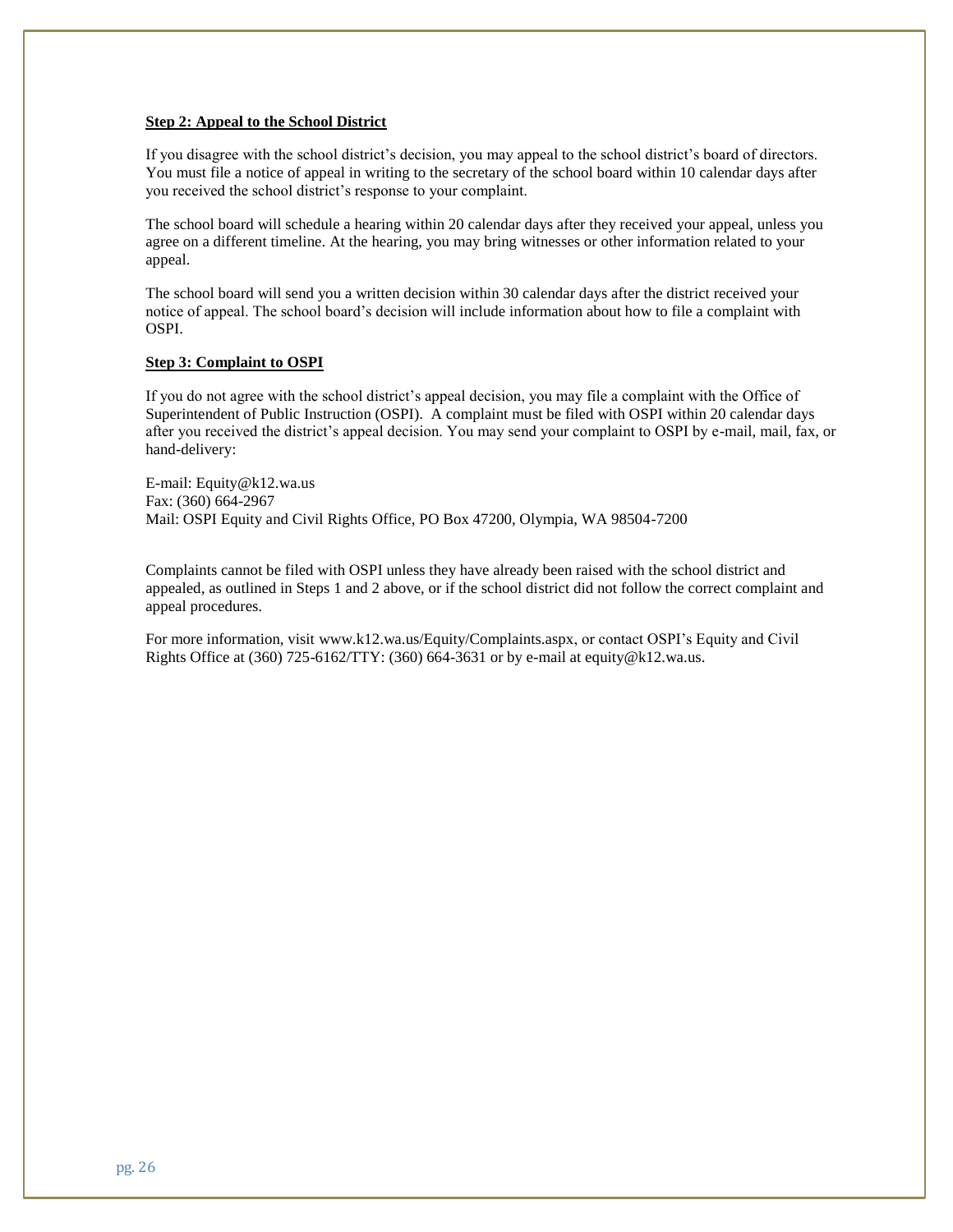#### **DRESS CODE AND ACCESSORIES**

Students are expected to maintain a high standard of personal dress. The following are examples what is not permitted and examples of what is permitted with regulations:

#### **CSD Student Dress Policy No. 3224**

For the purpose of this policy, a material and substantial disruption of the educational process may be found to exist when a student's conduct is inconsistent with any part of the educational mission of the school district. *Prohibited conduct includes the use of, lewd, sexual, drug, tobacco or alcohol-related messages, gang-related apparel.*

#### **Not permitted:**

- Spaghetti straps
- Halter tops, tank tops, bikini tops, and muscle shirts
- Visible bra straps
- Hoodies worn on the head while indoors
- See through material, fishnet, or holes in the mid-thigh through torso areas
- Any visible chest, cleavage, low-cut shirts, low-slung pants
- Exposed midriff, including when students raise their hand
- Visible undergarments, waistbands, or sagging pants
- Strapless, backless, and off shoulder garments
- Pajamas, blankets, stuffed animals, bath robes, slippers (outside of spirit week events)
- Spiked necklaces, spiked wristbands, spiked belts, or spiked jewelry

#### **Permitted with regulations:**

- Sleeves are not required, but the armholes must conform to t-shirt dimensions and may not be enlarged or expose the chest or midriff.
- Short dresses, skirts, and shorts must cover the upper half of the thigh whether standing or seated (fingertip length).
- Appropriate shoes with hard soles for the activity involved are required. You may not substitute socks and/or house slippers in place of shoes.



The shaded portion of this figure represents front and back views of appropriate coverage. These parts of the body must be covered sitting, standing, bending, and reaching. Cleavage or undergarments should not be showing. Holes in clothing in the shaded areas are not permitted.

Students should use good taste on dress and grooming. The school expects students to follow good health practices in personal hygiene (bathing) and to wear clean clothes.

You will be asked to cover up with clothing or the discipline policy will take effect. If the student refuses to submit to this reasonable request, he/she will call home to have proper clothes brought or supplied with sweatshirts or sweatpants from the office and asked to cover up. Repeated violations will follow progressive discipline. The principal or his/her designee has final say on what is appropriate.

#### **DRIVING/PARKING**

Campus driving regulations are for the safety and convenience of all people on campus. It is important that all drivers abide by local, county, and state laws, and observe the posted signs while driving on campus. Students are to park only in the student parking lot in front of the district office. All fire lanes must be kept clear or the vehicle will be towed.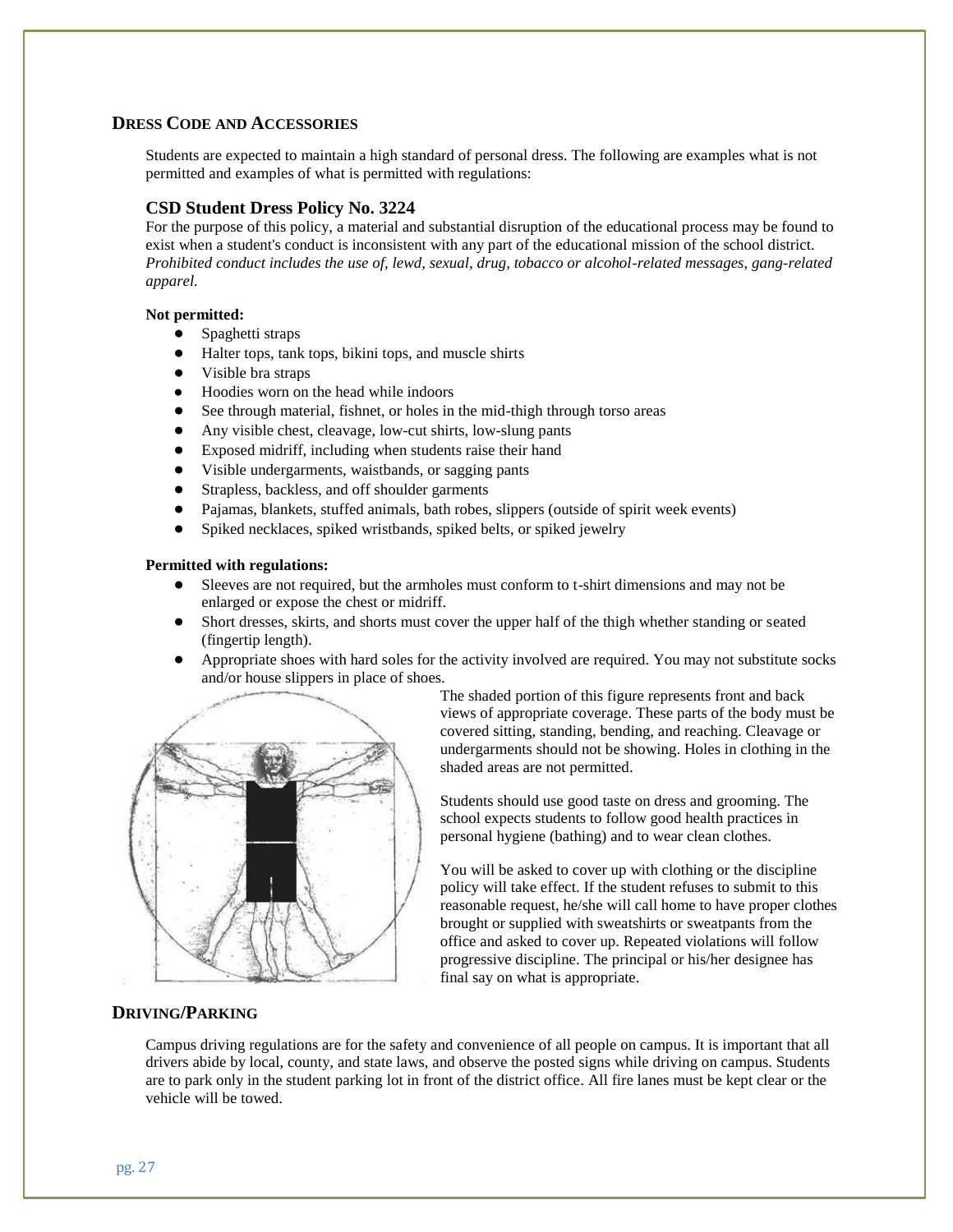#### **Maximum speed limit on campus is 10 m.p.h.**

Violations of the school driving/parking regulations may result in the following actions:

- 1. Driving privilege suspended and/or police called
- 2. Short/long term suspension

#### **DROPPING/ADDING CLASSES**

Dropping/Adding classes require approval of the counselor and parents. Students must make class changes within five days of the beginning of the semester. A student wishing to change a class must remain in his/her original class until the office makes the change and the counselor's office issues a Class Change Form.

#### **DRUGS OR ALCOHOL USE/POSSESSION** *(PROCEDURE UNDER DEVELOPMENT)*

*We care deeply about your health and expect all students to be engaged learners. We believe substance use impacts a student's ability to be healthy and to engage fully in their learning. We expect all students in our school to refrain from using or possessing any kind of substance, including tobacco, vapes, e-cigs, cannabis, cannabis products, alcohol, and other illicit substances, including prescription drugs not prescribed to them by a physician. Students can access support for substance use by connecting with our Student Assistance Professional.*

#### **MINOR IN POSSESSION LAW**

The law provides that any juvenile, age 13 or over, but under age 18, who is convicted of "Minor in Possession" or "Minor in Consumption" violations of alcohol and/or illegal drugs, will not be able to obtain a driver's license or instruction permit from the Department of Licensing until the age of 17 or one year, whichever is longer. For a second conviction, the revocation period is until the age 18 or one year, whichever is longer.

The purpose of this legislation is to deter juveniles from the unlawful use of alcohol and drugs. It is felt that the loss of the driving privileges (a thing most teenagers prize very highly) may cause them to think twice before becoming involved with alcohol and drugs. Consequently, the revocation of the driving privilege is not a motor vehicle-related violation. Unlawful use of alcohol or drugs anywhere, anytime, (including here at school) could cause revocation.

#### **ELECTRONIC DEVICES:**

Use of radios, music players, electronic games, cell phones, or other electronic devices are not permitted in the classroom during school hours between 7:55 AM – 2:45 PM unless the teacher gives the student permission. These items will be allowed during student breaks and lunch breaks. Students may also use these items before and after school. The school and district will not be responsible for locating or replacing lost/stolen devices.

Teachers are permitted to confiscate electronic devices, and students must hand them over when a teacher requests. The refusal of handing them over will be considered insubordination and will result in a referral to administration. If such refusal becomes a repeated offense, the administration has the right to keep the device until a parent picks it up, or the student could be banned from using such devices at school altogether.

1 st Incident – Warning

2 nd incident – Confiscation

3<sup>rd</sup> Incident - Required Parent Conference

#### **EMERGENCY DRILLS**

We will practice emergency drills throughout the school year. In the event of an evacuation due to actual fire, earthquake, or other emergency, students are required to stay with their classroom teachers. In the event of an emergency during lunch, **students are to find their 4th period teacher at the evacuation destination**.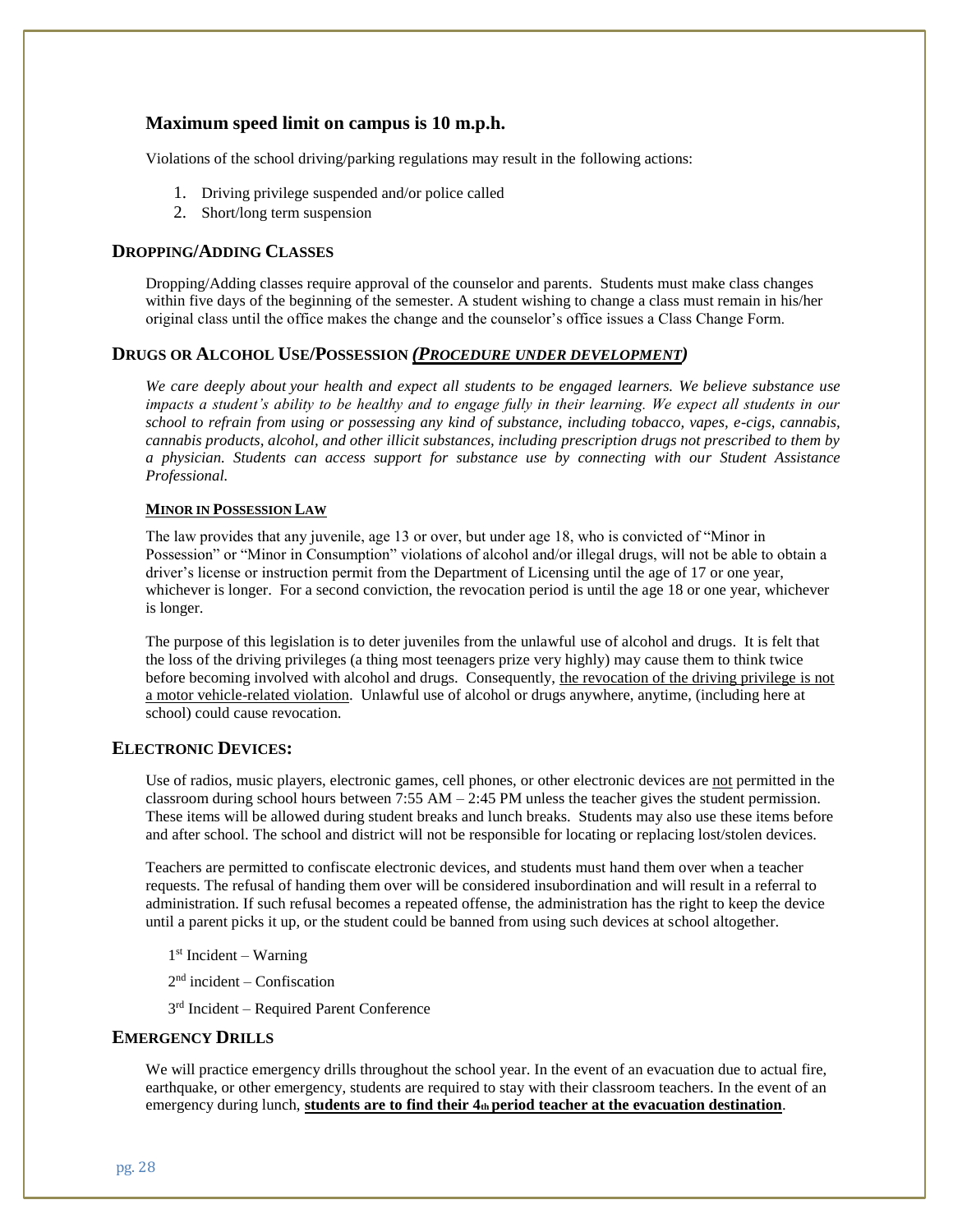Remember to stay calm and quiet so that every can hear instructions from the person in charge of the emergency. During an earthquake drill or an actual earthquake, everyone should:

- 1. Position themselves under tables or desks until the earthquake is over.
- 2. Seek safety near inner walls and doorways if there are no desks or tables.
- 3. Avoid window areas.
- 4. For additional protection, drop to their knees, grab the table leg (if under a table) lower their head, and put their hand(s) behind their head to protect the neck.
- 5. Follow the instructions of supervising adult and rescue personnel during and after evacuation.

#### **ETIQUETTE**

Remember there are many people—staff and students alike—sharing our campus, and your behavior reflects not only on yourself, but on everyone at our school. You can help by doing the following:

- Clean up after yourself—in the cafeteria, in the classroom, in the hallway, and everywhere you go.
- Treat others with respect—say please, thank you, and excuse me, give your attention to speakers in class or at assemblies, etc.
- Step to the side to have conversations during passing time so you do not block the pathway of others.
- Move about in the hallways and on campus in calm manner, etc.

#### **FAMILY/STUDENT ACCESS**

The program called Family Access (found on our website [www.concrete.k12.wa.us](http://www.concrete.k12.wa.us/) ) provides students and parents access to a variety of student information, such as attendance, grades, food service balance and history, and student and family demographics. Once on the district website, select the "Parents" menu and click on the "Family Access" link. You will need a login and password to access your student's information. Please contact the high school office for your access. Last year's password and login will still work, even if you transferred from the elementary school. Teachers are encouraged to have their grades updated on a weekly basis for all students including athletic and activity grade checks.

#### **FIELD TRIPS**

School officials may plan field trips for groups of students throughout the school year. Field trips enhance the district's total educational program. School officials must carefully plan trips and they will follow the guidelines that the Principal or his or her designee will establish. Prior to approval of any field trip plans, the plans must show evidence that they take into consideration funding, timeliness, and the educational benefit. NOTE: All school rules, eligibility criteria, discipline, conduct rules, etc., applies during any school travel that the school sponsors.

#### **CONDUCT ON TRIPS**

While participating in school-sponsored activities, while a guest at another school or while engaged in an activity, the district requires all students to conduct themselves properly. A student shall obey the rules, regulations, and directions that the coach, the supervisor, the chaperone, or hosting school may have or give. School officials will deal with infractions in accordance with guidelines in other sections of this manual.

For severe infractions of the rules, school officials may send students home immediately at parent or guardian expense. School officials will not allow students sent home at parent or guardian expense to participate in school activities for the remainder of the school year. Upon returning home, the student will have the opportunity to appeal the decision to the Principal. If the student is found in noncompliance with the behavior expectations of the host school, the host school's student handbook, or local coach, school officials will impose the appropriate penalty.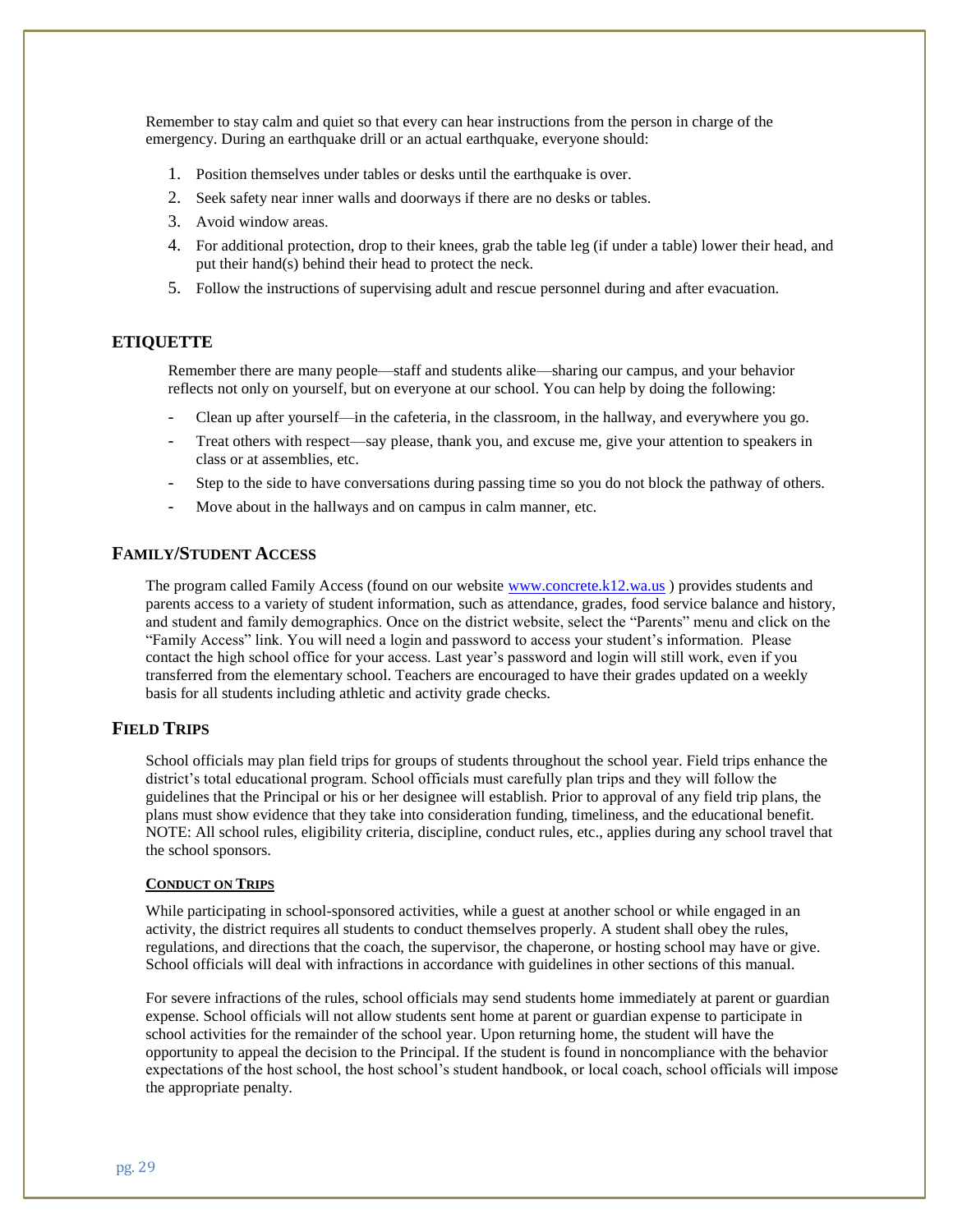#### **OTHER RULES**

- 1. Unless the supervising teacher has a signed consent waiver from the parent or guardian, students will travel to and return from events with the supervising teacher.
- 2. If school officials discover that a student is missing, the supervising teacher will:
	- a. Contact the principal or his/her designee.
	- b. The principal or his/her designee will contact the parent or guardian.
	- c. If the supervising teacher is unable to contact the principal or his/her designee, the supervising teacher will attempt to contact the parent.
	- d. The teacher will notify the proper authorities (security police, City police, State Troopers) and will report the student as missing.
	- e. The teacher will continue the trip with the remaining students.
- 3. The provisions that include school officials sending a student home at parent expense shall remain in full force.

#### **FINES**

Students who do not pay their fees or fines will not receive school records of any kind. Students not paying fines will be allowed to register for classes only after everyone else has registered. The school will charge some fees to students for material costs in some courses. The school will charge fines for lost or damaged library books, textbooks, sports uniforms, sports equipment, and un-cleaned lockers. Until the fines are paid, the school will not release report cards and transcripts. If a student has an outstanding fine, he/she may not participate in the graduation ceremony.

#### **FIRE DRILLS**

The principal or his/her designee will assure that each room has a sign showing the proper route to evacuate the building. Students should be as quiet and orderly as possible as they leave the building. If complications arise or normal exits are blocked, students will follow the instructions of school officials. False alarms are dangerous to the safety of students and other school personnel and students who pull the alarms as a prank are subject to school discipline. They are also illegal and local law enforcement could be contacted.

#### **FREE AND REDUCED LUNCHES** *(NOT APPLICABLE FOR 21-22 SY—ALL STUDENTS PARTICIPATE IN THE CEP PROGRAM)*

Under provisions of the National School Lunch Act, free and reduced prices for lunches are available to children of families who qualify. In certain cases, foster children are eligible for these benefits. Free and reduced-price lunch application forms are available in the school office and are given to parents and guardians of new students upon enrollment. Occasionally, a change in family income or size during the school year may qualify students who were not previously eligible. If this is the case, please contact the school office.

We encourage all families who might qualify to submit the application. The District receives extra funds according to identified numbers of qualified families receiving free or reduced lunches. The Free and Reduced Lunch count helps the District qualify for grants. We encourage those families who are eligible to take advantage of this benefit.

#### **GRADES MAILED HOME**

Grades are mailed home at the end of each quarter. The end of the quarter is approximately 9 weeks. At the mid-point of the quarter, staff are required to notify parents of those students receiving a "D" or "F" grades. Any parents requesting more frequent notification need to work with each individual teacher. High school students' semester grades are placed on official high school transcripts, which are a permanent record, and remain on file with the district for life. Transcripts are used to get into college, the military, and for employment.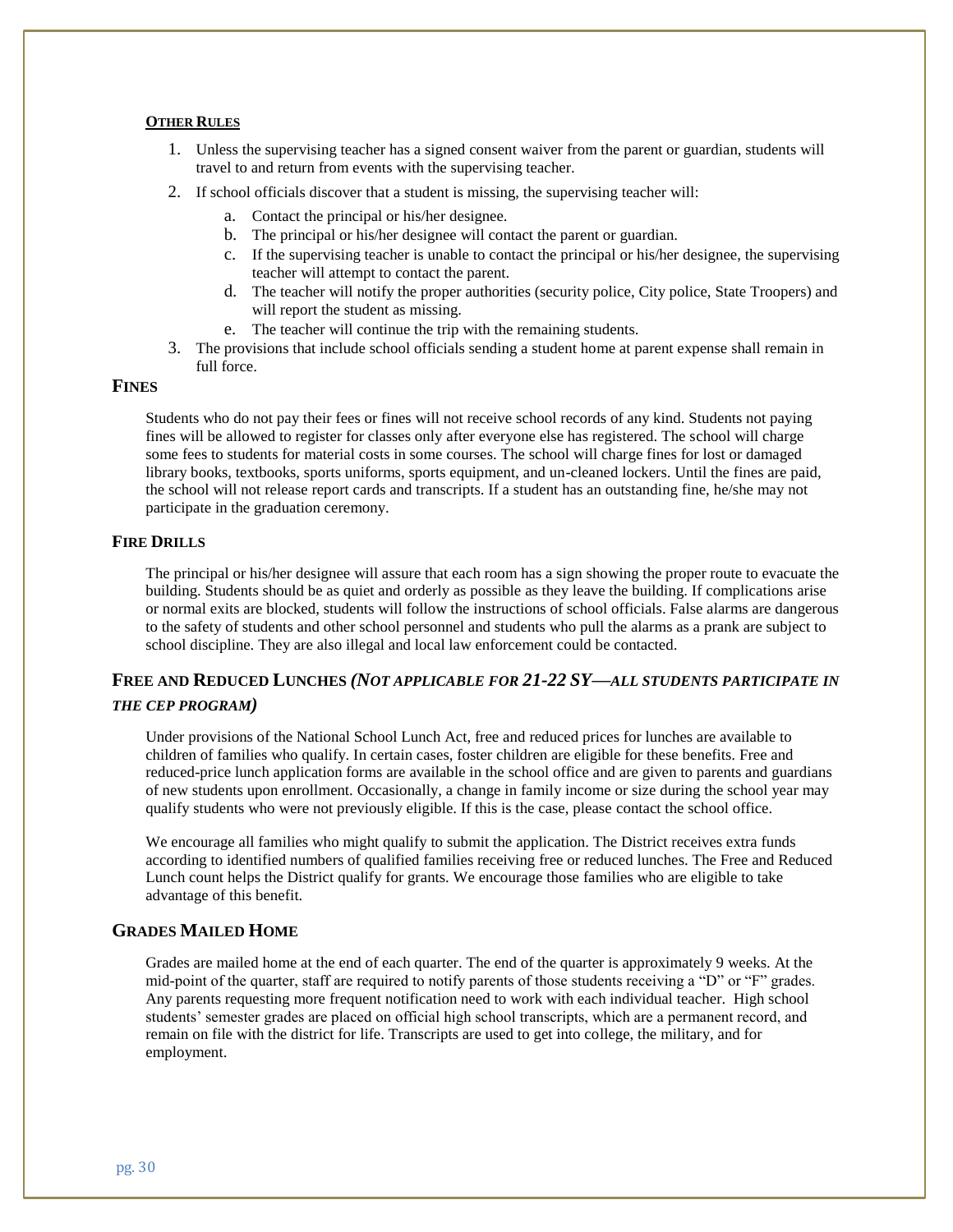#### **GRADES, PERCENT, AND G.P.A.**

#### **Schoolwide Grading Policy**

All letter grades for high school students, except for F, earn credit towards graduation. G.P.A. points will be assigned as follows:

| Grade          | High    | Low    | <b>GPA</b> |
|----------------|---------|--------|------------|
| A              | 100.00% | 92.50% | 4.0        |
| $A-$           | 92.49%  | 89.50% | 3.7        |
| $B+$           | 89.49%  | 86.50% | 3.3        |
| $\, {\bf B}$   | 86.49%  | 83.50% | 3.0        |
| $B -$          | 83.49%  | 79.50% | 2.7        |
| $C+$           | 79.49%  | 76.50% | 2.3        |
| $\mathcal{C}$  | 76.49%  | 73.50% | 2.0        |
| $C -$          | 73.49%  | 69.50% | 1.7        |
| $D+$           | 69.49%  | 66.50% | 1.3        |
| $\mathbf D$    | 66.49%  | 59.50% | $1.0\,$    |
| $\overline{F}$ | 59.49%  | 00.00% | 0.0        |
| $\mathbf I$    | 00.00%  | 00.00% | 0.0        |
| NC             | 00.00%  | 00.00% | $0.0\,$    |
| W              | 00.00%  | 00.00% | 0.0        |

A "Pass" grade or "P" earns credit but does not impact the GPA. A "No Credit" or "NC" grade does not earn credit nor impact the GPA. An "Incomplete" or "I" grade does not earn credit and counts as an "F" until the course work is completed by the prescribed deadline.

**COURSE GRADE WEIGHTS:** The grades you earn in high school will directly impact their plans after graduation, including scholarships, colleges applications, internships, etc. In an effort to create a fair, accurate, simple, and consistent grading policy the grade weights below will allow for a true reflection of the grade a student earns. The graded weights will be utilized schoolwide.

| 40% |
|-----|
| 10% |
| 40% |
| 10% |
|     |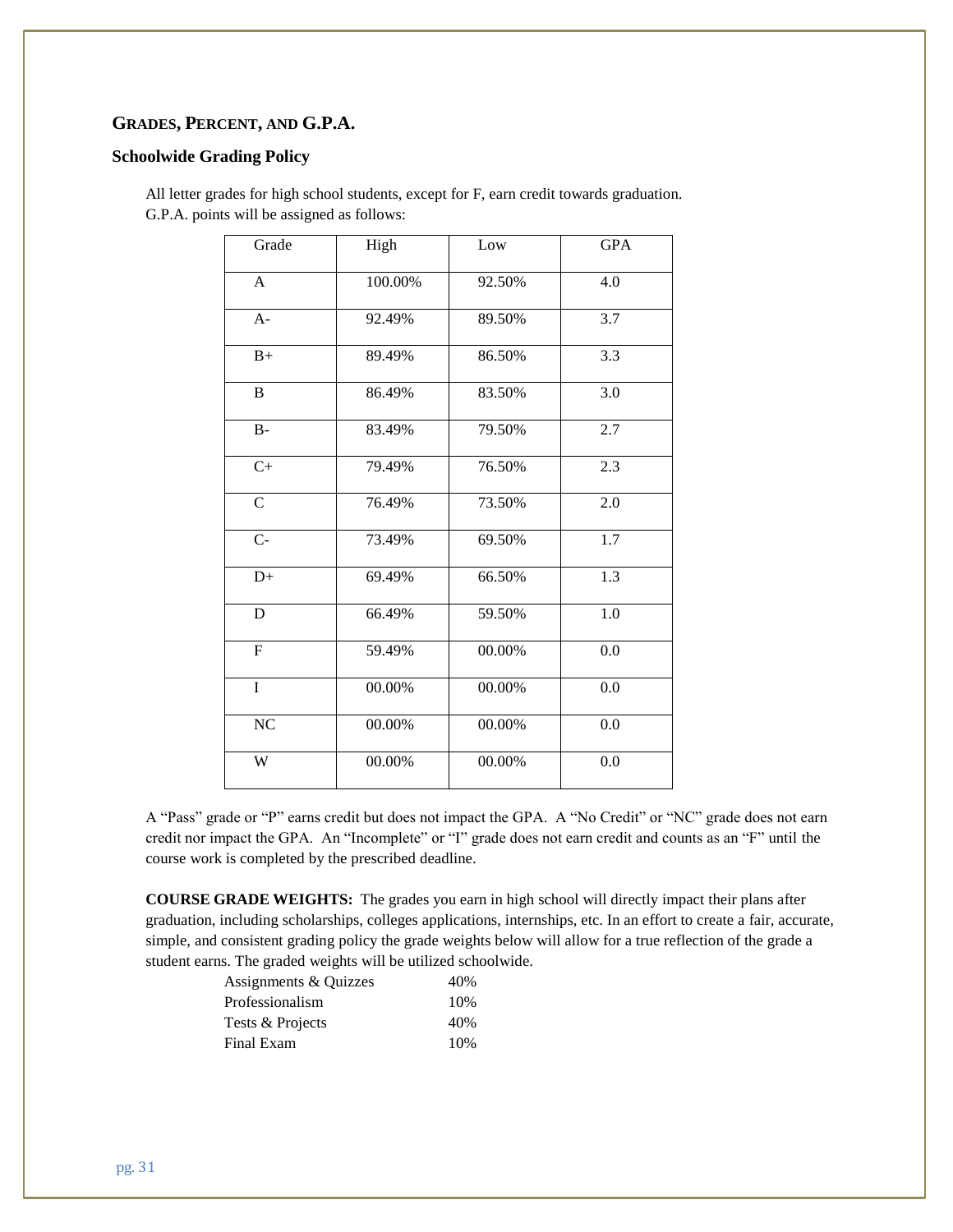#### **GRADES: WHAT THEY SAY ABOUT YOU**

- **A** Consistently shows mastery of the material being studied by scoring in the higher percentiles on tests. Shows insight and imagination concerning the subject. Goes beyond normal class requirements in work accomplished showing high interest and accomplishment. Work may be characterized as superior.
- **B** Good worker who shows consistent interest in the subject. Approaches mastery of the subject and shows desirable growth. Consistently scores above average in tests and other areas of class work. Participates in class activities and strives to work efficiently in independent study.
- **C** Does average work but does not attain subject mastery or show consistent growth. Seldom works beyond normal requirements of the class. Shows average initiative and resourcefulness; usually does not work independently with efficiency. May be an erratic performer, scoring well on one facet of the material and poorly on another.
- **D** Works at a low performance level. Either has low ability in the subject matter, cares little about it, or does not prepare for class work and thus performs poorly. Test scores are consistently low. Initiative and interest are generally lacking, thus poor work is seldom corrected or made up.
- **F** Fails to meet the minimal requirements for the course. Consistently failed or nearly failed all tests. Has done failing work in most other areas of class work, and has made little or no effort to correct the situation.

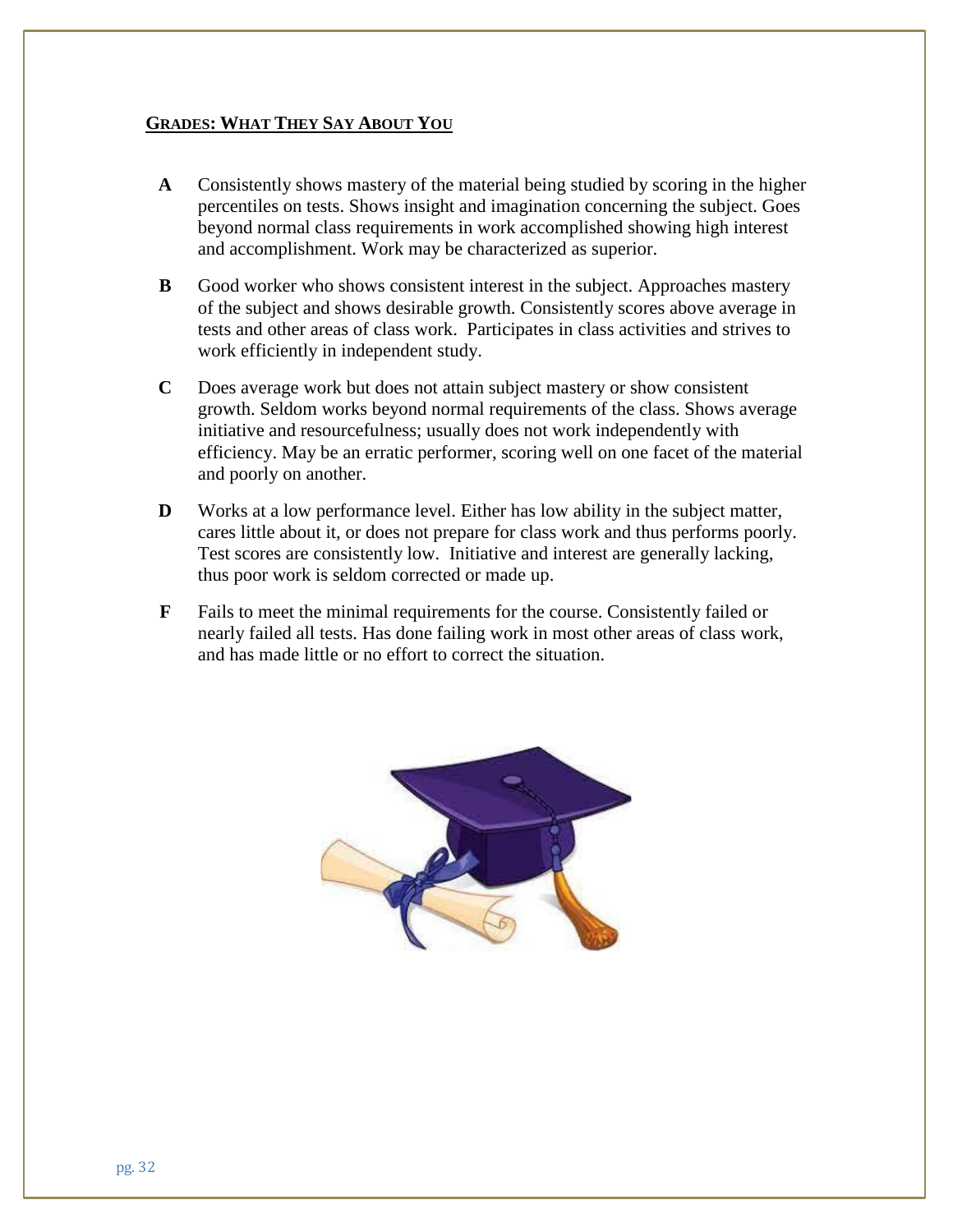#### **GRADUATION REQUIREMENTS CLASS OF 2022 AND BEYOND**

Concrete High School credits for graduation: All students who earn a Concrete High School diploma will have **24.0** credits. A student will receive a **.5 credit** for each class which meets **90 hours** or its equivalent in one semester and for which a student received a passing grade.

| <b>ENGLISH</b>                         | <b>4.0 CREDITS</b> |
|----------------------------------------|--------------------|
| 9 <sup>th</sup><br>Grade Language Arts | 1.0                |
| 10 <sup>th</sup> Grade Language Arts   | 1.0                |
| 11 <sup>th</sup> Grade Language Arts   | 1.0                |
| $12th$ Grade Language Arts             | 1.0                |
| <b>SOCIAL STUDIES</b>                  | <b>3.0 CREDITS</b> |
| CWP, American Government               | 1.0                |
| <b>US History</b>                      | 1.0                |
| World History, Sociology, Psychology   | 1.0                |

\*Washington State History: Taken in the 7<sup>th</sup> or 8<sup>th</sup> grade. (Needed to graduate, but does not count for high school credit.) Out of state students who enroll must have a state history course from another state or take an on-line or independent study course in Washington State History in order to be eligible for graduation.

| <b>MATHEMATICS</b>                                                                                                                                                                                                                                                                                                                 | <b>3.0 CREDITS</b> |
|------------------------------------------------------------------------------------------------------------------------------------------------------------------------------------------------------------------------------------------------------------------------------------------------------------------------------------|--------------------|
| Algebra I, Algebra II, Geometry, Pre-Calculus, Calculus, Financial Algebra                                                                                                                                                                                                                                                         |                    |
| <b>SCIENCE</b>                                                                                                                                                                                                                                                                                                                     | 3.0 CREDITS        |
| Science 9, Science 10 (Biology), Food Science, Physics                                                                                                                                                                                                                                                                             |                    |
| <b>HEALTH AND FITNESS</b>                                                                                                                                                                                                                                                                                                          | 2.5 CREDITS        |
| PE 9, Body Conditioning, Healthy Choices (1/2 credit only)                                                                                                                                                                                                                                                                         |                    |
| <b>CAREER AND TECHNICAL EDUCATION</b>                                                                                                                                                                                                                                                                                              | 2.0 CREDITS        |
| Independent Living, Healthy Choices (1/2 credit only), Info. Processing,<br>Computer Applications, Culinary Arts, Woodshop, Yearbook,<br>Financial Algebra (if not used for Math), Business Communications (if not used for English)                                                                                               |                    |
| <b>FINE ARTS</b>                                                                                                                                                                                                                                                                                                                   | 2.0 CREDIT         |
| Art, Choir, Band, Strings/Guitar                                                                                                                                                                                                                                                                                                   |                    |
| <b>FOREIGN LANGUAGE</b>                                                                                                                                                                                                                                                                                                            | 2.0 CREDIT         |
| Spanish 1 and Spanish 2                                                                                                                                                                                                                                                                                                            |                    |
| <b>ELECTIVES</b>                                                                                                                                                                                                                                                                                                                   | <b>2.5 CREDITS</b> |
| Non-core classes such as Woodshop, PE, Band, Art, and Teacher Assistant<br>(juniors and seniors only) can be taken year-after-year. Generally, no more than<br>one credit per year as a teacher assistant will be possible. After all state and<br>district requirements are met, most classes may be taken as an elective credit. |                    |
|                                                                                                                                                                                                                                                                                                                                    | <b>24.0 TOTAL</b>  |
|                                                                                                                                                                                                                                                                                                                                    | <b>CREDITS</b>     |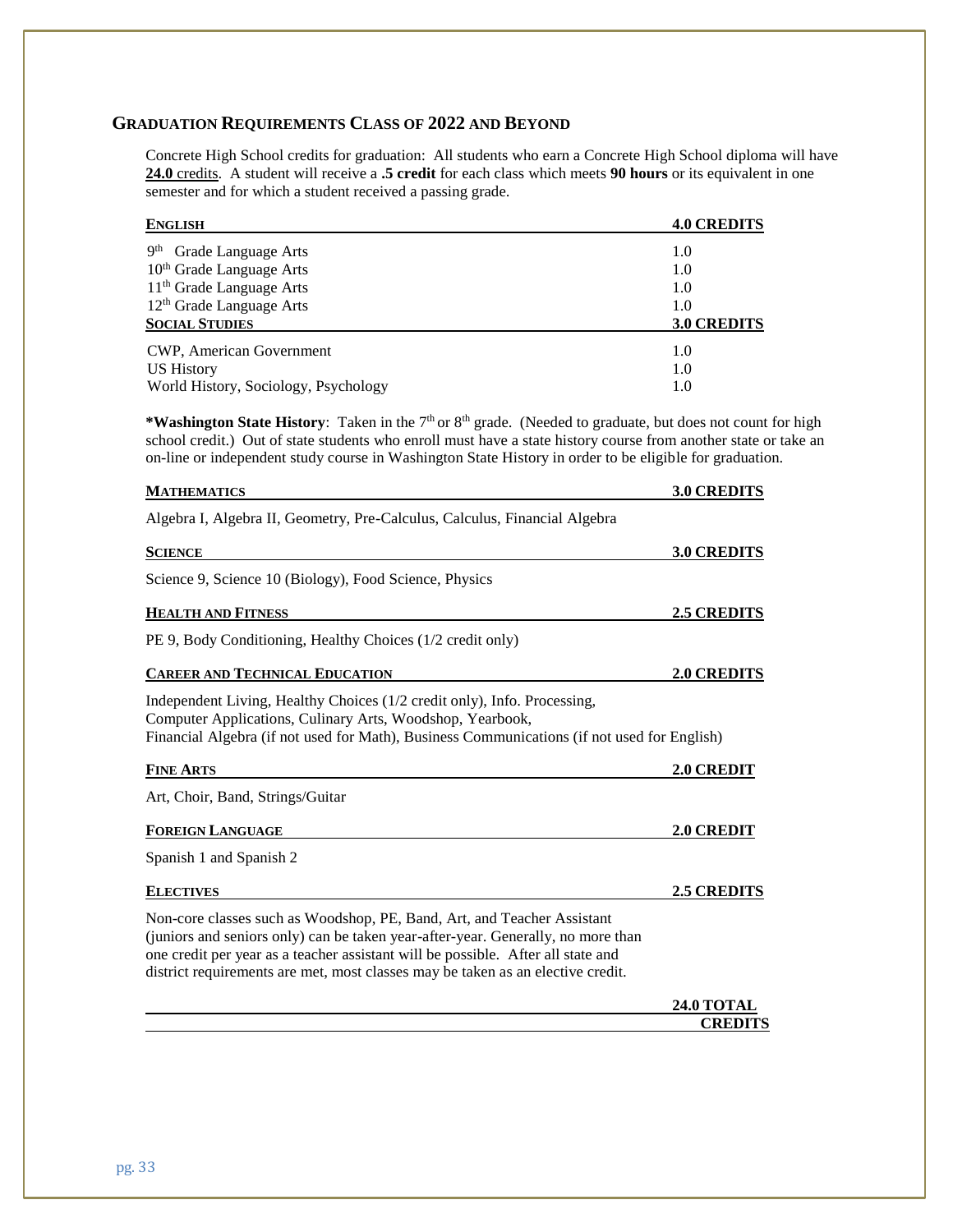#### **REQUIRED ELEMENTS OF YOUR HIGH SCHOOL AND BEYOND PLAN**

- (1) Identification of your **career goals** using a **career interest inventory**.
- (2) Identification of your **educational goals**.
- (3) A **course plan** that meets state and local graduation requirements, aligns with your career and educational goals, and documents your chosen **graduation pathway(s)**.
- (4) As part of the course planning process, students must be informed of, and provided access to, *Dual Credit* and *College Bound Scholarship* information and document any completed *Career and Technical Education (CTE) equivalency courses*.
- (5) Evidence you received information about **state and federal financial aid** options.

#### **GRADUATION REQUIREMENTS – STATE TESTING AND OTHER**

In addition to the local graduation requirements and those set by the State Board of Education (SBE), students must complete a High School and Beyond Plan (HSBP), earn credits toward graduation, and successfully complete one or more pathways in order to earn a high school diploma:

- 1. Meet or exceed the graduation standard established by the SBE on the statewide high school assessments in ELA and mathematics;
- 2. Complete and qualify for college credit in dual credit courses in ELA and mathematics;
- 3. Earn high school credit in a high school transition course that meets specific requirements in ELA and math;
- 4. Earn high school credit, with a C+ grade, or receiving a 3 or higher on the AP exam, or equivalent, in specified AP, IB, or Cambridge international courses in ELA and mathematics, earning a 4 or higher on IB exams;
- 5. Meet or exceed the scores established by the SBE for the mathematics portion and the reading, English, or writing portion of the SAT or ACT;
- 6. Meet a combination of at least one ELA option and at least one mathematics option established in the previous bullets;
- 7. Meet standards in the Armed Services Vocational Aptitude and Battery (ASVAB); and
- 8. Complete a sequence of career and technical courses, including those leading to workforce entry, state or nationally approved apprenticeships, or postsecondary education, that meet specific criteria.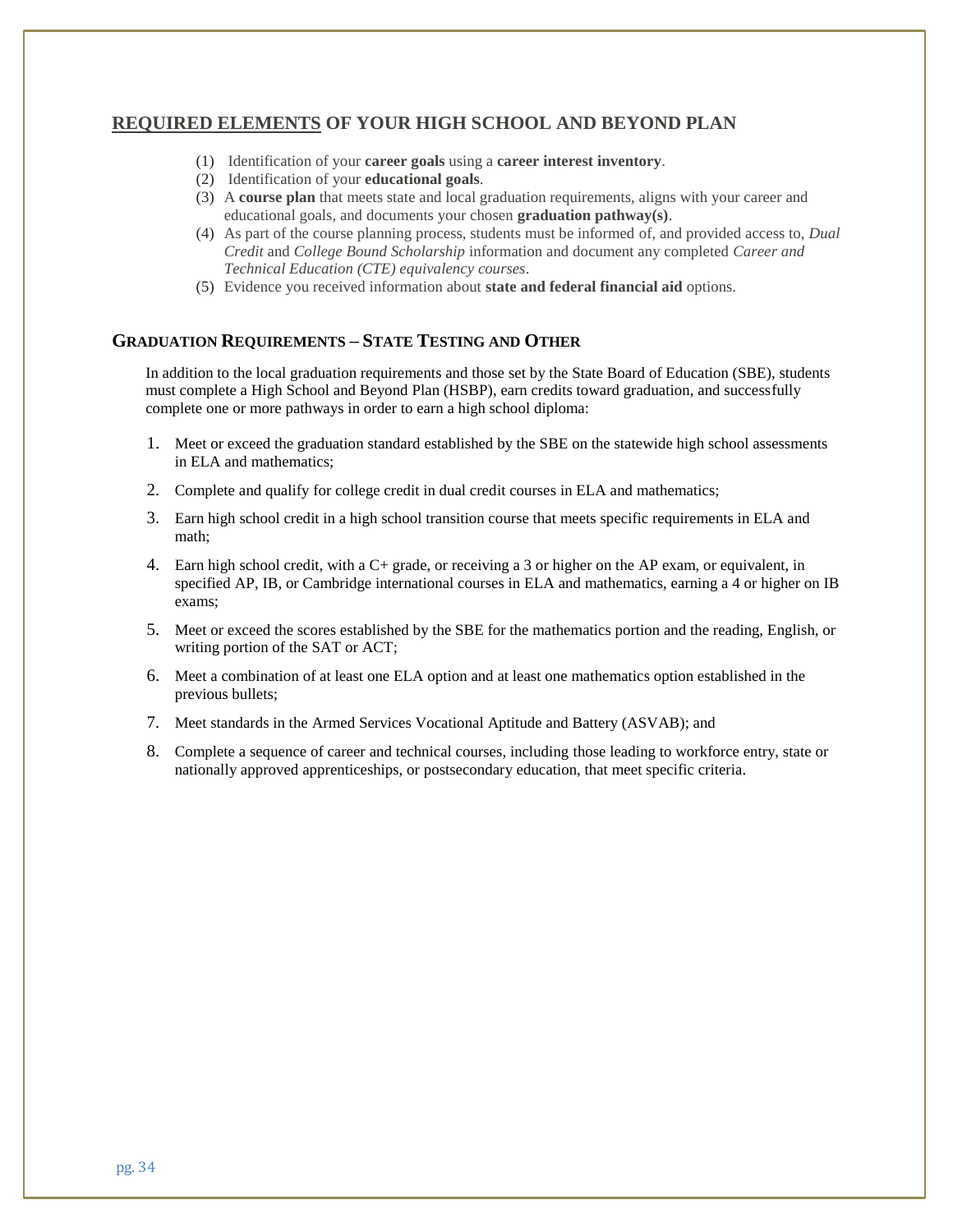#### **GUESTS**

Guest speakers for classes must check in at Main Office and receive a visitor's badge before proceeding to the classroom. For more information about guests and visitors, see the "Visitors" heading in this handbook.

#### **HANDBOOK CHANGES**

Changes in the Student Handbook may be made during the school year by the school authorities. Such changes will be made available to students in writing.

#### **HARASSMENT/INTIMIDATION/BULLYING/CYBERBULLYING/TEEN DATING VIOLENCE/DOMESTIC VIOLENCE**

The Concrete School District is committed to a safe and civil educational environment for all students, employees, volunteers and patrons that is free from harassment, intimidation or bullying. Any physical, verbal, or written act of abuse, violence, threat, harassment, intimidation, vulgarity, profanity, derision, or hazing will not be tolerated. Such behavior will result in disciplinary action and may be grounds for immediate suspension or expulsion.

Any unwanted behavior should be reported to a counselor, administrator, or other staff member without fear of retaliation. Be advised that bystanders overhearing offensive conversations or actions are entitled to protection under the harassment law. Students and staff who are offended, threatened, or intimated by the actions of others have the right to file harassment complaint as a third party victim.

#### **HEALTH SCREENING**

State law requires periodic screening of students for potential health problems. The school provides screening examinations related to vision and hearing.

#### **HEALTH SERVICES**

If a student becomes ill in school, he/she should report to the office personnel. No one should go into the health room without permission from their teacher and the office. Students can only spend that class period in the sick room. When the bell rings for the next period, students must report to the next period. If after one period in the sick room, a student is unable to return to class, the school staff will contact the student's parent(s). Once the school staff has contacted the parent, and appropriate arrangements are made for the student to return home, the student will be sent home.

#### **HIGH SCHOOL CAMPUS DEFINITION**

All areas inside the school buildings, covered area at middle school, grass area by the parking lot, grass area between technology building and high school, grass in front of high school building, or on west end of high school building. OFF LIMIT AREAS: Road, underneath the school, trails through the woods, trail leading down to the road, parking lot, rocks along the road. The parking lot is off-limits during the school day to protect student vehicles from possible theft or vandalism. Students found in the parking lot will be considered truant (skipping).

#### **HONORS AND AWARDS**

#### **AWARDS ASSEMBLY**

The administration and staff present many awards and certificates of recognition at the Annual Awards Assembly (usually near the last day of school). The school urges all students, parent, and alumni to attend and to give recognition to the students who did outstanding work throughout the year.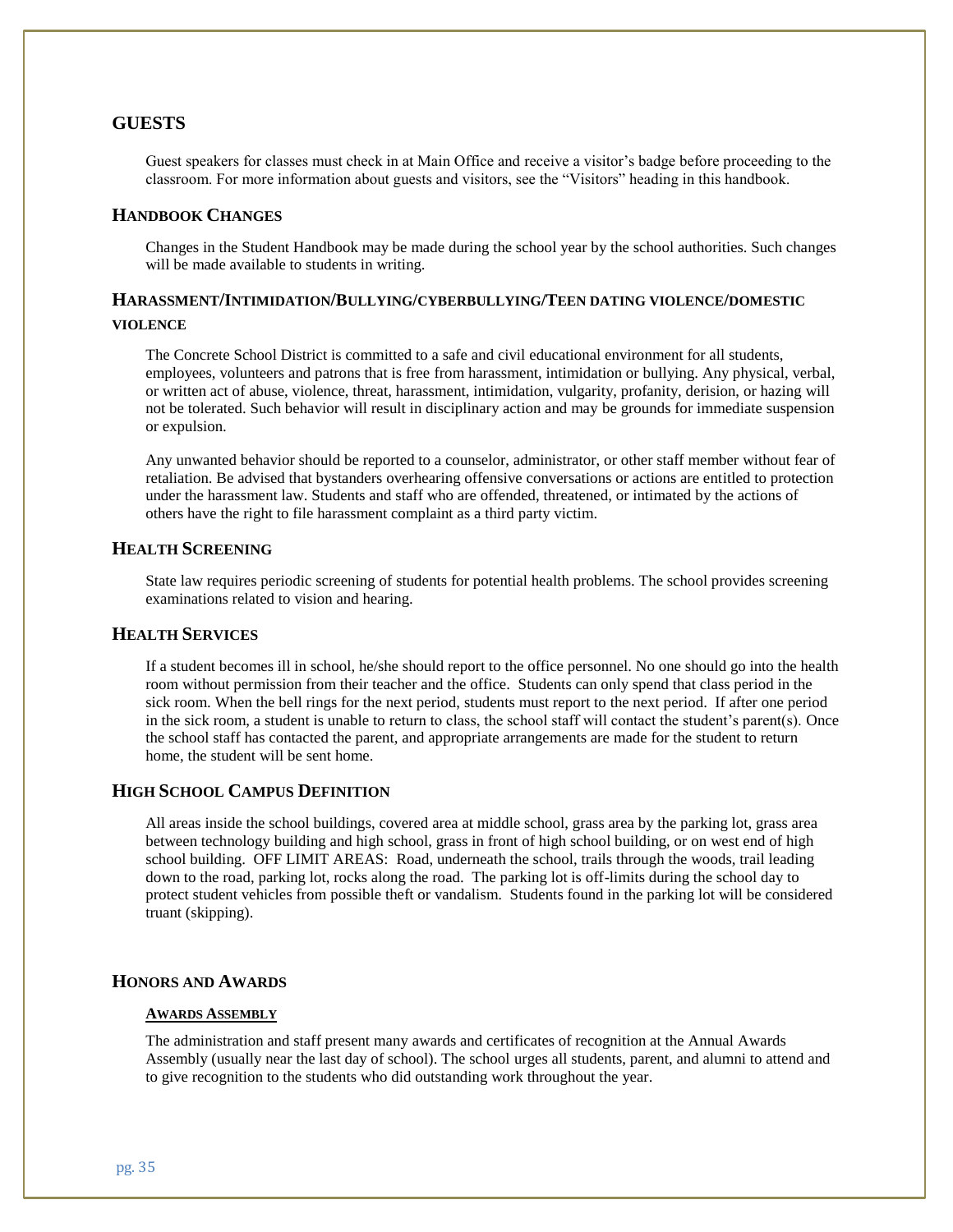#### **HONOR ROLL**

For students who earn a GPA of 3.2 and above in any given semester.

#### **PERFECT ATTENDANCE AWARD**

The school will present a special award to those students who have missed no school days.

#### **PRINCIPAL'S LIST**

For students who earn a GPA of 3.7 and above in any given semester.

#### **STUDENT(S) OF THE QUARTER**

Each quarter, the principal or his/her designee will honor a high school student for maintaining a 3.2 grade point average, being consistently prepared for classes, not having any detention or unexcused tardies or absences, and demonstrating good citizenship.

*\*Academic Awards are handled by the National Honor Society Advisor*

#### **INSURANCE**

Parents are primarily responsible for their children's health care. The district does not provide medical care or insurance for a student injury that may occur while attending school or participating in school-sponsored activities. The district can provide information on student school accident insurance. Parents may purchase this additional insurance as they choose. If students or their parents wish to purchase school insurance, forms are available in the main office.

#### **INTERNET USE**

Students who may have occasion to use the Internet must sign the District Internet Use Agreement. (See Appendix A) Violation of the District Internet Use Agreement will result in loss of internet privileges and possible disciplinary action. Violations include, but are not limited to, using a login and password other than your own and accessing inappropriate sites.

#### **LATE ARRIVAL/EARLY DISMISSAL**

Students with late arrival may come to campus no sooner than 10 minutes prior to their first class. Students with Early Dismissal must leave within 10 minutes of the end of their last class. Students may see their administrator if extenuating circumstances exist.

#### **LICE POLICY**

Because lice are rarely a medical problem nor does it pose a public health threat, the Concrete School District will implement the following procedure:

- 1. School employees shall report all suspected cases of head lice to the health assistants or school nurse.
- 2. If nits or live lice are found the parent/guardian shall be notified by the end of the day via phone, email, and/or a note sent home with the student. The child found to have lice does not have to be excluded from the classroom before the end of the day. When a child is found to have lice, the nurse or secretaries will notify other buildings so that siblings may be checked for lice. Students will be allowed two days of excused absences in order to remove the live lice and nits before they return to school. Staff is willing to work with individual families if needed. Parents need to bring their child to the office to be rechecked by our health aide before going back to the classroom.
- 3. Parents/guardian shall be provided information about head lice, methods to eliminate infestation and directions to examine household contacts for lice and nits.
- 4. The school nurse may examine other students most likely to have had direct head-to-head contact with the affected student.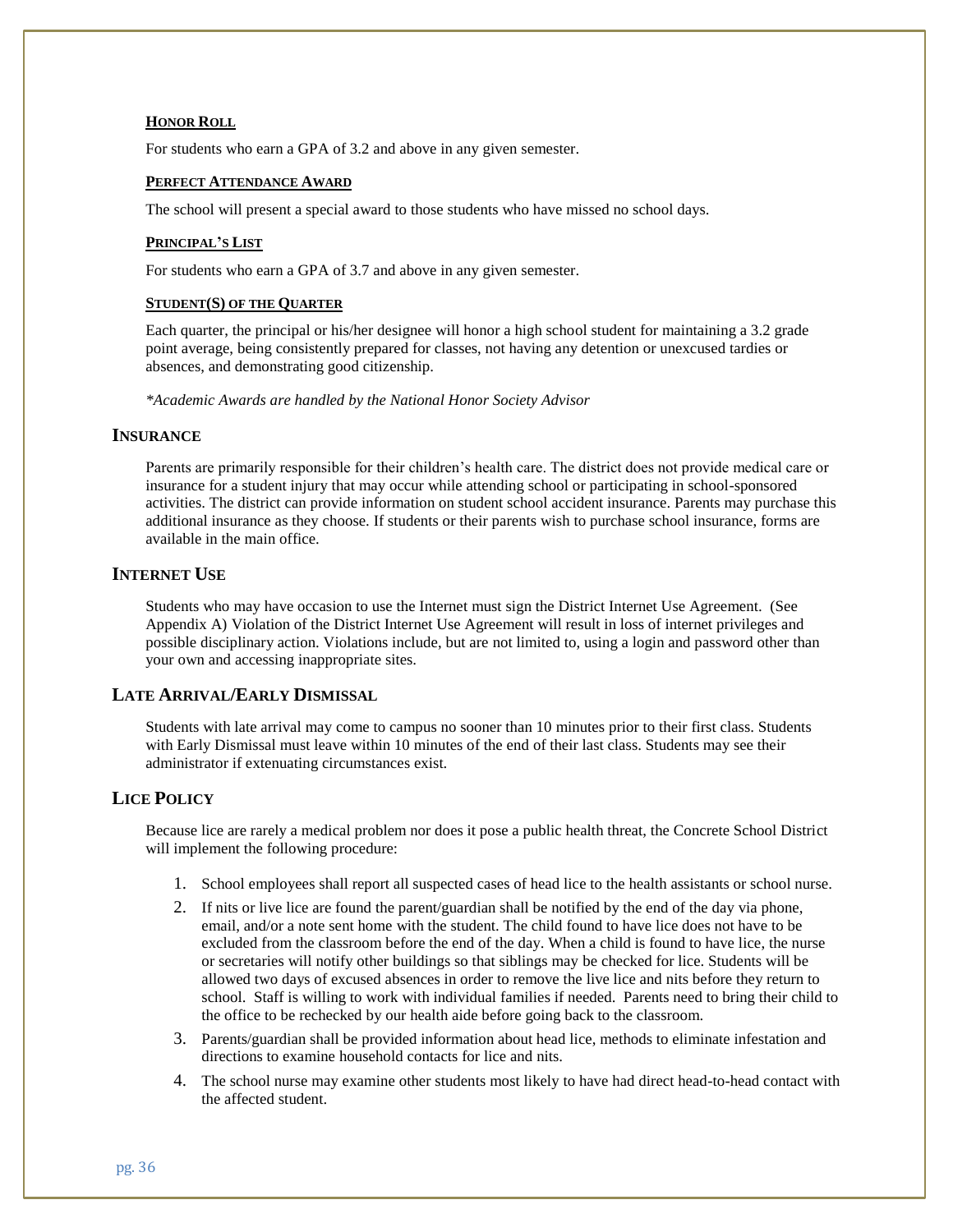- 5. Parents/guardians will be encouraged to verify treatment as soon as possible after notification.
- 6. Staff shall maintain the privacy of students identified as having head lice.
- 7. The bus garage will be notified when children are sent home for lice. The bus driver will not transport until the child is admitted back into class. Children must be brought back to school by the parent or guardian and must be rechecked before they are readmitted. School staff will work with the district and parents to recheck students on a regular basis.

#### **LOCKERS:**

Lockers are the property of the school district and are subject to search when reasonable cause exists. The student has the responsibility to see that his/her locker is kept locked and in good, usable condition. The school staff will assess damages to lockers with a minimum \$10 fine imposed for excessively damaged lockers. No stickers, writing, etc. is allowed on the outside of the lockers, except for Cheerleading spirit tags. Anyone found abusing, or defacing lockers may lose the use of the locker.

#### **OTHER THINGS TO CONSIDER IN THE USE OF STUDENT LOCKERS:**

- Never leave valuables in the lockers.
- Never tell anyone the combination.
- No one will have a locker reassigned unless the current one is damaged and not in useable condition.
- Please direct your problems with a locker to the main office.
- Concrete High School will not reimburse students for items stolen from lockers.
- Leaving all valuables at home is the best safeguard against theft.

#### **LOST AND FOUND**

Materials found on the campus should be turned into the main office. Lost materials will be stored in the Main Office for a semester and then donated to charity, if not claimed.

#### **MAIN OFFICE 360-853-4015**

The following services may be obtained at the Main Office:

| <i><b>Activities Ouestions</b></i> | Homework Pickup   | <i>Teacher Mailboxes</i> |
|------------------------------------|-------------------|--------------------------|
| Attendance Information             | Lost and Found    | Telephone (to call home) |
| First Aid                          | Student Insurance | <i>Visitor Sign-in</i>   |

ASB questions go through the main office. See Anna Frank.

Appointments to see the principal are made through the main office. See Anna Frank. Appointments to see the guidance counselor are made with Linda Joens.

#### **MEDICATIONS**

The school is unable to give any prescription medication without a written request from a doctor or dentist. *This ruling applies to all over-the-counter medication including aspirin, vitamins, cough drops, throat lozenges*. However, these do require a doctor's note and all over-the-counter medication needs to be given in the office. Inhalers are categorized as medication and will require written instruction. Students who bring medication to school should have their parent or guardian take it to the office and turn it over to the school secretary. The label on the medicine must contain the name of the student, the name of the doctor prescribing the medicine, and the quantity of the dosage required. If students must carry any form of a non-prescription medication with them, they need to complete a form in the office.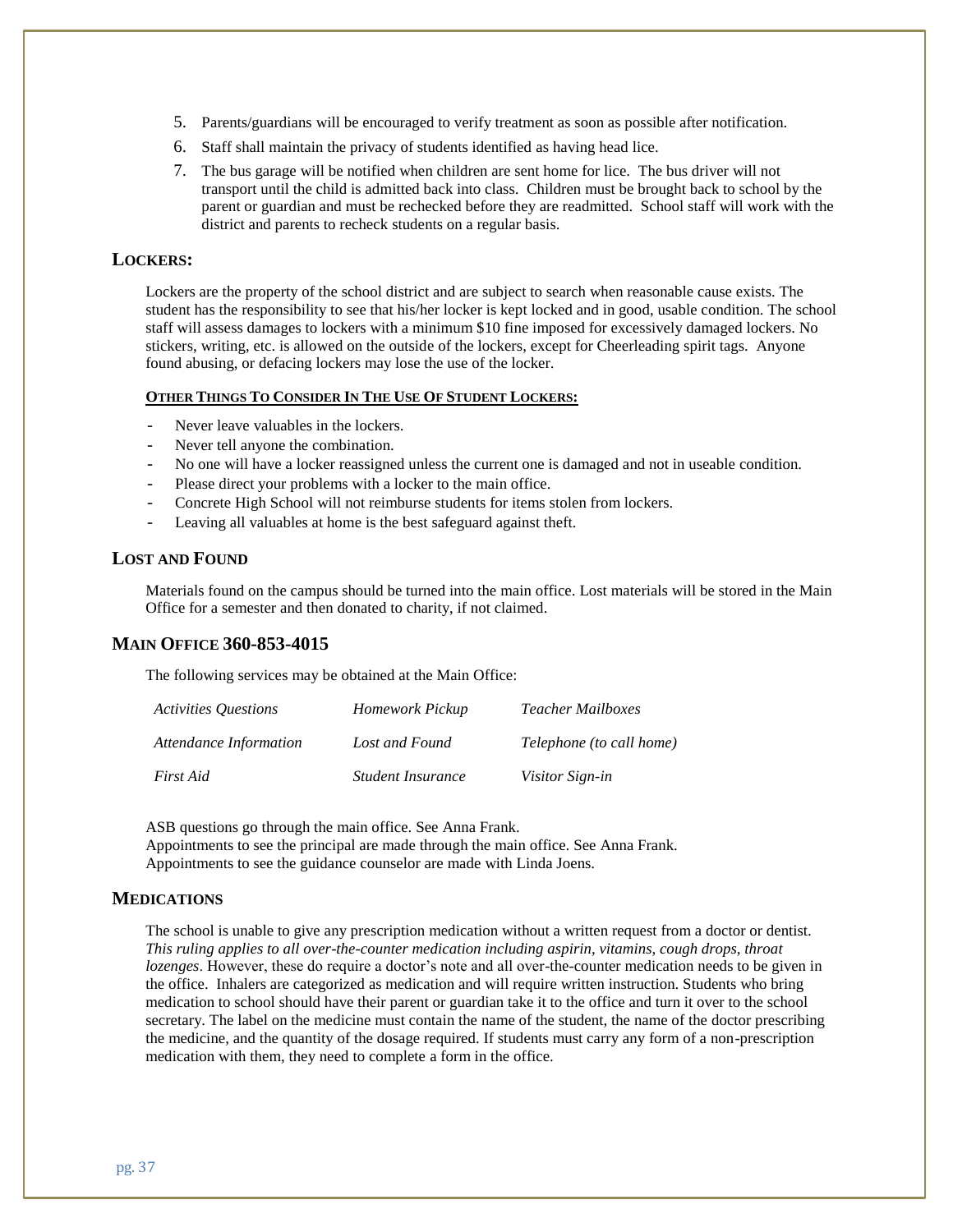#### **MESSAGES**

Our counselors and administrators are always willing to deliver messages to students regarding family emergencies (i.e. serious health issues). Please do not disturb the classroom environment with the delivery of notes, flowers, balloons or reminders to students. *All such deliveries will be held in the main office until the conclusion of the school day.*

#### **NATIONAL HONOR SOCIETY**

The National Honor Society is a school organization that focuses on academics and community service. The honor society advisor and review panel will invite students to join the NHS.

#### **PESTICIDE NOTIFICATIONS, POSTING AND RECORD KEEPING**

The Superintendent is directed to develop procedures to assure that the District complies with the requirements of law regarding pesticide notification, posting and record keeping. This includes procedures for the annual notification of staff and parents of the District's pest control policies and methods; pre-notification of staff and parents of pesticide applications; posting of sites of pesticide applications; and record keeping, including an annual summary report of pesticide usage. See Board Policy 6895

#### **REPORT CARDS**

Report cards come out at the end of each semester. Progress reports come out at the mid-semester point.

Report cards and transcripts are held if students have outstanding fines such as overdue library books, textbooks, or athletic uniforms that have not been turned in, etc.

#### **RUNNING START**

Please check in with the high school counselor to take care of all required paperwork.

#### **SEARCH & SEIZURE**

To maintain order and discipline in the schools and to protect the safety and welfare of students and school personnel, school authorities may search a student, student lockers or student automobiles under the circumstances outlined below and may seize any illegal, unauthorized, or contraband materials discovered in the search. A student's failure to permit searches and seizures as provided in this policy will be considered grounds for disciplinary action.

#### **PERSONAL SEARCHES**

All students shall be free from unreasonable searches of their persons, clothing, and other personal property. However, a student may be subject to search by school officials if reasonable suspicion exists to suspect that the search will yield evidence of a student's violation of the law or school rules governing student conduct. Two (2) adults must be present for all personal searches.

A student's person and/or personal effects (e.g. purse, cell phone, book bag, etc.) may be searched whenever a school authority has reasonable suspicion to believe that the individual student is in possession of illegal or unauthorized materials (e.g. cigarettes, drugs, stolen items) or has violated or is violating a law or school rules.

If a pat-down search of a student's person is conducted, it will be conducted in private by a school official of the same sex and with an adult witness present, when feasible.

If extreme emergency conditions require a more intrusive search of a student's person, such as a situation where the student is believed to be concealing something that may be of immediate danger to the student or to other students, such a search may only be conducted in private by a school official of the same sex, with an adult witness of the same sex present, and only upon prior approval of the school principal or other personnel designated by the superintendent, unless health or safety of the student will be endangered by the delay.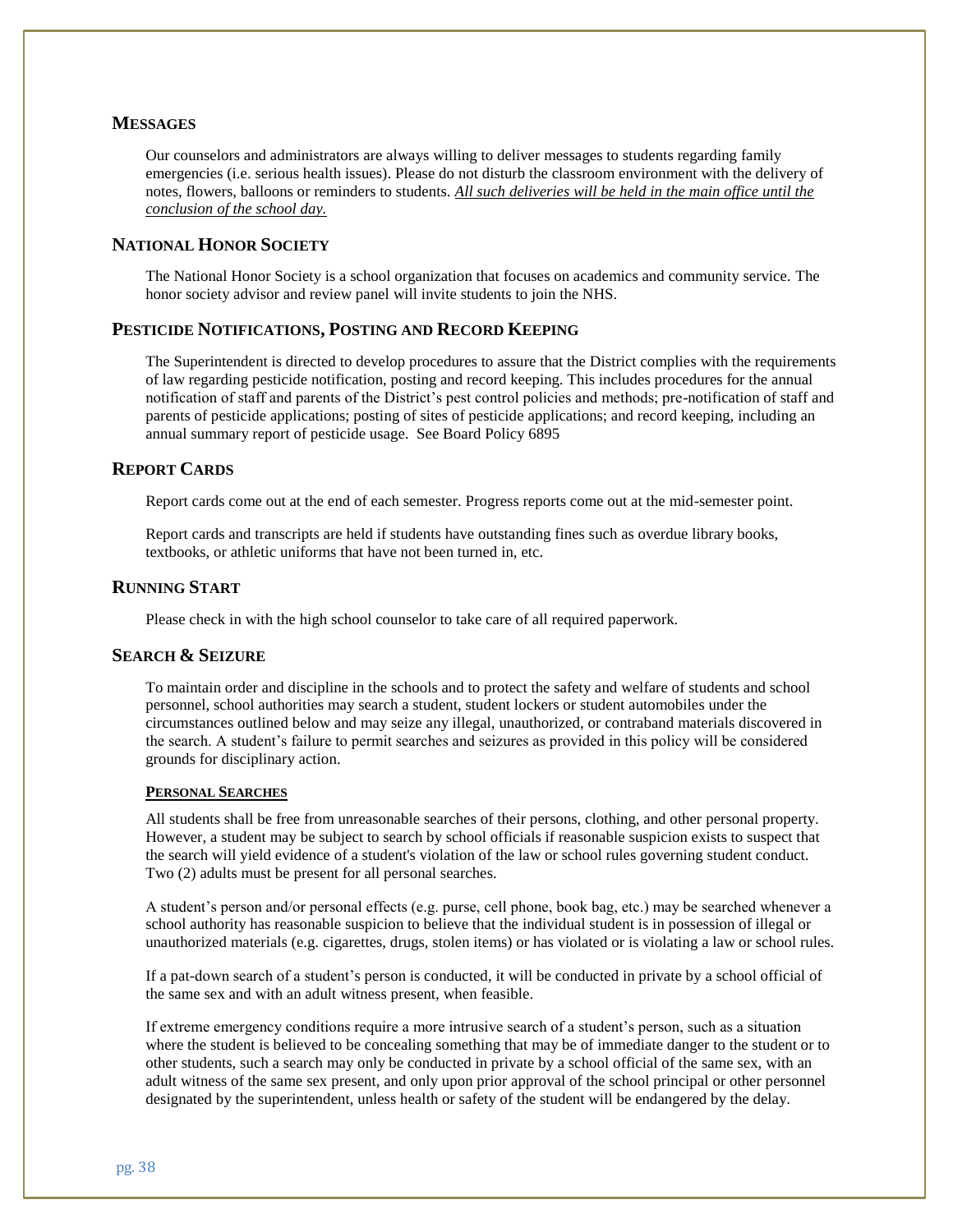#### **LOCKER SEARCHES**

Student lockers are school property, and always remain, under the control of the school; however, students are expected to assume full responsibility for the security of their lockers. School authorities, for health and safety reasons, may conduct periodic general inspections of lockers at any time without notice, without student consent, and without a search warrant.

School officials may also search lockers when they have reasonable purpose of returning school property or for cause to believe that items are concealed in the locker that violate the law or school rules. When school officials have reasonable cause to believe the locker contains prohibited items, they may open the locker and search the through the contents.

#### **AUTOMOBILE SEARCHES**

Students are permitted to park on school premises as a matter of privilege, not of right. The school retains authority to conduct routine patrols of student parking lots and inspections of exteriors of student automobiles on school property. The interiors of student's vehicles may be inspected whenever a school authority has reasonable suspicion to believe that illegal or unauthorized materials are contained inside. Such patrols and inspections may be conducted without notice, without student consent, and without a search warrant.

#### **SEIZURE OF ILLEGAL MATERIALS**

If a school official's search yields illegal or contraband materials, such findings shall be turned over to the proper legal authorities for ultimate disposition.

#### **SCHOOL BUSSES & PASSES**

Students who ride the school bus to and from school are expected to follow all rules and directions of the bus driver. (See Bus Rules and Procedures in this handbook) Each student is responsible to catch the bus at the designated location and time. Students who ride the bus to school and then do not attend classes will be reported as truant and bus privileges will be questioned. Students who need to ride a different bus or get off at a different stop must bring a note signed by a parent to the Attendance Office by lunch of the date the bus pass is needed. Bus passes will not be issued at the end of the school day.

#### **SKILLS CENTER – NORTHWEST CAREER AND TECHNICAL ACADEMY**

The NWCTA is located on the campus of Skagit Valley College and offers preparatory training in highdemand, high-wage, or regionally specific career areas taught by industry experts. Students are able to take advantage of state-of-the art facilities and authentic learning opportunities.

In most programs, students attend year-long programs either a morning or afternoon session equivalent to three consecutive high school periods daily. A variety of classes offer a blended delivery model similar to Running Start, where high school and college learners will be receiving instruction simultaneously. The Academy is tuition free for high school students; however, some programs may have industry related costs/lab fees.

Concrete School District provides transportation to and from only the afternoon session and generally leaves the campus at 10:35AM and returns to campus at about 3:00. Please note that this is after the afternoon busses home have already departed to take students home. Academy students must make their own arrangements to be taken home after they get to the campus.

Please visit the Academy website a[t www.nwtech.k12.wa.us](http://www.nwtech.k12.wa.us/) for more details and see the high school counselor if you want to sign up for Academy classes.

#### **SPECIAL EDUCATION SERVICES**

Federal and State laws require that the Concrete High School find and provide a *free and appropriate public education* to all disabled school age individuals (ages  $3 - 21$ ) residing in the district. Students with certified disabilities may require specialized or modified materials, equipment, instructional programs, and related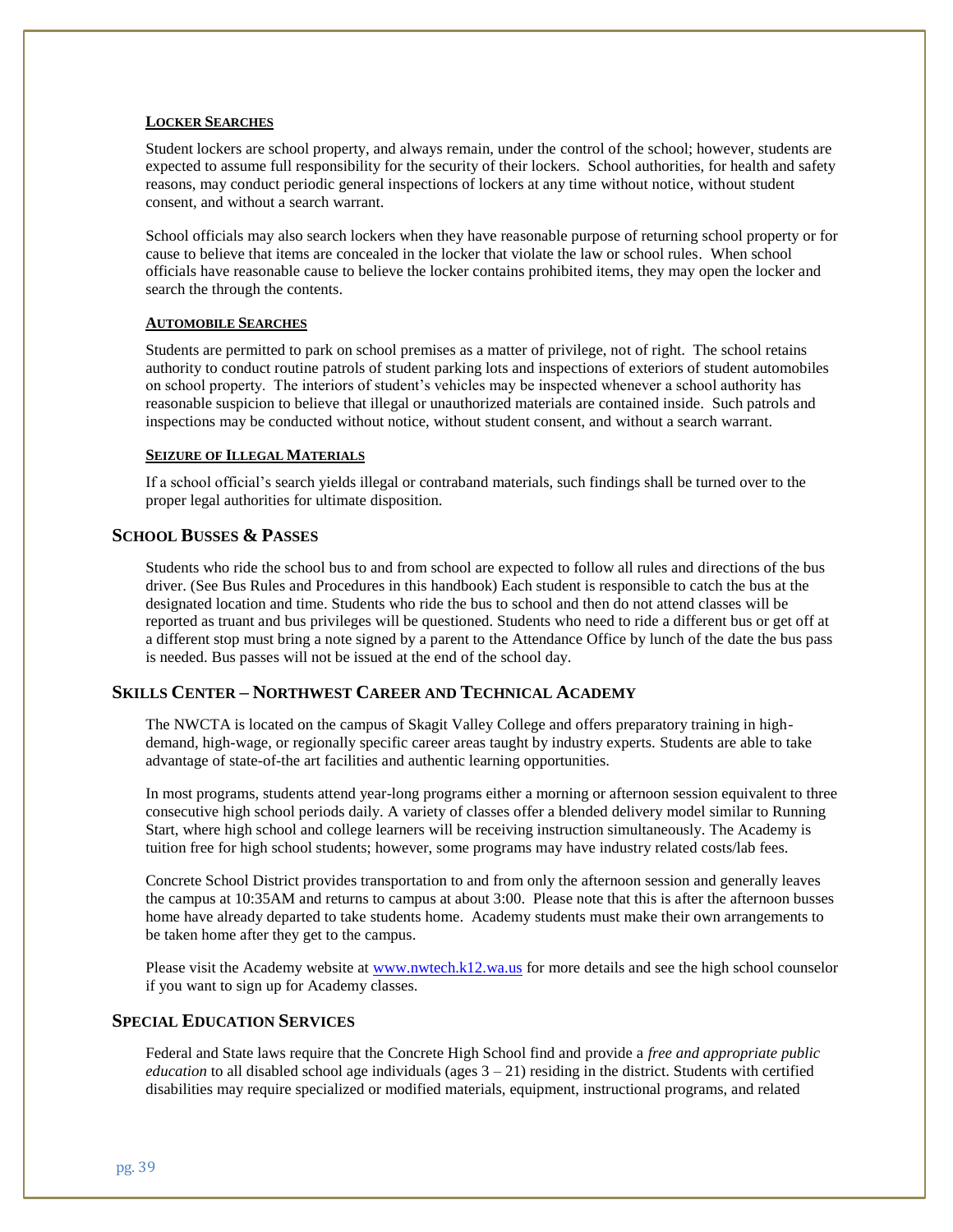services. In all such instances, the district must provide the educationally related services to the individual in accordance with the Individuals with Disabilities Education Act (IDEA).

In conjunction with local health care providers, district personnel conduct an annual "Child Find Screening" every fall. While the district makes a concentrated screening effort every fall, "Child Find Screening" services are available throughout the school year. Anyone who knows of a child who may need screening is encouraged to contact the District's Special Education Coordinator.

#### **SIGNS/FLYERS:**

If students have a special notice to post, they must post it on tack-board, or brick areas around the building. The Principal or designee must approve all signs/flyers advertising school-sponsored events. The school staff will remove any unapproved sign/flyer, or any sign/flyer posted on painted walls. All items need to be approved by principal to be posted with a *signature or initials*.

#### **TOBACCO USE/POSSESSION**

*We care deeply about your health and expect all students to be engaged learners. We believe substance use impacts a student's ability to be healthy and to engage fully in their learning. We expect all students in our school to refrain from using or possessing any kind of substance, including tobacco, vapes, e-cigs, cannabis, cannabis products, alcohol, and other illicit substances, including prescription drugs not prescribed to them by a physician. Students can access support for substance use by connecting with our Student Assistance Professional.*

#### **TECHNOLOGY USE**

Concrete School District is pleased to offer students access to technology such as computer software, computer hardware, electronic communication, and Internet access. The smooth operation of these technologies relies upon the proper conduct of the users who must understand and follow strict rules. These rules are provided so that both students and parent have a clear understanding of the student responsibilities regarding technology use in the school setting. This agreement is legally binding and indicates that the signers have read and agree to abide by the terms and conditions herein. The building administrator will determine penalties for violations. *\*(See the Technology Use Agreement section of this handbook.)*

#### **TEXTBOOKS**

All basic texts are loaned to students for use during the school year. Textbooks are to be kept clean and handled carefully. The student's name, grade, and school are in the book in case it is misplaced. A fine is charged for abuse, misuse, or lost books.

#### **TRANSFERRING/WITHDRAWALS**

If a student withdraws from school and does not enroll in another school, or if a student is withdrawn for lack of attendance, the student will receive an F grade (no credit) in each of their classes for the quarter and will not be able to re-enroll until the next semester.

Students withdrawing from school must have a parent/guardian come to the office and fill out a withdrawal form. Students must have this form signed by each of his/her teachers to show that all obligations on books, lab fees and equipment have been met. The completed withdrawal form must be returned to the office. The school may choose to hold records if this procedure has not been completed.

#### **VALUABLES**

Students are encouraged not to bring valuable items to school. We caution students not to bring large amounts of money or valuables, such as rings, bracelets, etc., to school. The school is not responsible for personal property. Students are expected to have a locker and utilize the locks issued to them to prevent theft.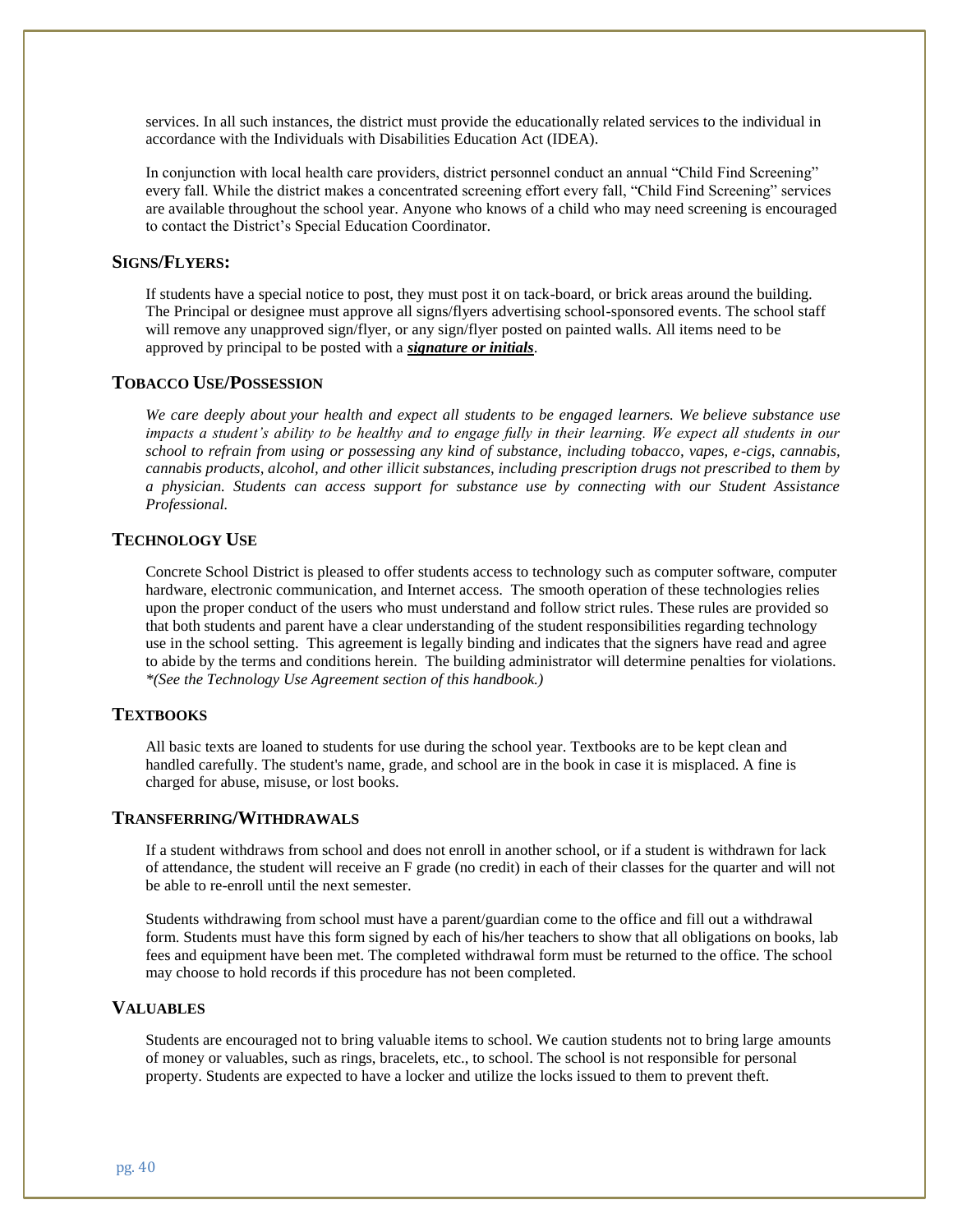#### **VISITORS**

Parents and guardians are always welcome to visit the school. All visitors must enter through the front doors and report to the office, sign in and receive a Visitor's Pass before going anywhere else on campus. Before leaving campus, sign out and return the Visitor's Pass. A 2-day notice **and teacher permission** are required for classroom visitation. Visitors may make an appointment to conference with a teacher during their planning period or between 2:45 and 3:00 pm. Students from other schools may not visit the high school without permission of the principal. If permission is granted, the visitor must wear a "visitor" nametag. *Teachers may exclude at their discretion any student visitor from their classroom.*

#### **VOLUNTEERS**

Prior to volunteering, a person needs to fill out a volunteer packet and return it to the District Office for approval.

#### **WEAPONS**

Carrying, possession, displaying, brandishing, or use of a firearm on school premises, school-provided transportation, or areas of school facilities is strictly prohibited. See page 47.

Also strictly prohibited is the possession or use of other weapons or explosive devices, described as articles commonly used to inflict bodily harm and/or to intimidate other persons (knuckles, switch blade/butterfly knives, chains, clubs, stars, pellet guns, pocket knives, nunchaku sticks, etc.), or articles which are designed for other purposes but which are used to inflict bodily harm and/or intimidate. Students in violation of school weapons policies may be suspended or even expelled.

#### **WITHDRAWAL**

If a student withdraws from the Concrete High School, he/she must return and check back in all books and district property. Until all materials are returned, and financial obligations are paid, school officials will not issue report cards or any other records, including student records.

Students who have withdrawn from school are not permitted on campus during the school hours or to participate in student activities.

#### **YEARBOOKS**

Yearbooks can be paid for in the office. The price will be determined by the Yearbook Advisor. Waiting until June to purchase your yearbook may put you at risk of not getting one, as supplies can be limited.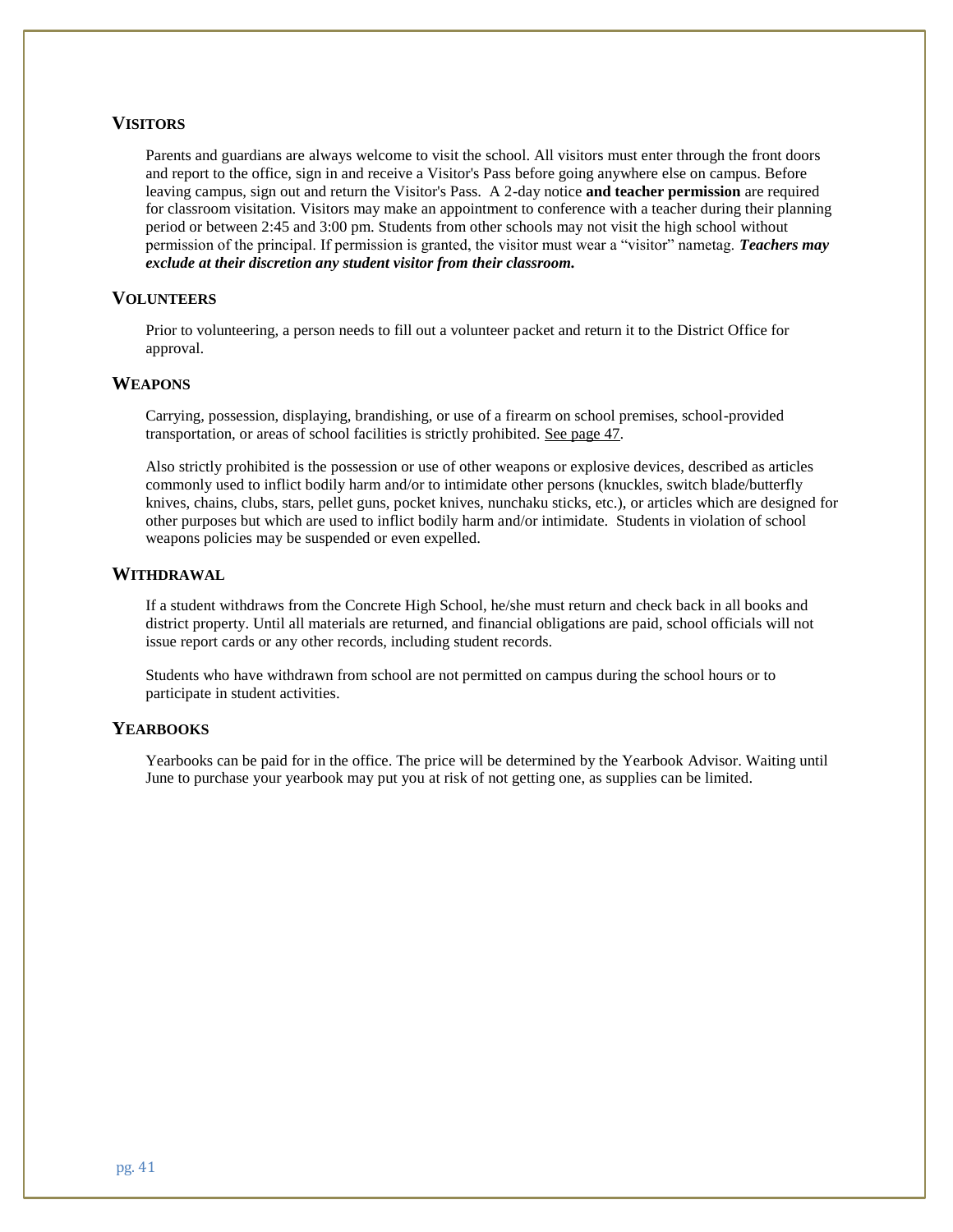# PROFESSIONALISM GRADE

#### **WORK HABITS**

On-Task or Off-Task – *Displays initiative, flexibility, and time management.*

| <b>Minimal Effort 0</b><br>Initial Effort 1<br><b>Progress 2</b>                                                                                                                                                                                                                                                                                                                        |                                                                                                                                                                                                                                                | <b>Proficient 3</b>                                                                                                                                                                                        | <b>Exemplary 4</b>                                                                                                                                                                                                             |
|-----------------------------------------------------------------------------------------------------------------------------------------------------------------------------------------------------------------------------------------------------------------------------------------------------------------------------------------------------------------------------------------|------------------------------------------------------------------------------------------------------------------------------------------------------------------------------------------------------------------------------------------------|------------------------------------------------------------------------------------------------------------------------------------------------------------------------------------------------------------|--------------------------------------------------------------------------------------------------------------------------------------------------------------------------------------------------------------------------------|
| Resistant to begin new tasks without<br>Resistant to begin new tasks. Poor use of<br>significant teacher intervention. Needs<br>time. Rarely adjusts well to new<br>situations. Hardly ever brings all<br>frequent reminders to use available time.<br>Rarely brings all necessary supplies to<br>necessary supplies to class.<br>class. Has difficulty adjusting to new<br>situations. | Inconsistently begins and remains on<br>task without prompting until the class is<br>over. Sometimes uses time effectively.<br>Occasionally brings all necessary<br>supplies to class. Adjusts to new<br>situations in an inconsistent manner. | Usually begins and remains on task<br>without prompting until the class is over.<br>Generally uses time effectively. Usually<br>brings all necessary supplies to class.<br>Adjusts well to new situations. | Consistently begins and remains on task<br>without prompting until the class is over.<br>Maximizes time available. Consistently<br>brings all necessary supplies to class and<br>responds favorably to changing<br>situations. |

#### **BEHAVIOR**

Attentive or Disruptive – *Works effectively with teacher and classmates and contributes productively to the class.*

| <b>Minimal Effort 0</b>                                                                                                        | <b>Initial Effort 1</b>                                                                                                                     | <b>Progress 2</b>                                                                                                                                                                                    | <b>Proficient 3</b>                                                                                                                                                                                 | <b>Exemplary 4</b>                                                                                                                                                                                        |
|--------------------------------------------------------------------------------------------------------------------------------|---------------------------------------------------------------------------------------------------------------------------------------------|------------------------------------------------------------------------------------------------------------------------------------------------------------------------------------------------------|-----------------------------------------------------------------------------------------------------------------------------------------------------------------------------------------------------|-----------------------------------------------------------------------------------------------------------------------------------------------------------------------------------------------------------|
| Consistently disruptive to group efforts.<br>Consistently does not follow classroom<br>rules or disregards teacher's requests. | Consistently demonstrates inappropriate<br>group behaviors. Frequently does not<br>follow classroom rules or ignores<br>teacher's requests. | Utilizes a limited number of positive<br>group behaviors. Contributes to group<br>efforts in an inconsistent manner.<br>Follows classroom rules or teacher's<br>requests with occasional hesitation. | Consistently works well with others.<br>Consistently contributes to the success of<br>group efforts. Consistently follows<br>classroom rules or teacher's requests<br>with little or no hesitation. | Facilitates positive group dynamics.<br>Demonstrates leadership that plays a<br>significant role in the success of group<br>efforts. Follows classroom rules or<br>teacher's requests without hesitation. |

#### **QUALITY OF WORK**

Best Effort or Minimal Effort – *Strives to master the material and does the best quality of work on every assignment.*

| <b>Minimal Effort 0</b>                                                                                                                                             | <b>Initial Effort 1</b>                                                                                                                                                                   | <b>Progress 2</b>                                                                                                                                                                                                                                          | <b>Proficient 3</b>                                                                                                                                                                                         | <b>Exemplary 4</b>                                                                                                                                                                              |
|---------------------------------------------------------------------------------------------------------------------------------------------------------------------|-------------------------------------------------------------------------------------------------------------------------------------------------------------------------------------------|------------------------------------------------------------------------------------------------------------------------------------------------------------------------------------------------------------------------------------------------------------|-------------------------------------------------------------------------------------------------------------------------------------------------------------------------------------------------------------|-------------------------------------------------------------------------------------------------------------------------------------------------------------------------------------------------|
| Minimal effort and consistently poor<br>quality of work. Consistently refuses to<br>work through difficult problems and<br>makes no attempt to master the material. | Only puts forth minimal effort and rarely<br>does quality work. Rarely demonstrates a<br>willingness to work through difficult<br>problems and rarely attempts to master<br>the material. | Occasionally puts forth best effort but<br>often settles for less than quality work.<br>Inconsistent in striving to understand the<br>material and often gives up when<br>working on difficult problems or gives<br>up when trying to master the material. | Usually puts forth best effort to produce<br>quality work. Usually strives understand<br>the material and works most of the time<br>through difficult problems and usually<br>tries to master the material. | Consistently puts forth best effort to<br>produce quality work. Consistently<br>strives to understand the material and<br>works through difficult problems until<br>the assignment is mastered. |

#### **DEMEANOR**

Agreeable or Argumentative – *Is respectful when confronted about being off-task, disruptive, or not doing best work.*

| <b>Minimal Effort 0</b>                                                                                        | Initial Effort 1                                                                                          | <b>Progress 2</b>                                                                                            | Proficient 3                                                                              | <b>Exemplary</b> 4                                                      |
|----------------------------------------------------------------------------------------------------------------|-----------------------------------------------------------------------------------------------------------|--------------------------------------------------------------------------------------------------------------|-------------------------------------------------------------------------------------------|-------------------------------------------------------------------------|
| Uncooperative and disrespectful in<br>working with others. Consistently<br>complains about teacher's requests. | Improvements needed in treating others<br>with respect. Frequently complains about<br>teacher's requests. | Generally respectful of classmates and<br>teachers. Follows teacher's requests with<br>occasional complaint. | Consistently is respectful. Follows<br>teacher's requests with little or no<br>complaint. | Facilitates a respectful environment and<br>sets the example to others. |

#### **PRESENCE**

Attendance & Punctuality – *Attends class on time and ready to work; stays in class the entire period; and makes up missed work.*

| <b>Minimal Effort 0</b>                                                                                                                 | Initial Effort 1                                                                                                                                                                                                                | <b>Progress 2</b>                                                                                                                                                                                                              | <b>Proficient 3</b>                                                                                                                                                                                                                  | <b>Exemplary 4</b>                                                                                                                                                                                                 |
|-----------------------------------------------------------------------------------------------------------------------------------------|---------------------------------------------------------------------------------------------------------------------------------------------------------------------------------------------------------------------------------|--------------------------------------------------------------------------------------------------------------------------------------------------------------------------------------------------------------------------------|--------------------------------------------------------------------------------------------------------------------------------------------------------------------------------------------------------------------------------------|--------------------------------------------------------------------------------------------------------------------------------------------------------------------------------------------------------------------|
| Excessive absences or tardies. Refuses to<br>accept responsibility of making up work.<br>Frequently leaves class without<br>permission. | Absences or tardies limit opportunities to<br>contribute in class and consistently<br>impacts classroom performance. Makes<br>up missed work only after frequent<br>reminders. Occasionally leaves class<br>without permission. | Absences or tardies rarely impact<br>opportunity to contribute in class and<br>rarely impact classroom performance.<br>Needs occasional reminders before<br>missed work is made up. Rarely leaves<br>class without permission. | Absences or tardies rarely impacts<br>opportunity to contribute in class and<br>rarely impact classroom performance.<br>Usually responsible in seeking out and<br>making up missed work. Does not leave<br>class without permission. | Absences or tardies do not limit<br>opportunity to contribute in class and do<br>not affect classroom performance.<br>Consistently responsible in seeking out<br>and making up missed work. Never<br>leaves class. |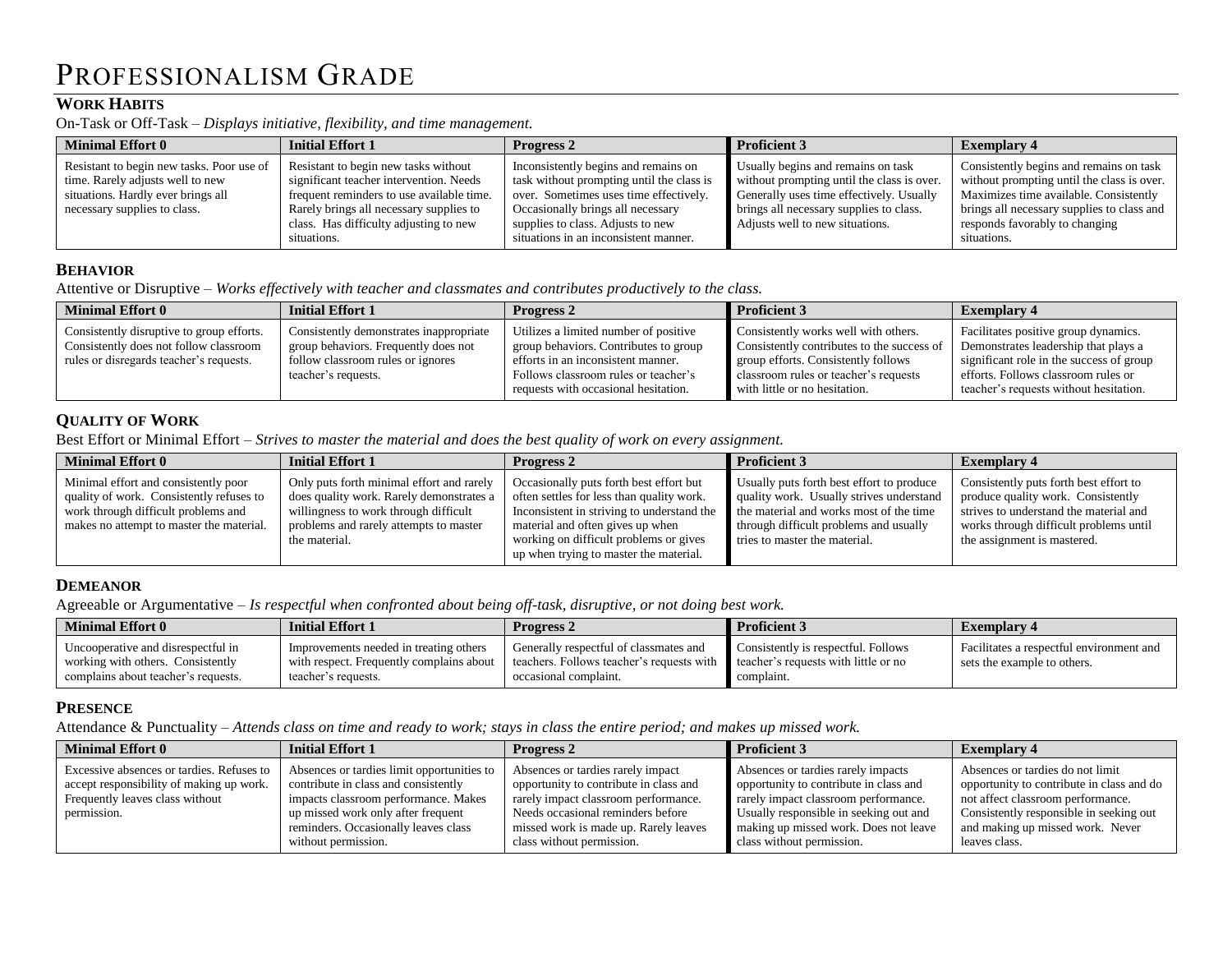# BEHAVIORAL NORMS

#### **CONCRETE HIGH SCHOOL BEHAVIORAL MATRIX Common Areas** Restrooms/ **Digital/Electronics Hallways** Classrooms (Cafeteria, Outside, **Locker Rooms** and Assemblies) Work through difficulties Be aware of your Perseverance surroundings Manage personal<br>needs efficiently Maintain a Focus on growth mindset Chromebooks charged destination Use time wisely and present daily Complete assignments (Voice Level 2) (Voice Level 2) Cafeteria to the best (Voice Level 2) of your ability Be considerate of Use positive Be kind to all Appropriate and Respect the classes in session and appropriate positive electronic privacy of others Respect **Respect diversity** communications only language WALK on right of thought Keep facilities clean Follow directions Take care of Observe personal space Respect your own. Chromebooks Maintain and property others, and school Maintain and other personal space personal space property school electronics Maintain a clear path Maintain cleanliness of hallways Leave it better Do your own work Integrity than you found it Keep displays of affection<br>appropriate to school setting Practice self-discipline Refrain from Take charge of and focus on Tell the truth using technology and contribute to assigned task Refrain from using your own learning Seek to help others technology (cell phone and<br>music/speakers) Determination **Electronics** are Do more to for learning achieve more Use passing<br>time efficiently Report supply needs **Remind others** Problem-solve Cell phones of expectations Report damage and before school, Be on time inappropriate behaviors Have a "can-do" during lunch. attitude and after school only **Actively listen** Look up Engagement **Ask questions** Interact positively Be aware **Encourage others** Timely return to to be responsible Put distractions Focus on the purpose Notice people class or practice and stay on task away of the space Greet others Be open to positively collaboration

**Voice Levels:**  $0 =$  Silence,  $1 =$  Whisper,  $2 =$  Normal Talking Voice,  $3 =$  Presentation Voice,  $4 =$  Cheering Voice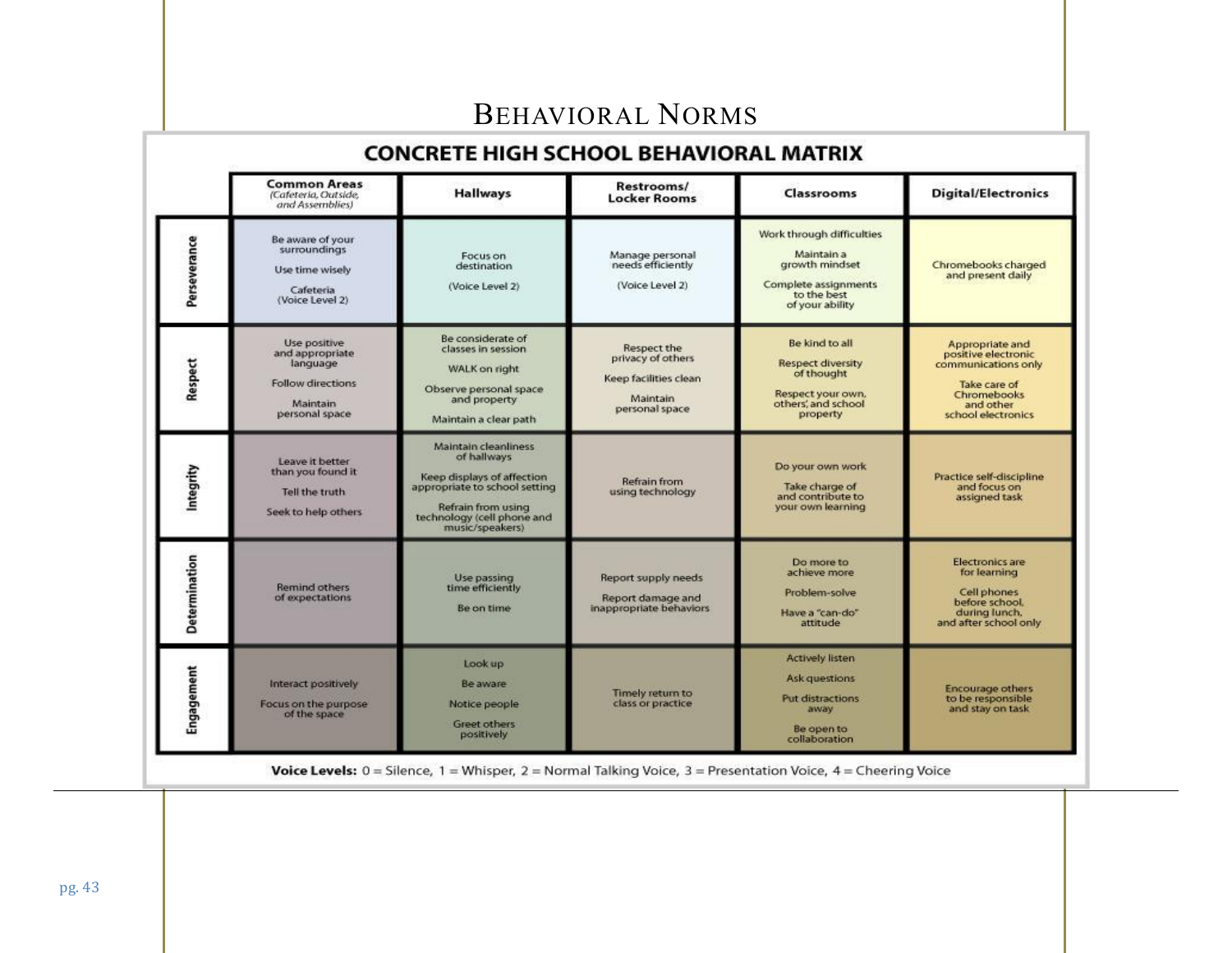# ANNUAL NOTIFICATION TO PARENTS REGARDING CONFIDENTIALITY OF STUDENT RECORDS

Confidentiality of education records is a right of public school students and their parents. Two federal laws, the Individuals with Disabilities Education Act (IDEA) and the Family Educational Rights and Privacy Act (FERPA), provide for this right. Under these laws, "education rights" means those records that are: (1) directly related to a student; and (2) maintained by an educational agency or institution or by a party acting for the agency or institution. Education records are maintained on every child enrolled in a public school. The types of information gathered and maintained includes, but is not limited to: the student's and parent's names, address and telephone number; the student's date and place of birth, date of enrollment in the school, records from previous schools attended, attendance record, subjects taken, grades, school activities, assessment results, number of credits earned, immunization records, disciplinary records, if any, correspondence from parents, and child find and other screening results, including hearing and vision screening results.

In addition, for children with disabilities, education records could include, among other things, evaluation and testing materials, medical and health information, each annual Individualized Education Program (IEP), notices to parents, notes regarding IEP meetings, parental consent documents, information provided by parents, progress reports, assessment results, materials related to disciplinary actions, and mediation agreements.

The information is gathered from several sources, including the student's parents and staff of the school of attendance. Also, with parental permission, information may be gathered from additional sources, including doctors and other health care providers.

This information is collected to assure proper identification of a student and the student's parents and the maintenance of accurate records of the student's progress and activities in school. For children with disabilities, additional information is collected in order to assure the child is identified, evaluated, and provided a Free Appropriate Public Education in accordance with state and federal special education laws.

Each agency participating under Part B of IDEA must assure that at all stages of gathering, storing, retaining and disclosing education records to third parties that it complies with the federal confidentiality laws. In addition, the destruction of any education records of a child with a disability must be in accordance with IDEA regulatory requirements.

The federal Family Policy Compliance Office of the U.S. Department of education has provided the following notice of parents' rights under FERPA. In accordance with IDEA, the rights of the parents regarding education records are transferred to the student at age 18.

The Family Educational Rights and Privacy Act (FERPA) affords parents and students over 18 years of age ("eligible students") certain rights with respect to the student's education records. They are:

#### **(1) The right to inspect and review the student's education records within 45 days of the day the school receives a request for access.**

Parents or eligible students should submit to the school principal (or appropriate school official) a written request that identifies the record(s) they wish to inspect. The principal will make arrangements for access and notify the parent or eligible student of the time and place where the records may be inspected.

#### **(2) The right to request the amendment of the student's education records that the parent or eligible student believes are inaccurate or misleading.**

Parents or eligible students may ask a school district to amend a record that they believe is inaccurate or misleading. They should write the school principal, clearly identify the part of the record they want changed, and specify why it is inaccurate or misleading.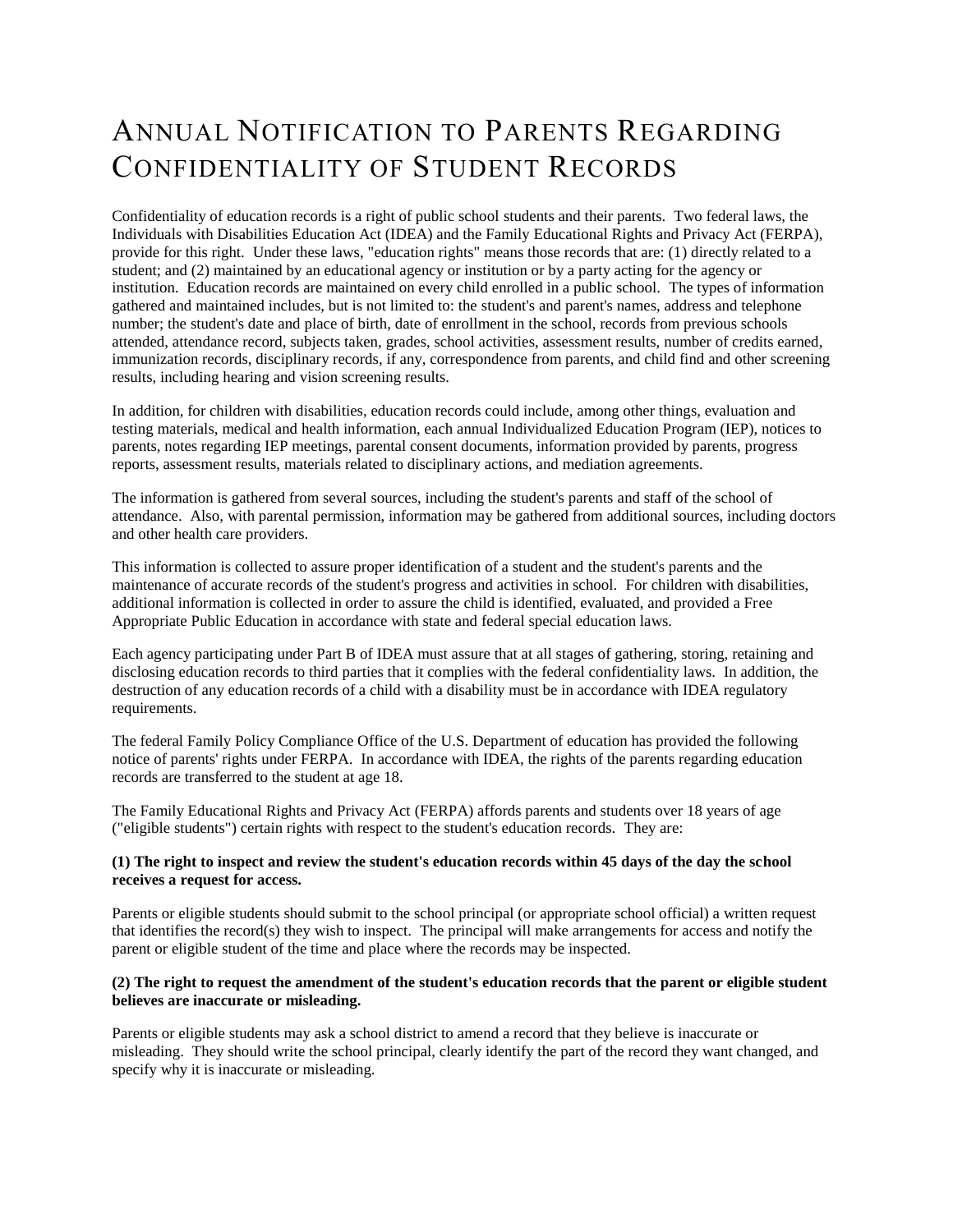If the school decides not to amend the record as requested by the parent or eligible student, the school will notify the parent or eligible student of the decision and advise them of their right to a hearing regarding the request for amendment. Additional information regarding the hearing procedures will be provided to the parent or eligible student when notified of the right to a hearing.

#### **(3) The right to consent to disclosures of personally identifiable information contained in the student's education records, except to the extent that FERPA authorizes disclosure without consent.**

One exception that permits disclosure without consent is disclosure to school officials with legitimate educational interests. A school official is a person employed by the school as an administrator, supervisor, instructor, or support staff member (including health or medical staff and law enforcement unit personnel); a person serving on the school board; a person or company with whom the school has contracted to perform a special task (such as an attorney, auditor, medical consultant, or therapist); or a parent or student serving on an official committee, such as disciplinary or grievance committee, or assisting another school official in performing his or her tasks.

A school official has a legitimate educational interest if the official needs to review an education record in order to fulfill his or her professional responsibility.

Upon request, a school may disclose education records, without consent, to officials of another school district in which a student seeks or intends to enroll, if the school states in its annual notification of FERPA rights that it forwards records on request.

#### **(4) The right to file a complaint with the U.S. Department of Education concerning alleged failures by a school to comply with the requirements of FERPA.**

The name and address of the office that administers FERPA is:

Family Policy Compliance Office U.S. Department of Education 400 Maryland Avenue S.W. Washington, D.C. 20202-4605 202-260-3887 Voice 1-800-877-8339 TDD

A school may designate information in education records as "directory information" and may disclose it without parent consent, unless notified that the school is not to disclose the information without consent. The law defines "directory information" as follows:

The student's names, address, telephone listing, date and place of birth, major field of study, participation in officially recognized activities and sports, weight and height of members of athletics teams, dates of attendance, degrees and awards received, and the most recent previous educational agency or institution attended by the student.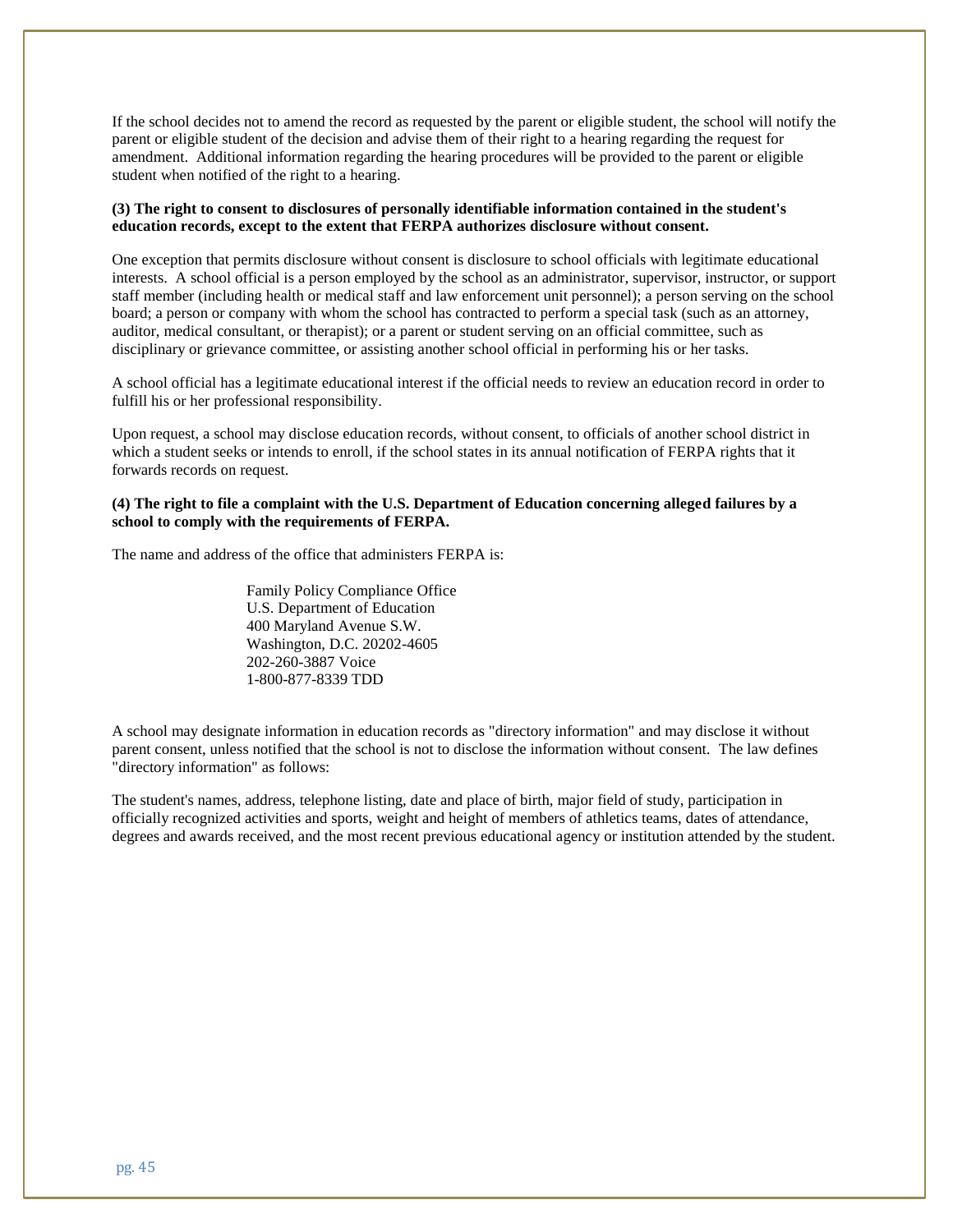# EDUCATIONAL PROGRAMS

#### **TITLE I, A**

Title I, Part A is a federal program that serves the unique needs of children — kindergarten to grade 12 — who struggle to learn. Title I programs and services enrich time at school with customized instruction and curricula that helps these students meet academic standards and take an active, engaged interest in what they learn and can do. Please contact Carrie Crickmore at 360-853-4151 if you have any questions.

#### **LAP (LEARNING ASSISTANCE PROGRAM)**

LAP programs serve eligible students who need academic support for reading, writing, math, or who need readiness skills to learn these core subjects. With special emphasis on reading literacy in the early grades, schools use their state LAP funds to deliver supplemental services that give these students the strong start they need for academic success. Please contact Carrie Crickmore at 360-853-4151 if you have any questions.

#### **MCKINNEY-VENTO (HOMELESSNESS)**

The McKinney-Vento Homeless Education Assistance Act is a federal law that ensures immediate enrollment and educational stability for homeless children and youth. Please contact Carrie Crickmore at 360-853-4151 if you have any questions.

#### **SECTION 504 COMPLIANCE**

The Concrete School District makes every effort to comply with Section 504 of the Rehabilitation Act of 1973 which protects the rights of individuals with disabilities. A child is a qualified disabled person if he or she is between age of 3 to 21 and has a physical or mental impairment that substantially limits one or more major life activities such as caring for oneself, performing manual tasks, walking, seeing, hearing, speaking, breathing, learning and/or working. If you feel that your child is a qualified disabled person outlined above and needs special help in school, please contact Carrie Crickmore at 360-853-4151.

#### **HIGHLY CAPABLE**

**What is a Highly Capable Learner?** A Highly Capable (HC) learner is defined as "a student who has been assessed to have superior intellectual ability as exhibited by cognitive ability, specific academic achievement, and exceptional creativity" (OSPI, 2009).

**The Highly Capable Program Consists of What Grade Levels?** The Highly Capable program offers enrollment to students K-12.

**Identifying Highly Capable Learners** Students can be referred to the Highly Capable program by education staff, teachers, and parents. A referral to the Highly Capable program does not guarantee enrollment.

**Is Parent Approval Required?** YES. Parents are required to give written permission before testing, identifying and placement.

**What Type of Testing will be done?** Students will be required to participate in several different types of tests. Testing will include but is not limited to the Woodcock Johnson IV, Kaufman Brief Intelligence Test 2 (KBIT2), and SIGS. Tests will be administered by the school psychologist. Additional data will be collected for review: grades, state assessments and district assessments.

**What Does the Program Offer?** Students identified as Highly Capable will be taught by Highly Capable teachers, who will individualize their instruction to accommodate the educational needs of the identified students. Students enrolled in the Highly Capable program may be provided opportunities for accelerated learning, grouping arrangements that provide intellectual and interest peer group interactions, K-12 cooperative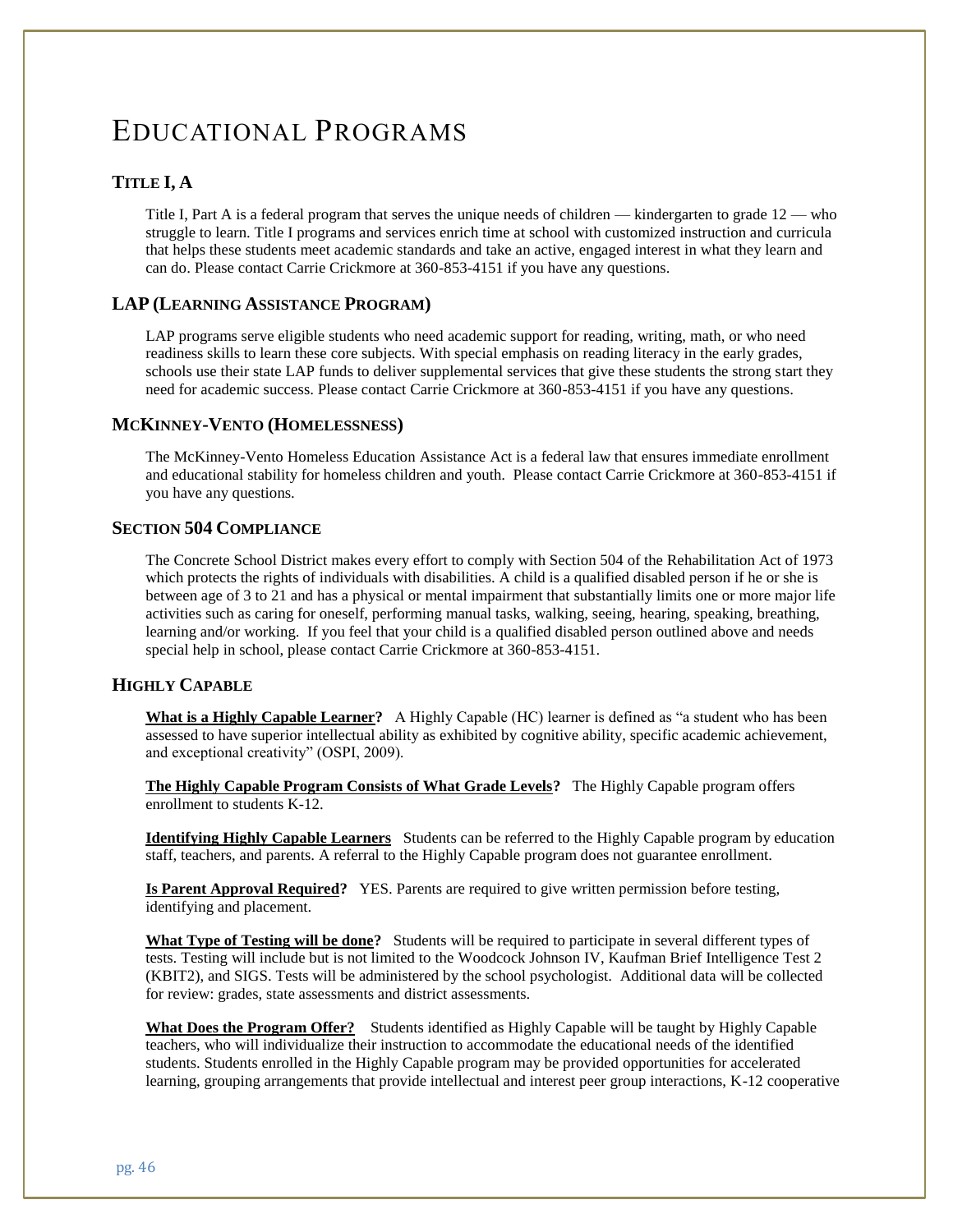agreements between schools and institutions of higher education, and/or mentorships and career exploration opportunities. Please contact Carrie Crickmore at 360-853-4151 if you have any questions.

#### **QUALIFICATIONS OF STAFF**

A parent's right to know information about a teacher's qualification as required by No Child Left Behind [Section 1111(6) (A) ESEA]:

At Concrete School District, we are proud of our teachers and feel they are ready for the coming school year and are prepared to give your child a high-quality education. As a Title I district, we must meet federal rules related to teacher qualification as defined in the No Child Left Behind. These rules allow you to learn more about your child's teachers' training and credentials. We are happy to provide this information to you at any time, you may ask:

- Whether the teacher med state qualification and certification requirements for the grade level and the subject s/he is teaching.
- Whether the teacher received an emergency or conational certificate through which the state qualifications were waived, and
- What undergraduate or graduate degrees the teacher holds, including graduate certificates and additional degrees, and major(s) or area(s) of concentration.
- You may also ask whether your child receives help from a paraprofessional. If your child receives this assistance, we can provide you with information about the paraprofessional's qualification.

Our staff is committed to helping your child develop the academic knowledge and critical thinking skills that s/he needs to succeed in school and beyond. That commitment includes making sure that all of our teachers and paraprofessionals are highly skilled.

If you have any question about your child's assignment to a teacher or paraprofessionals, please contact Carrie Crickmore at (360) 853-4151.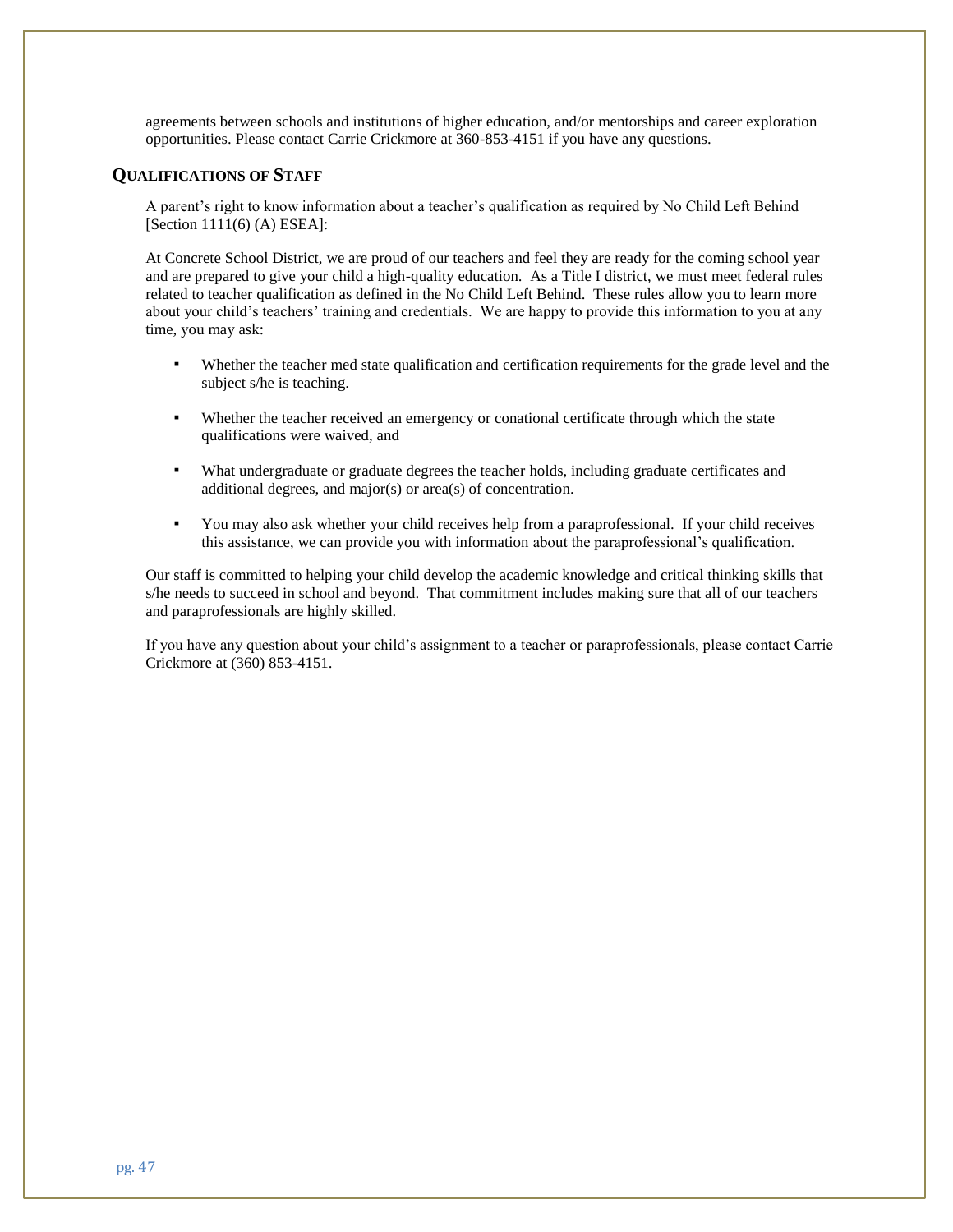# LEGAL NOTICES

#### **NON-DISCRIMINATION DISCLAIMER**

The Concrete School District does not discriminate on the basis of sex, race, creed, religion, color, national origin, age, honorably discharged veteran or military status, sexual orientation including gender expression or identity, the presence of any sensory, mental or physical disability or the use of a trained dog guide or service animal by a person with a disability in its programs and activities and provides equal access to the Boy Scouts of America and all the other designated youth groups listed in the Title 36 of the United State Code as a patriotic society. The following employees have been designated to handle question and complaints of alleged discrimination: Wayne Barrett is the Affirmative Action Officer and the Title IX Officer, (360) 853-4000; Carrie Crickmore is the Title 1,A, the Special Education Director, and the Compliance Coordinator (360) 853- 4151; Linda Joens is the High School 504 Coordinator, (360) 853-4154; Abbey Baeslack is the Elementary 504 Coordinator and District Homeless Liaison, (360) 853-4110; Concrete School District's address is 45389 Airport Way, Room 103, Concrete WA 98237.

#### **HOW TO FILE A CITIZEN COMPLAINT FOR FEDERAL PROGRAMS**

**[www.k12.wa.us/Title I/ CitizenComplaintFederalPrograms.aspx](http://www.k12.wa.us/Title%20I/%20CitizenComplaintFederalPrograms.aspx)**

#### **CHILD FIND**

Child Find is a continuous process of public awareness activities, screening and evaluation designed to locate, identify and refer as early as possible all young children with disabilities and/or children who meet the McKinney-Vento definition of homeless. We are also seeking nominations for our Gifted Program as well. If you know of a child who lives within the Concrete School District who is newly born to five years old and who might need special education services, or children who might be homeless, or a child you believe is gifted in learning, please contact Leilani Thomas, Executive Director at 360-853-4151.

#### **PARENT INVOLVEMENT OPPORTUNITIES**

Anyone who would like to volunteer in our schools (classroom, field trips, library, working committees, sporting events, etc.) may contact the elementary, the high school or the district office for a volunteer application and /or information. You may contact the district office at (360) 853-4000, the elementary (360) 853-8145 or the high school at (360) 853-4015. If you would like more information on the parent involvement policy #4130 you may access our website at [www.concrete.k12.wa](http://www.concrete.k12.wa/) and then click on parents, Title 1, then click the parent involvement link. We appreciate you interest in volunteering.

#### **DISTRICT WEBSITE**

Please visit our district website, [www.concrete.k12.wa.us,](http://www.concrete.k12.wa.us/) for more information about your child's school district. If you are not finding what you need, please call your child's principal at (360) 853-4015.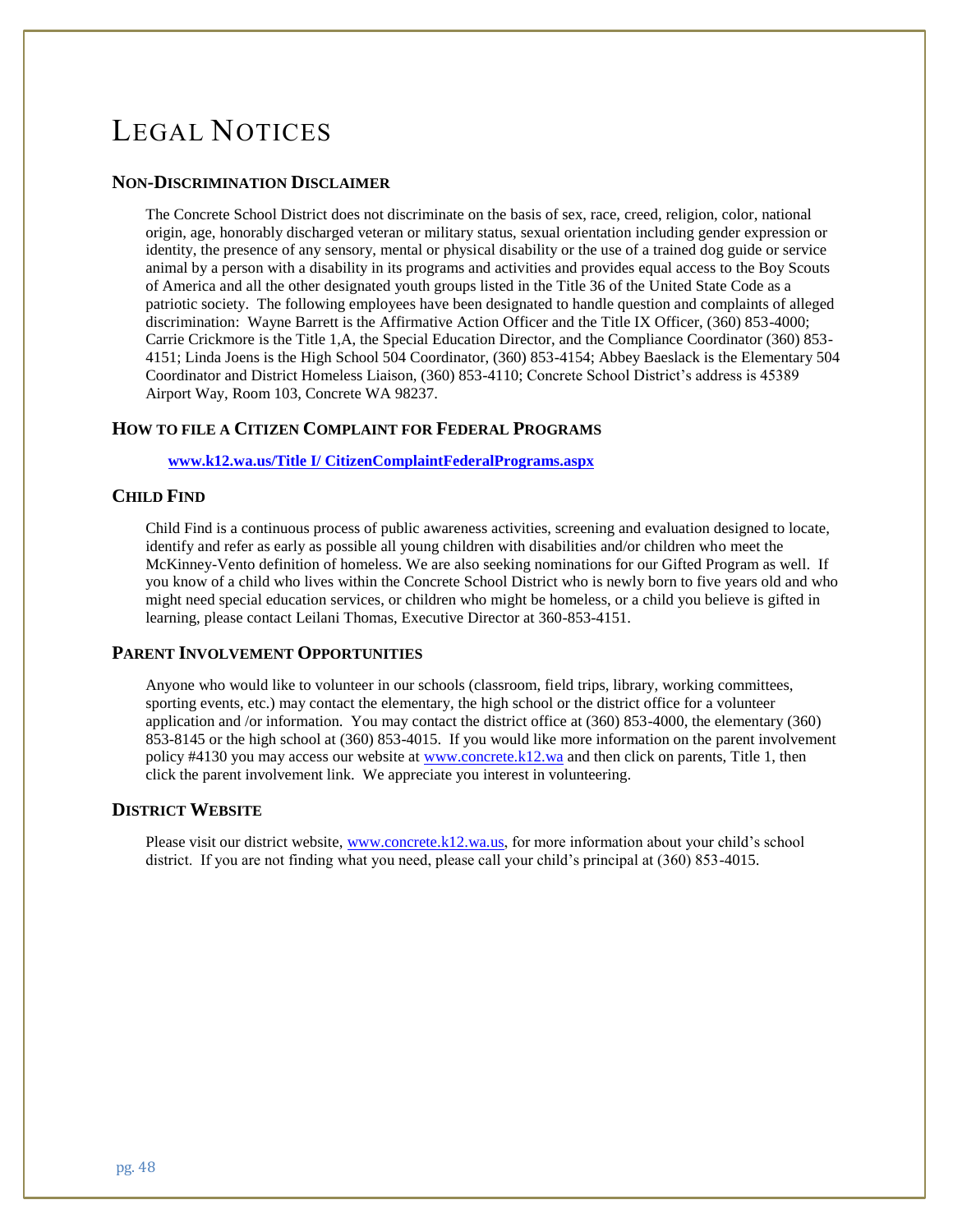# MAINTAINING PROFESSIONAL STAFF/STUDENT BOUNDARIES

The purpose of this policy is to provide all staff, students, volunteers and community members with information to increase their awareness of their role in protecting children from inappropriate conduct by adults.

The Concrete Board of Directors expects all staff members to maintain the highest professional, moral and ethical standards in their interaction with students. Staff members are required to maintain an atmosphere conducive to learning, through consistently and fairly applied discipline and established and maintained professional boundaries.

The interactions and relationships between staff members and students should be based upon mutual respect and trust, an understanding of the appropriate boundaries between adults and students in and outside of the educational setting, and consistency with the educational mission of the schools.

Staff members will not intrude on a student's physical and emotional boundaries unless the intrusion is necessary to serve an educational or physical, mental and/or emotional health purpose. An educational purpose is one that relates to the staff member's duties in the district. Additionally, staff members are expected to be sensitive to the appearance of impropriety in their own conduct and the conduct of other staff when interacting with students. Staff members will discuss issues with their building administrator or supervisor whenever they suspect or are unsure whether conduct is inappropriate or constitutes a violation of this policy.

The Concrete Board of Directors supports the use of technology to communicate for educational purposes. However, district employees are prohibited from inappropriate online socializing or from engaging in any conduct on social networking Web sites that violates the law, district policies or other generally recognized professional standards. Employees whose conduct violates this policy may face discipline and/or termination, consistent with the district's policies, acceptable use agreement and collective bargaining agreements, as applicable.

The superintendent or designee will develop staff protocols for reporting and investigating allegations and develop procedures and training to accompany this policy.

#### **LEGAL REFERENCES:**

| <b>RCW 28A.400</b> | Crimes against children                                                                                                                                                                                                             |
|--------------------|-------------------------------------------------------------------------------------------------------------------------------------------------------------------------------------------------------------------------------------|
| RCW 28A.405.470    | Crimes against children - Mandatory termination of certificated employees - Appeal<br>- Recovery of salary or compensation by district.                                                                                             |
| RCW 28A.405.475    | Termination of certificated employee based on guilty plea or conviction of certain<br>felonies - Notice to superintendent of public instruction - Record of notices.                                                                |
| RCW 28A.410.090    | Revocation or suspension of certificate or permit to teach - Criminal basis -<br>Complaints - Investigation - Process.                                                                                                              |
| RCW 28A.410.095    | Violation or noncompliance - Investigatory powers of superintenent of public<br>instruction - Requirements for investigation of alleged sexual misconduct towards a<br>child - Court orders - Contempt - Written findings required. |
| RCW 28A.410.100    | Revocation of authority to teach - Hearings.                                                                                                                                                                                        |
| WAC 181-87         | Professional Certification - Acts of Unprofessional Conduct                                                                                                                                                                         |
| WAC 181-88         | Sexual Misconduct, Verbal and Physical Abuse - Mandatory Disclosure - Prohibited<br>Agreements                                                                                                                                      |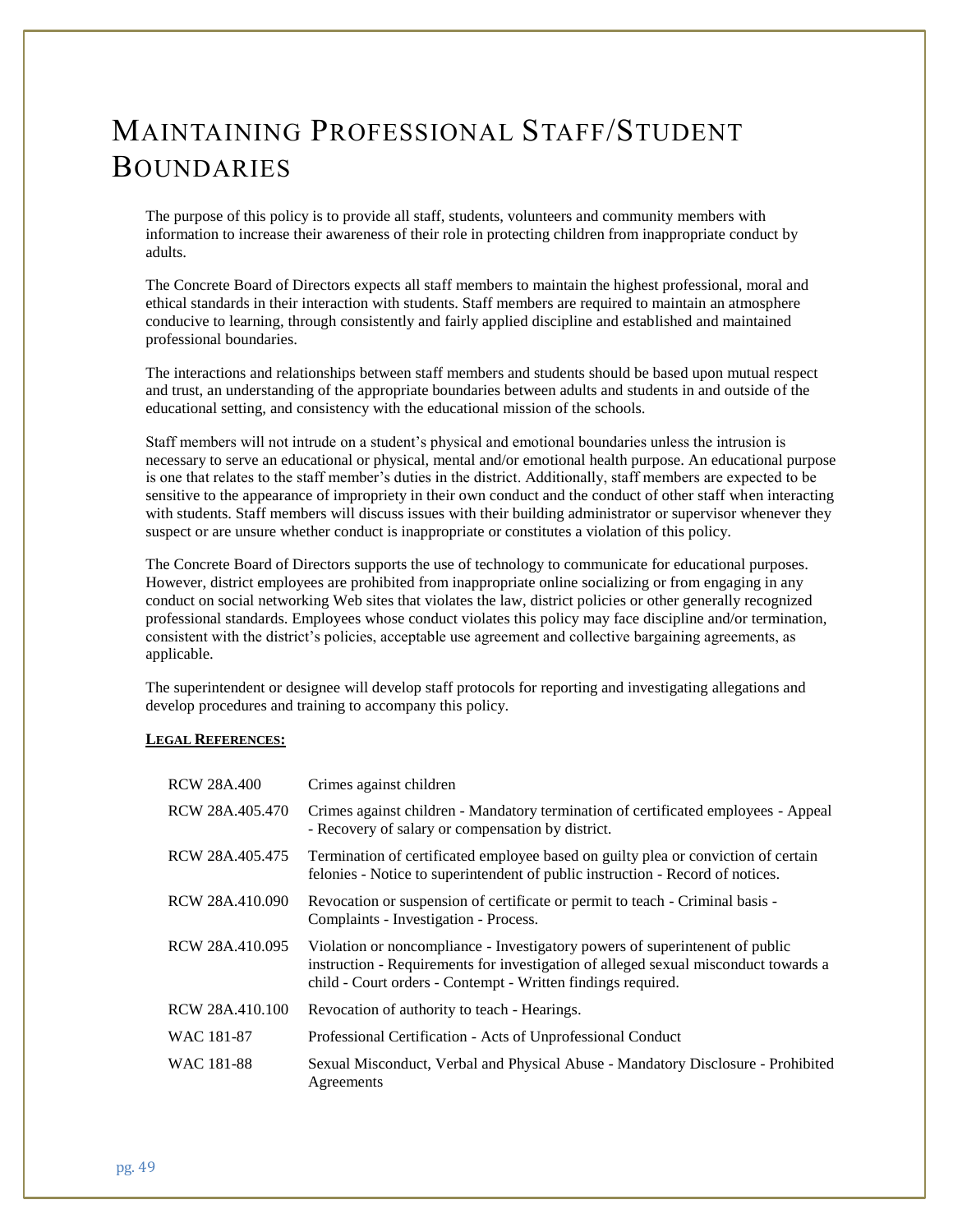# REGULATION OF DANGEROUS WEAPONS ON SCHOOL PREMISES

It is a violation of district policy and state law for any person to carry a firearm or dangerous weapon on school premises, school-provided transportation or areas of other facilities being used exclusively for school activities. The superintendent is directed to see that all school facilities post "Gun-Free Zone" signs, and that all violations of this policy and RCW 9.41.280 are reported annually to the superintendent of Public Instruction. The following persons may carry firearms into school buildings, as necessary, although students engaged in these activities are restricted to the possession of rifles on school premises:

A. Persons engaged in military, law enforcement, or school district security activities;

B. Persons involved in a school authorized convention, showing, demonstration, lecture or firearm safety course;

C. Persons competing in school authorized firearm or air gun competitions; and

D. Any federal, state or local law enforcement officer.

The following persons over eighteen years of age and not enrolled as students may have firearms in their possession on school property outside of school buildings:

A. Persons with concealed weapons permits issued pursuant to RCW 9.41.070 who are picking up or dropping off students; and

B. Persons conducting legitimate business at the school and in lawful possession of a firearm or dangerous weapon if the weapon is secured within an attended vehicle, is unloaded and secured in a vehicle, or is concealed from view in a locked, unattended vehicle.

Persons may bring dangerous weapons, other than firearms, onto school premises if the weapons are lawfully within the person's possession and are to be used in a school-authorized martial arts class.

Persons over eighteen years of age and persons between fourteen and eighteen years of age with written parental or guardian permission may possess personal protection spray devices on school property. No one under eighteen years of age may deliver such devices, nor may anyone eighteen years or older deliver a spray device to anyone under fourteen or to anyone between fourteen and eighteen who does not have parental permission.

Personal protection spray devices may not be used other than in self-defense as defined by state law. Possession, transmission or use of personal protection spray devices under any other circumstances is a violation of district policy.

School officials shall notify the student's parents or guardians and the appropriate law enforcement agency of known or suspected violations of this policy. Students who violate this policy shall be subject to discipline, including a one-year expulsion for a violation involving a firearm. However, the superintendent may modify the one-year expulsion on a case-by-case basis.

#### Concrete School District Policy No. 4210 Community Relations

| Cross References:            | Board Policy 3240<br>Board Policy 3241                                     | <b>Student Conduct</b><br>Corrective Actions or Punishment     |  |
|------------------------------|----------------------------------------------------------------------------|----------------------------------------------------------------|--|
| Legal References:            | RCW 9.41.280                                                               | Dangerous weapons on school grounds                            |  |
|                              | RCW 9A.16.020                                                              | Use of force $-$ when lawful                                   |  |
|                              | RCW 9.91.160                                                               | Personal Protection Spray devices                              |  |
|                              | RCW 28A.600.420                                                            | Firearms on school premises, transportation, or facilities $-$ |  |
|                              |                                                                            | $Penalty$ $\rightarrow$ Exemptions                             |  |
| <b>Management Resources:</b> |                                                                            |                                                                |  |
|                              | <i>Policy News, August 2006 Weapons on School Premises</i>                 |                                                                |  |
|                              | Policy News, August 1998 State Encourages Modification of Weapons Policy   |                                                                |  |
|                              | Policy News, October 1997 Legislature also addresses "look-alike" firearms |                                                                |  |

pg. 50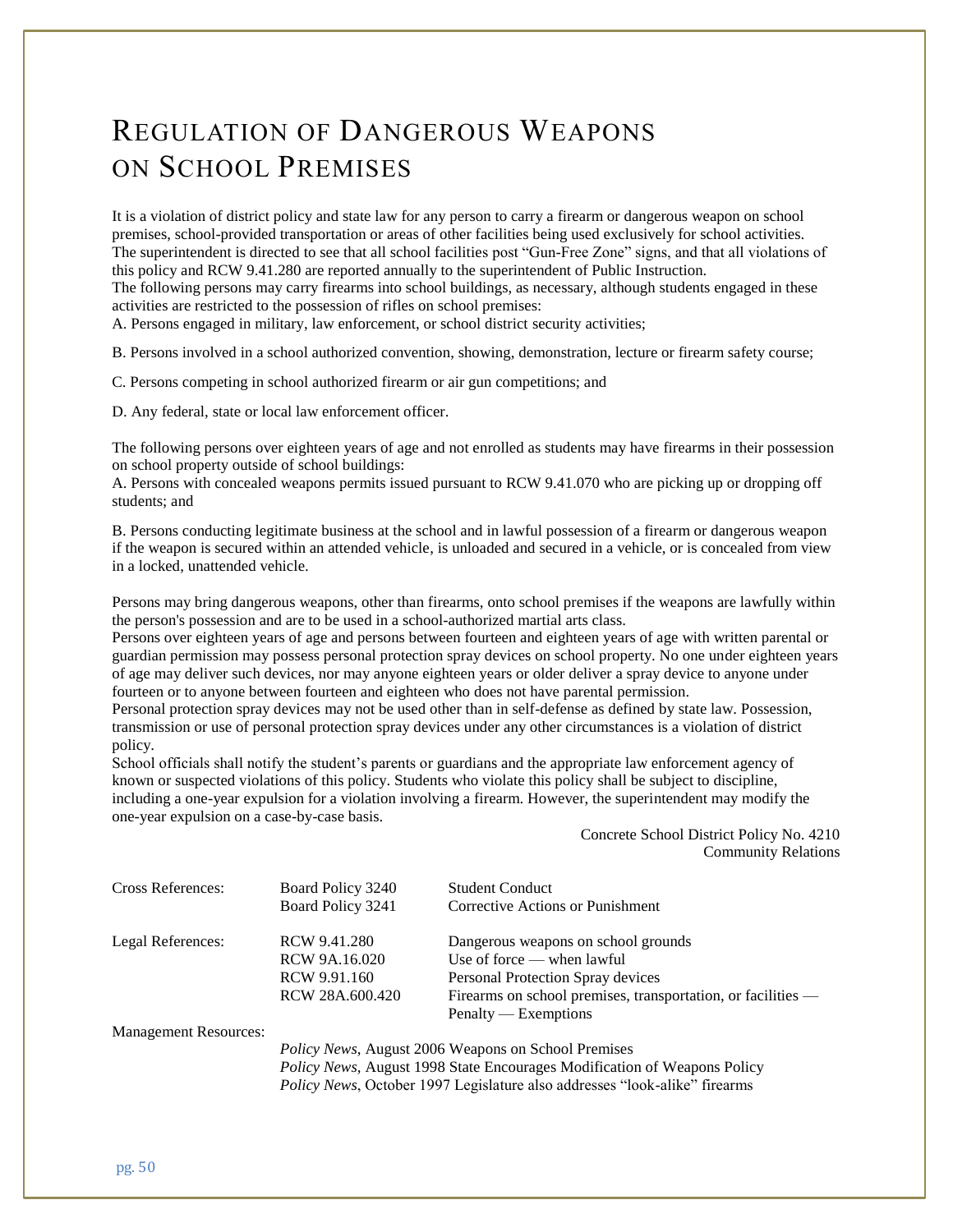# SEXUAL HARASSMENT

This district is committed to a positive and productive education free from discrimination, including sexual harassment. This commitment extends to all students involved in academic, educational, extracurricular, athletic, and other programs or activities of the school, whether that program or activity is in a school facility, on school transportation or at a class or school training held elsewhere.

#### **DEFINITIONS**

#### **Sexual harassment is unwelcome behavior or communication that is sexual in nature when:**

- A student or employee is led to believe that he or she must submit to unwelcome sexual conduct or communications in order to gain something in return, such as a grade, a promotion, a place on a sports team, or any educational or employment decision, or
- The conduct substantially interferes with a student's educational performance, or creates an intimidating or hostile educational or employment environment.

#### **Examples of Sexual Harassment:**

- Pressuring a person for sexual favors
- Unwelcome touching of a sexual nature
- Writing graffiti of a sexual nature
- Distributing sexually explicit texts, e-mails, or pictures
- Making sexual jokes, rumors, or suggestive remarks
- Physical violence, including rape and sexual assault

Sexual harassment can occur adult to student, student to student or can be carried out by a group of students or adults and will be investigated by the District even if the alleged harasser is not a part of the school staff or student body. The district prohibits sexual harassment of students by other students, employees or third parties involved in school district activities.

Under federal and state law, the term "sexual harassment" includes:

- acts of sexual violence:
- unwelcome sexual or gender-directed conduct or communication that interferes with an individual's educational performance or creates an intimidating, hostile, or offensive environment;
- unwelcome sexual advances;
- unwelcome requests for sexual favors;
- sexual demands when submission is a stated or implied condition of obtaining an educational benefit;
- sexual demands where submission or rejection is a factor in an academic, or other school-related decision affecting an individual.

#### **HOW DO I REPORT SEXUAL HARASSMENT?**

You can report sexual harassment to any school staff member, school counselor, or to the district's Title IX Officer: Wayne Barrett, 360-853-4000.

For a copy of our district's Sexual Harassment policy (Policy No. 3205) and procedure, contact the district office at 360-853-4000.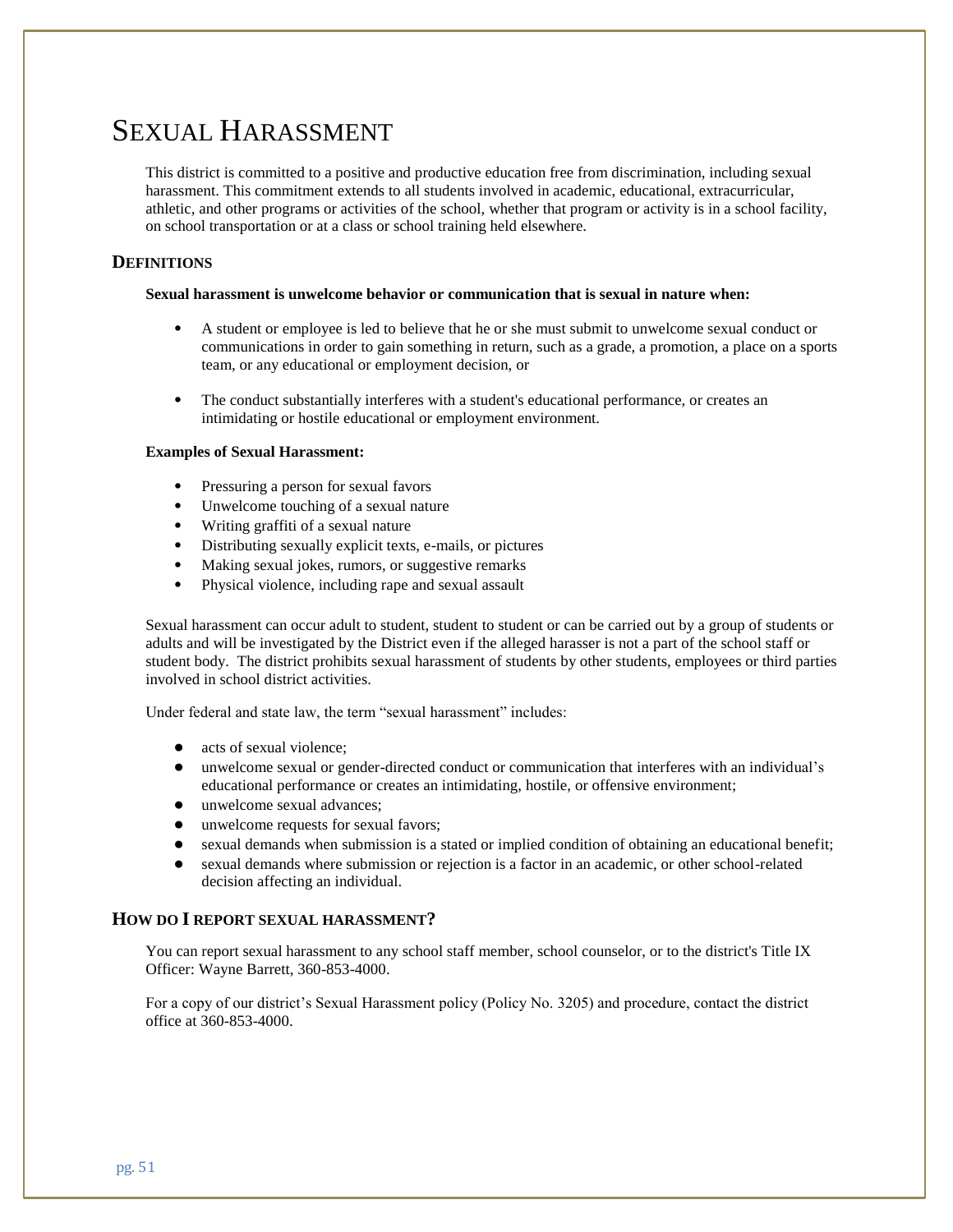# STUDENT RIGHTS AND RESPONSIBILITIES

#### **STUDENT RIGHTS**

All students have the right to a safe environment and the right to an equal educational opportunity, regardless of national origin, race, and religion, economic status or sex, including being free from sexual harassment.

All students have the right of freedom of speech, freedom of the press, and the right to peaceably assemble.

All students have the right to be secure in person, paper and effects against reasonable searches and seizures.

All students have the right to due process.

Any student, who is aggrieved for any causes, has the right to request an informal conference with the appropriate administrator for the purpose of resolving the matter.

#### **STUDENT RESPONSIBILITIES**

All students who attend school in this district shall comply with the written policies, rules and regulations established; shall pursue the required course of studies; and shall submit to the authority of the teachers of the school, subject to such disciplinary and other action as school officials shall determine.

All students must conduct themselves in an appropriate manner so that learning can take place.

All students are expected to develop mature behavior, self-discipline, and personal responsibility.

#### **IT IS THE RESPONSIBILITY OF THE STUDENT TO:**

- Attend school daily, except when ill, and to be on time to all classes.
- Express his or her opinions and ideas in a respectful manner so as not to offend or to slander others.
- Dress in a manner so as not to be an undue distraction or to interfere with the activities of others.
- Act responsibly always, and to take into consideration the feelings of others. Do not interfere with the rights of others, and exercise self-discipline.
- Conduct him/herself in accordance with school rules, policies, and expectations that regulate student behavior, and act in a manner that will not detract from the education of anyone.
- Be willing to volunteer information in disciplinary cases should the student have knowledge of importance in such a case.
- Take an active part in student government by running for office or conscientiously voting for the best candidates. Make problems known to the administration through the student government.
- Review questions with the teacher concerning assignments and grades before bringing grievances to the principal or his/her designee.
- Review and understand current policies, classroom rules.
- Request a review of grades, assignments, or tests with their teachers.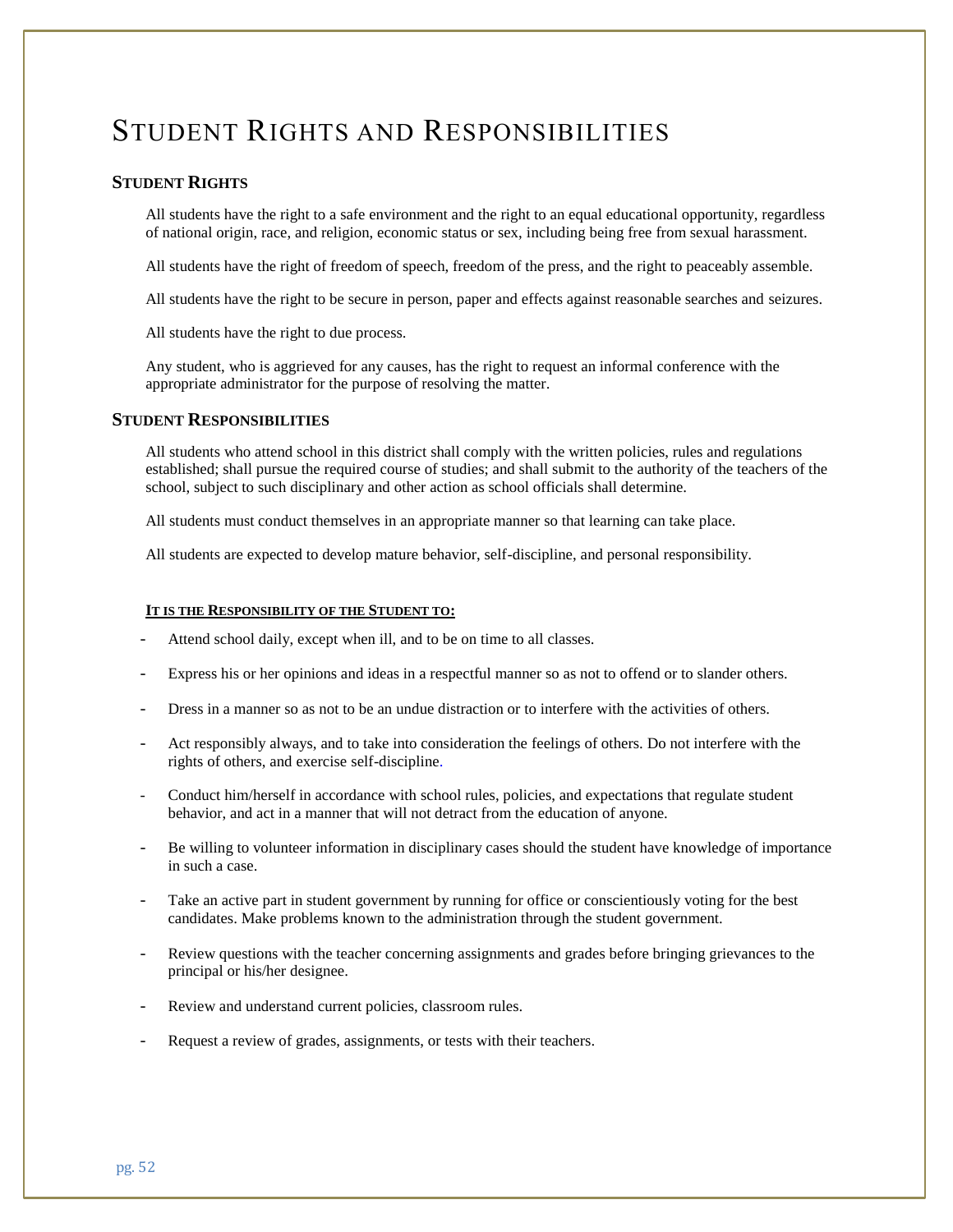# TITLE I—PARENTAL INVOLVEMENT

- I. The Board recognizes that parent involvement contributes to the achievement of academic standards by students participating in district programs. The Board views the education of students as a cooperative effort among school, parents and community. The Board expects that its schools will carry out programs, activities and procedures in accordance with the statutory definition of parental involvement. Parental involvement means the participation of parents in regular, two-way, and meaningful communication involving student academic learning and other school activities, including ensuring that parents:
	- A. Play an integral role in assisting their child's learning;
	- B. Are encouraged to be actively involved in their child's education at school; and
	- C. Are full partners in their child's education and are included, as appropriate, in decision-making and on advisory committees to assist in the education of their child.
- II. The board of directors adopts as part of this policy the following guidance for parent involvement. The district shall:
	- A. Put into operation programs, activities and procedures for the involvement of parents in all of its Title I schools consistent with federal laws including the development and evaluation of policy. Those programs, activities and procedures will be planned and operated with meaningful consultation with parents of participating children;
	- B. Provide the coordination, technical assistance, and other support necessary to assist participating schools in the planning and implementing of effective parent involvement activities to improve student academic achievement and school performance.
	- C. Build the schools' and parents' capacity for strong parental involvement;
	- D. Coordinate and integrate Title I parental involvement strategies with parent involvement strategies under other programs, such as Head Start, Reading First, Early Reading First, Even Start, Parents as Teachers, Home Instruction, Preschool Youngsters, State-run pre-schools;
	- E. Conduct, with the involvement of parents, an annual evaluation of the content and effectiveness of this policy in improving the academic quality of the schools served with Title I funds including: identifying barriers to greater participation of parents in Title I-related activities, with particular attention to participation of parents with limited English proficiency, parents with disabilities and parents of migratory children; and
	- F. Involve the parents of children served in Title I, Part A schools in decisions about how the Title I, Part A funds reserved for parental involvement are spent.

Legal References: PL 107-110, Section 1118(a)

| <b>Management Resources:</b> | <i>Policy News, October 2008</i> |
|------------------------------|----------------------------------|
|                              | <i>Policy News</i> , June 2005   |
|                              | <i>Policy News, August 2003</i>  |

Family Involvement Policy **Title I Parental Involvement Policy No Child Left Behind Update**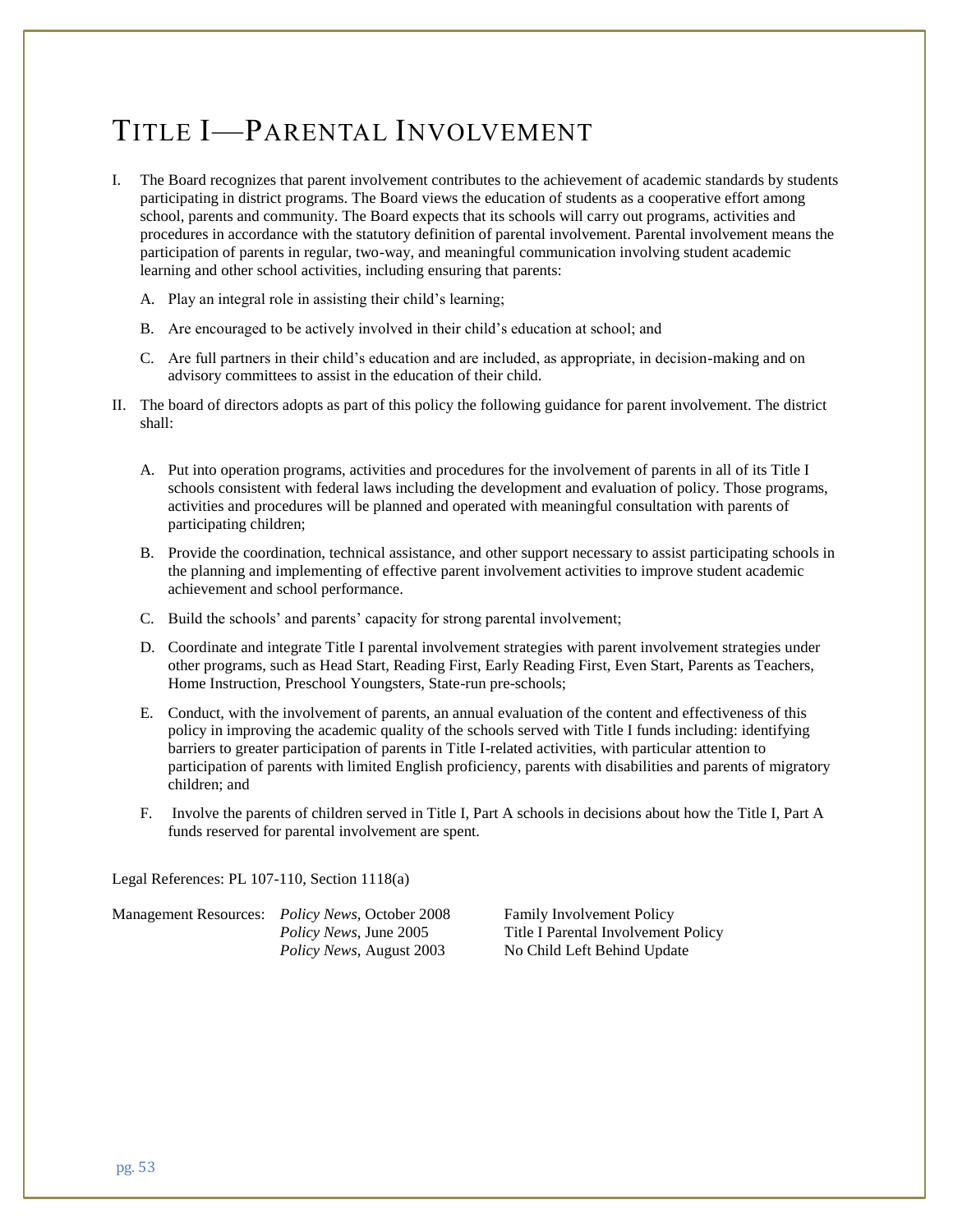# TECHNOLOGY USE AGREEMENT

Concrete School District is pleased to offer student access to technology such as computer software, computer hardware, electronic communication, and Internet access. The smooth operation of these technologies relies upon the proper conduct of the users who must understand and follow strict rules. These rules are provided so that both students and parents have a clear understanding of the student responsibilities regarding technology use in the school setting. This agreement is legally binding and indicates that the signers have read and agree to abide by the terms and conditions herein. Penalties for violations will be determined by the building administrator.

#### **TERMS AND CONDITIONS**

#### **SAFETY**

Access to District information resources is designed in ways that point students to resources, which have been reviewed and evaluated prior to use. While students may be able to move beyond those resources particularly suited to the learning objectives. Students may pursue independent electronic research only if they have been granted parent permission as indicated by parent authorization below. The use of e-mail or other electronic communication, which contains student identifying information, is restricted to the promotion of resource sharing, innovation and communication between educational institutions. All information, data and communication on District equipment is public and, as such, will be monitored and may be removed at the discretion of the District.

#### **DISTRICT POLICY AND LEGAL ISSUES**

The use of District-owned and operated technology must be in support of education and research consistent with the educational objectives and mission of Concrete School District. Use of District's network or computer resources must comply with the rules established within each site and/or classroom. Transmission or use of any material in violation of U.S. or State regulation is prohibited. This includes but is not limited to copyrighted material, threatening or obscene material or material protected by trade secret. All software installed on District equipment must be licensed by the District. The use of illegal or unlicensed software on District equipment is not allowed and will result in removal of the software and may result in prosecution.

#### **THE FOLLOWING ARE NOT PERMITTED:**

Sending or displaying offensive messages or pictures, using obscene language, cyber bullying, damaging computers, computer systems or computer networks, violating copyright laws, using another's password, trespassing in another's folders work or files, employing the network for commercial purposes, changing computer settings to personalize the computer, downloading anything off the Internet without the consent of the technology supervisor, moving computers or computer systems components, troubleshooting software or hardware problems, chatting, checking personal email, loading software without tech approval, instant messaging.

Violations may result in a loss of access as well as other disciplinary or legal actions.

#### **SECURITY**

All District technology resources are public resources used for a broad variety of educational, record keeping and business operations. Security and dependability of these resources is critical. Attempting to violate security, harming or destroying equipment, modifying or misusing other people's information, or attempting to gain unauthorized access to someone else's account will not be allowed. Individual site policies will determine consequences to violations and students will be held accountable for any loss or damage. Specific policies and procedures will be presented to students within each site. Site policies and procedures will be updated regularly to include changes in technology, current issues of concern and other changes as needed.